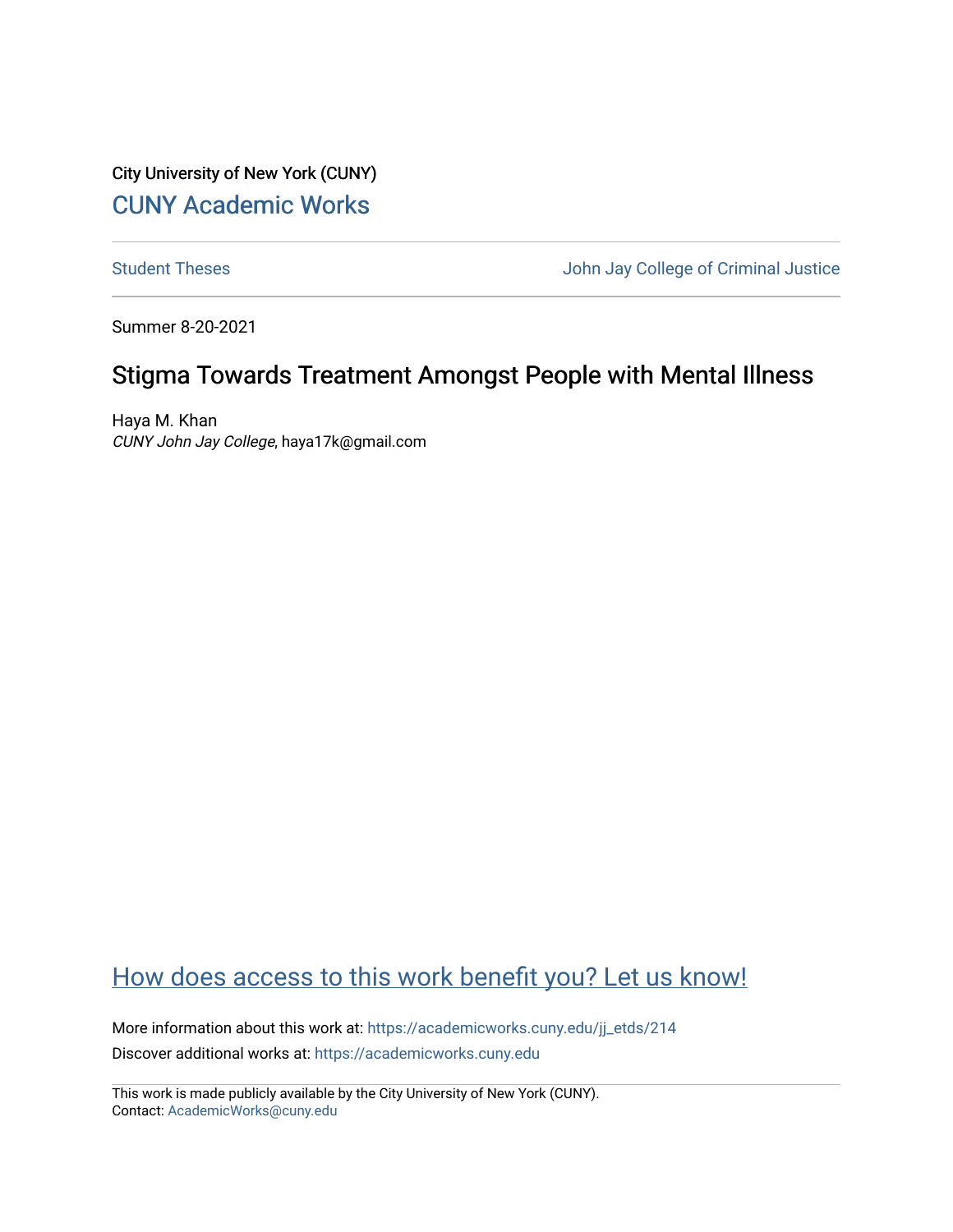## **Stigma Towards Treatment Amongst People with Mental Illness**

Haya M. Khan

Department of Psychology, John Jay College of Criminal Justice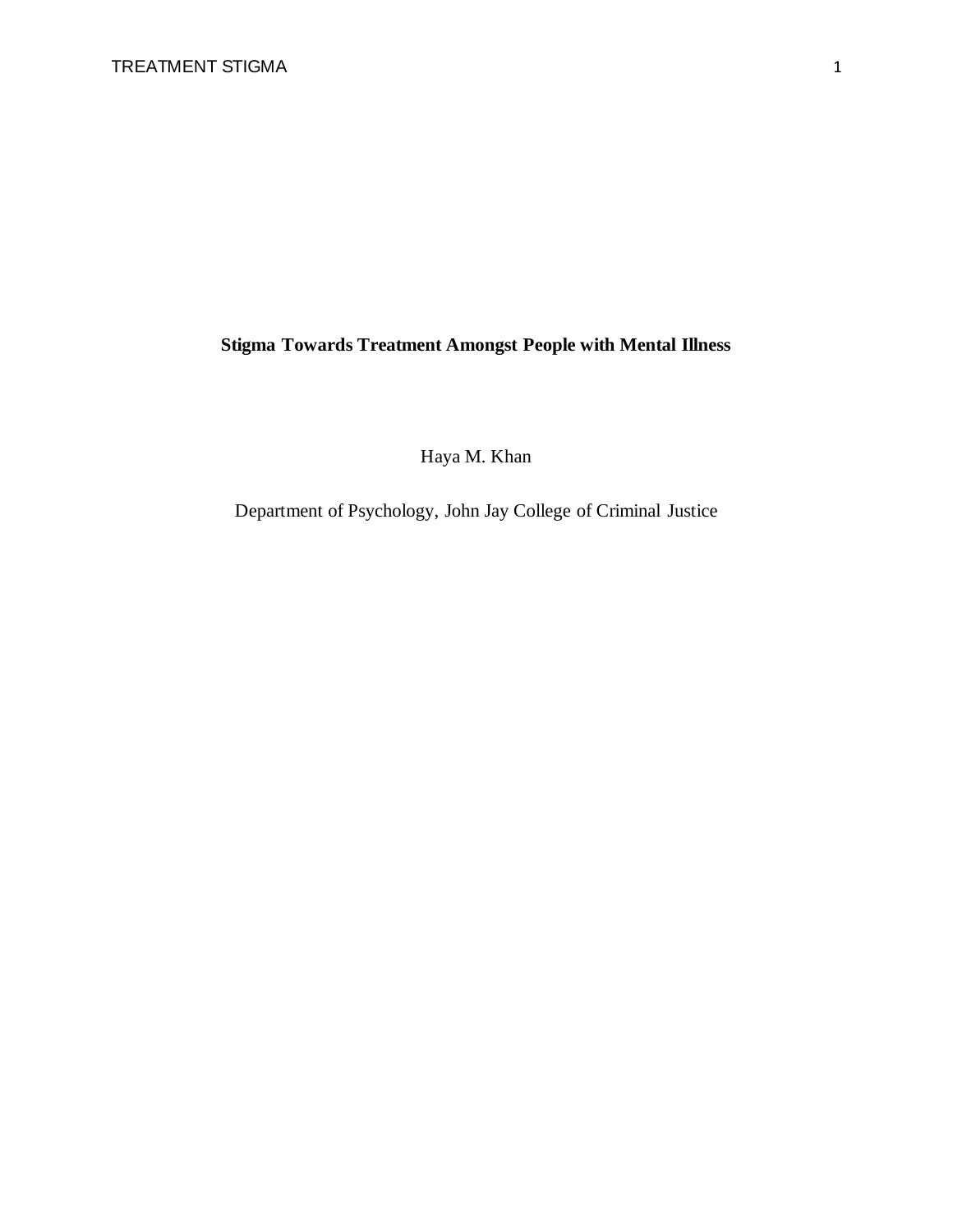#### **Abstract**

There is evidence for the persistence of stigma towards people diagnosed with mental illness, as well as that endorsement of stigma is associated with reluctance to seek treatment. However, the process by which self-stigma impacts treatment choice amongst people with mental illness is not well understood. This study examined the impact of self-stigma on one's decision to take medication or undergo psychotherapy; as well as the impact of stigma on choice of individual or group therapy. Surveys were administered through CloudResearch to 128 participants from the U.S, who reported a disorder diagnosed by a professional. The *SSMIS-SF* and *ISMI-9* estimated self-stigma. The *MHSAS* and *ATSPPH-SF* distinguished attitudes towards help-seeking. Demographics were collected along with data related to treatment preference. Data were analyzed using correlations and ANOVA's. Self-stigma was not related to treatment choice (medication, psychotherapy, or both). Men and women preferred psychotherapy and medication conjointly. Stigma didn't have an impact on attending psychotherapy but there was a significant difference between the attitudes scales and attendance of psychotherapy variable. Those who attended psychotherapy expressed more favorable attitudes. Men and women preferred individual therapy to group therapy. Negative correlations existed between self-stigma and attitudes. A significant difference appeared between the agree subscale and choices of psychotherapy. There was a statistically significant difference between the +/- treatment variable and ISMI-9 as well as with this variable and the MHSAS. Those with more negative views endorsed more stigma and less favorable attitudes. Generalizability was limited, therefore future studies should encompass a more diverse population.

*Keywords:* medication, psychotherapy, mental illness, self-stigma, survey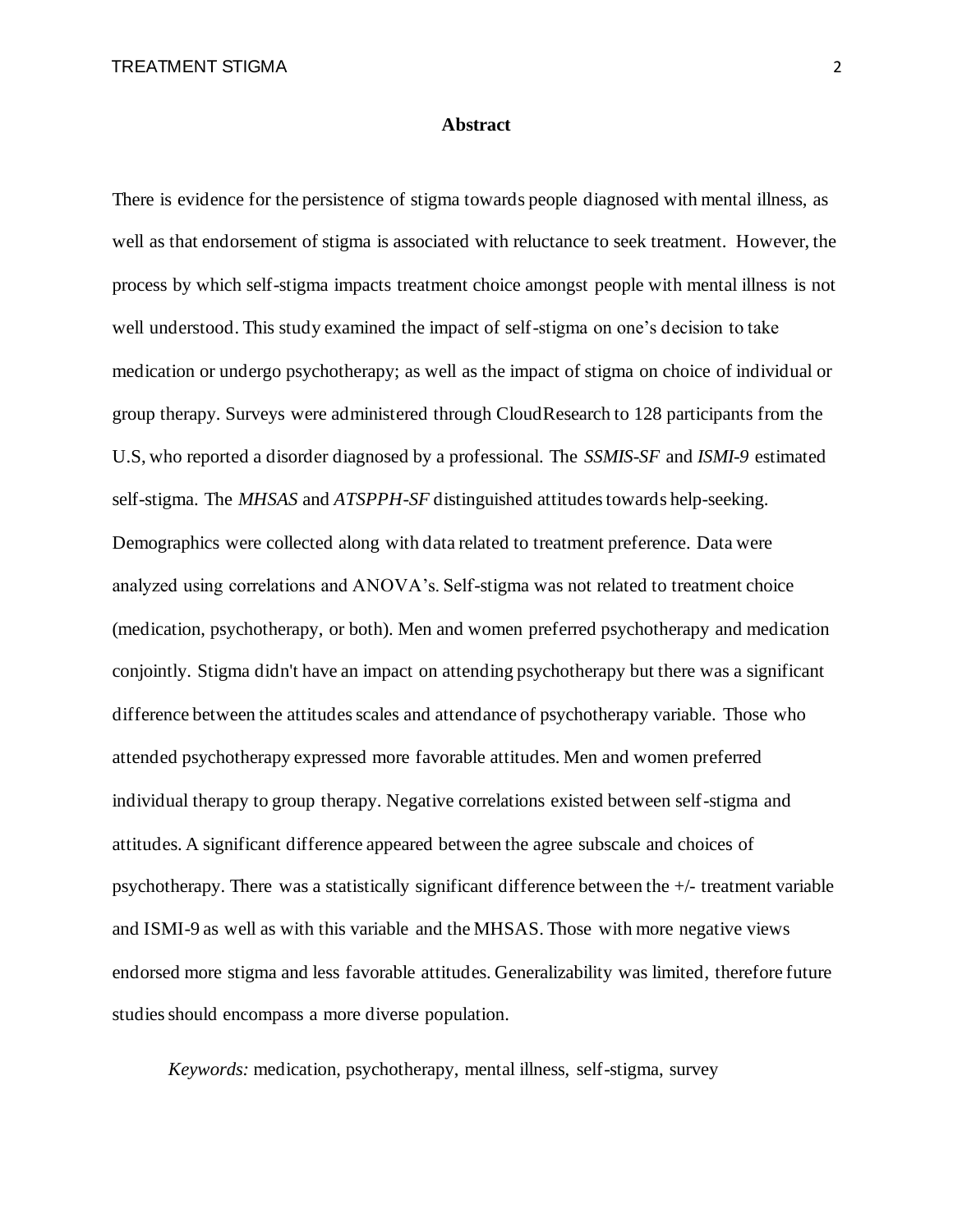#### **Stigma Towards Treatment Amongst People with Mental Illness**

Medication and psychotherapy are commonly used methods amongst mental health professionals to treat mental illness. A certified professional may prescribe antidepressants, antianxiety, stimulants, antipsychotics or mood stabilizing drugs depending on one's diagnosis (The National Institute of Mental Health [NAMI], 2016). Psychotherapy involves a collaborative relationship between an individual and a professional, who helps to build a supportive environment where the patient can speak openly to someone who is nonjudgmental and objective (American Psychological Association [APA], n.d.). For those who experience mental illness, psychotherapy is frequently a key component in treatment.

Despite the effectiveness of treatment, many may choose not to seek therapy because of the stigma associated with it (Sanders-Thompson, Brazile, & Akbar, 2004). Stigma has been defined as "a mark or flaw resulting from a personal or physical characteristic that is viewed as socially unacceptable" (Blaine, 2000). It also encompasses processes such as "labelling, separation, stereotype awareness, stereotype endorsement, prejudice and discrimination" (Link & Phelan, 2001). In a review, Clement et al. (2015) verified that stigma was a barrier to helpseeking. The shame and embarrassment associated with stigma acted as a barrier to help-seeking (Sanders-Thompson et al., 2004). According to Vogel et al. (2007), the best predictor of helpseeking is a person's attitude towards it, with attitudes are defined as the positive or negative perceptions towards seeking counseling.

In addition to community stigma, people diagnosed with mental illness may also experience internalized or self-stigma, which occurs when an individual endorses "stereotypes about mental illness, anticipates social rejection, considers stereotypes to be self-relevant, and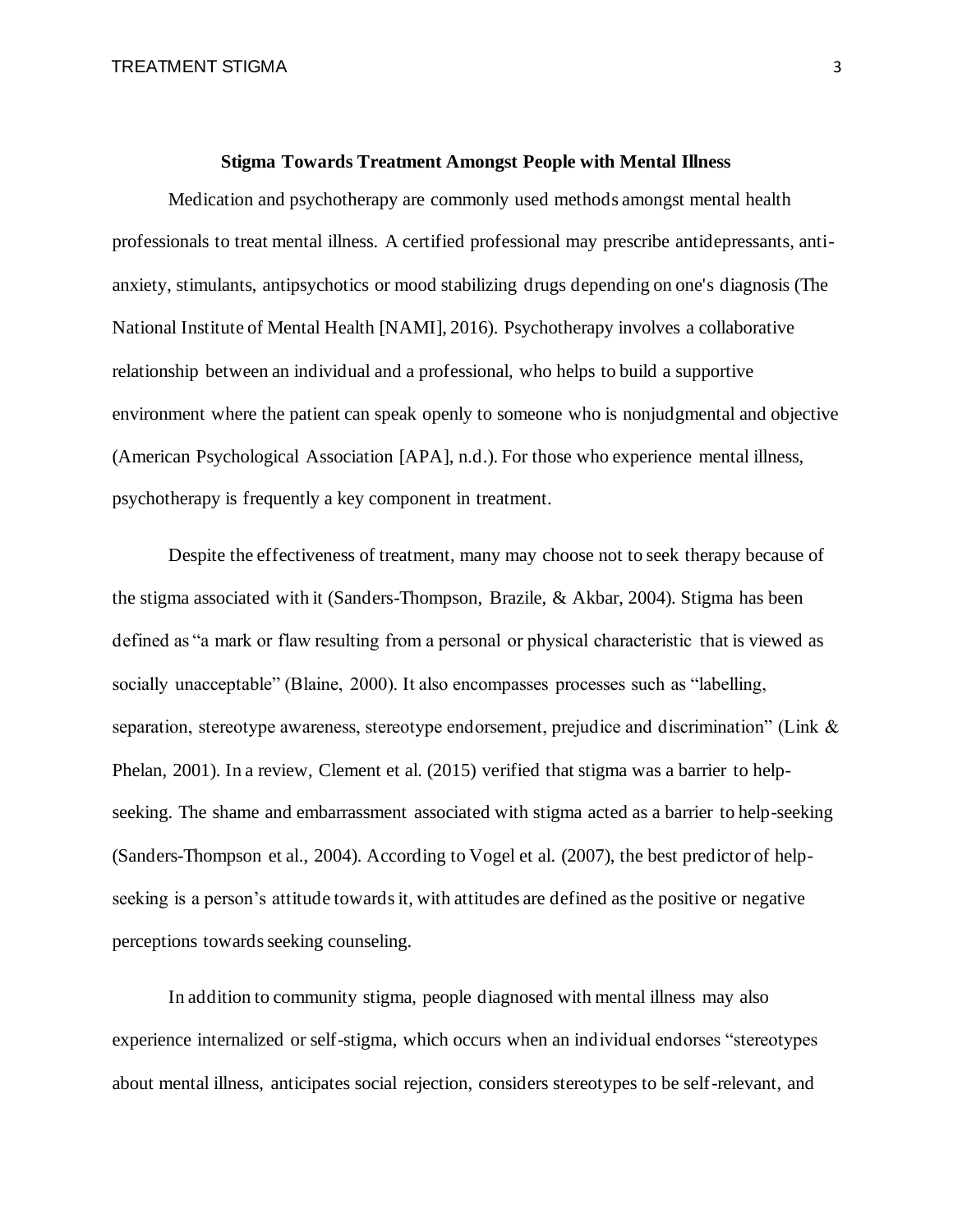believes they are devalued members of society" (Livingston & Boyd, 2010). In other words, internalized stigma can be understood as incorporating society's negative thoughts into one's own beliefs about oneself. The literature indicates that self-stigma impacts willingness and attitudes towards seeking treatment. Most research (Bathje & Pryor, 2011; Held & Owens, 2013; Nam et al., 2013; Pattyn et al., 2014; Shechtman et al., 2018; Topkaya, 2014; Vogel et al., 2007; Vogel et al., 2017) has noted a relationship between these variables in the general population such as college students, older adults etc. These factors have also been studied among persons diagnosed with mental illness in a number of studies (Clement et al., 2015; Conner, 2010; Komiti et al., 2006; Livingston & Boyd, 2010; Szczesniak et al., 2018), with findings generally supporting that self-stigma is associated with decreased willingness to seek help among people diagnosed with mental illness.

The current study sought to understand the extent to which self-stigma impacts people's decision of what *type* of treatment method to choose: psychotherapy (individual or group) or medication. It is plausible that individuals who perceive more self-stigma would be less inclined to enroll in psychotherapy because of its personal nature. It also attempted to uncover a relationship between self-stigma and attitudes towards help-seeking. A better understanding of self-stigma and how it may impact treatment seeking will help clinicians decide the best way to approach treatment and improve the daily lives of those with mental illness.

#### **Literature Review**

#### *Self-Stigma, Attitudes, Help-seeking, and the general population*

Many studies have examined the relationship between self-stigma and attitudes towards help- seeking (see Bathje & Pryor, 2011; Held & Owens, 2013; Nam et al., 2013; Pattyn et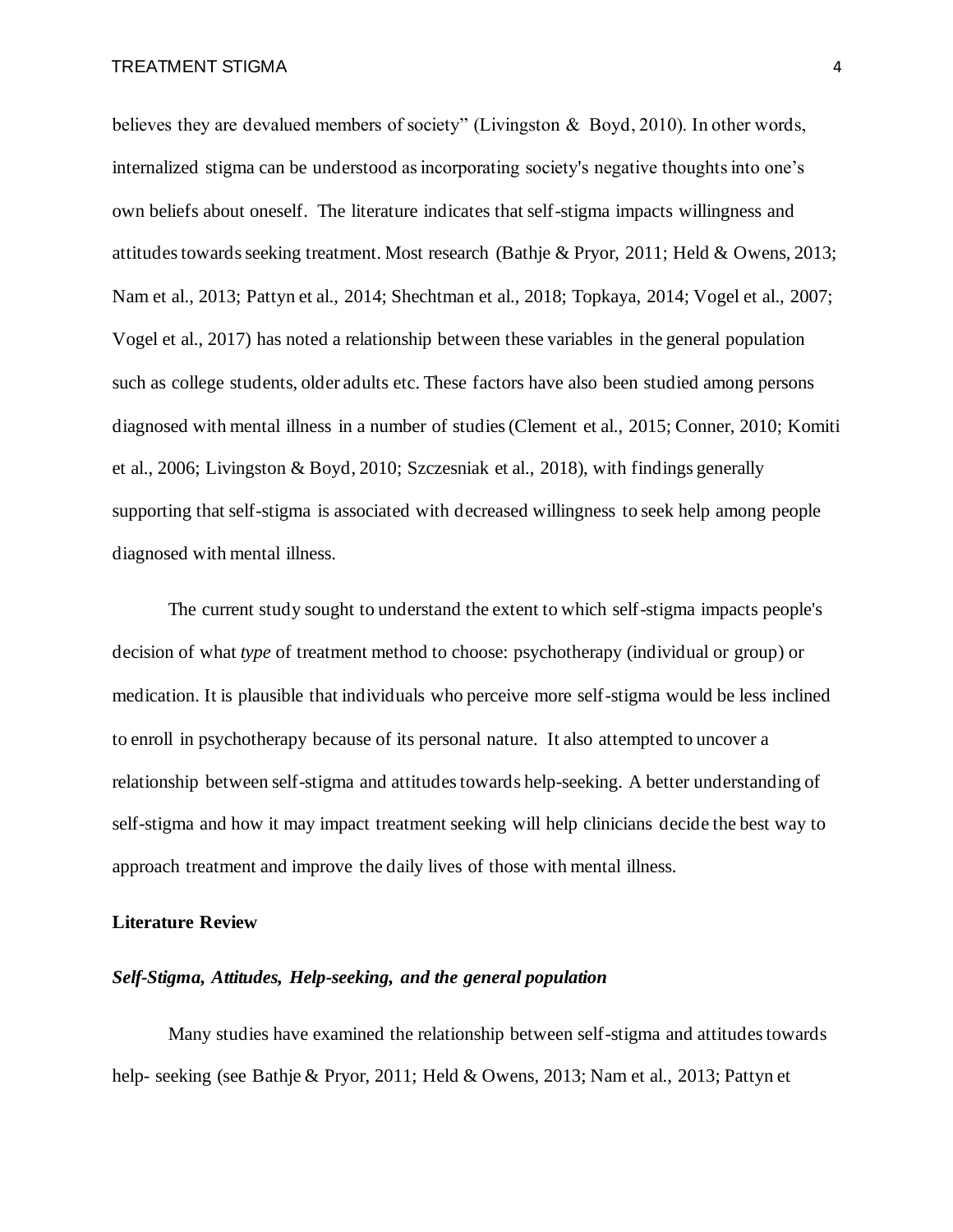al.,2014; Shechtman et al., 2018; Topkaya, 2014; Vogel et al., 2007; Vogel et al., 2017). Bathje & Pryor (2011), investigated the influence of awareness and endorsement of public stigma on self-stigma. They also evaluated the connection between stigma and attitudes towards seeking counseling as well as intentions. They found that help-seeking attitudes fully mediated the connection between self-stigma and intention to seek help.

Another piece of literature analyzed the relationships between public stigma, self-stigma, and attitudes toward seeking mental health treatment (Held & Owens, 2013). An online survey was used to obtain a sample of 126 active and retired U.S. military service members. The authors determined that self-stigma had a direct effect on an individuals' attitudes toward seeking treatment for mental health issues.

Similarly, Nam et al. (2013) examined the relationship between attitudes towards helpseeking and various psychological variables which included self-stigma. The number of studies were narrowed down to 19 which comprised a total of 7,397 participants. The researchers then used the Meta-analysis with the Interactive eXplanations (MIX) program to analyze the data. The findings reported that self-stigma had a negative relationship with attitudes towards help-seeking, and had the largest negative effect size.

Research by Pattyn et al. (2014) evaluated the impact of perceived public stigma and anticipated self-stigma on help-seeking attitudes. Data was obtained from the Belgian Mental Health Study-2009 Stigma in a Global Context. Online interviews were conducted with a representative sample of the Belgian population where participants were assigned random vignettes. The results indicated that those who had higher levels of anticipated self-stigma had negative attitudes towards help-seeking from a medical professional.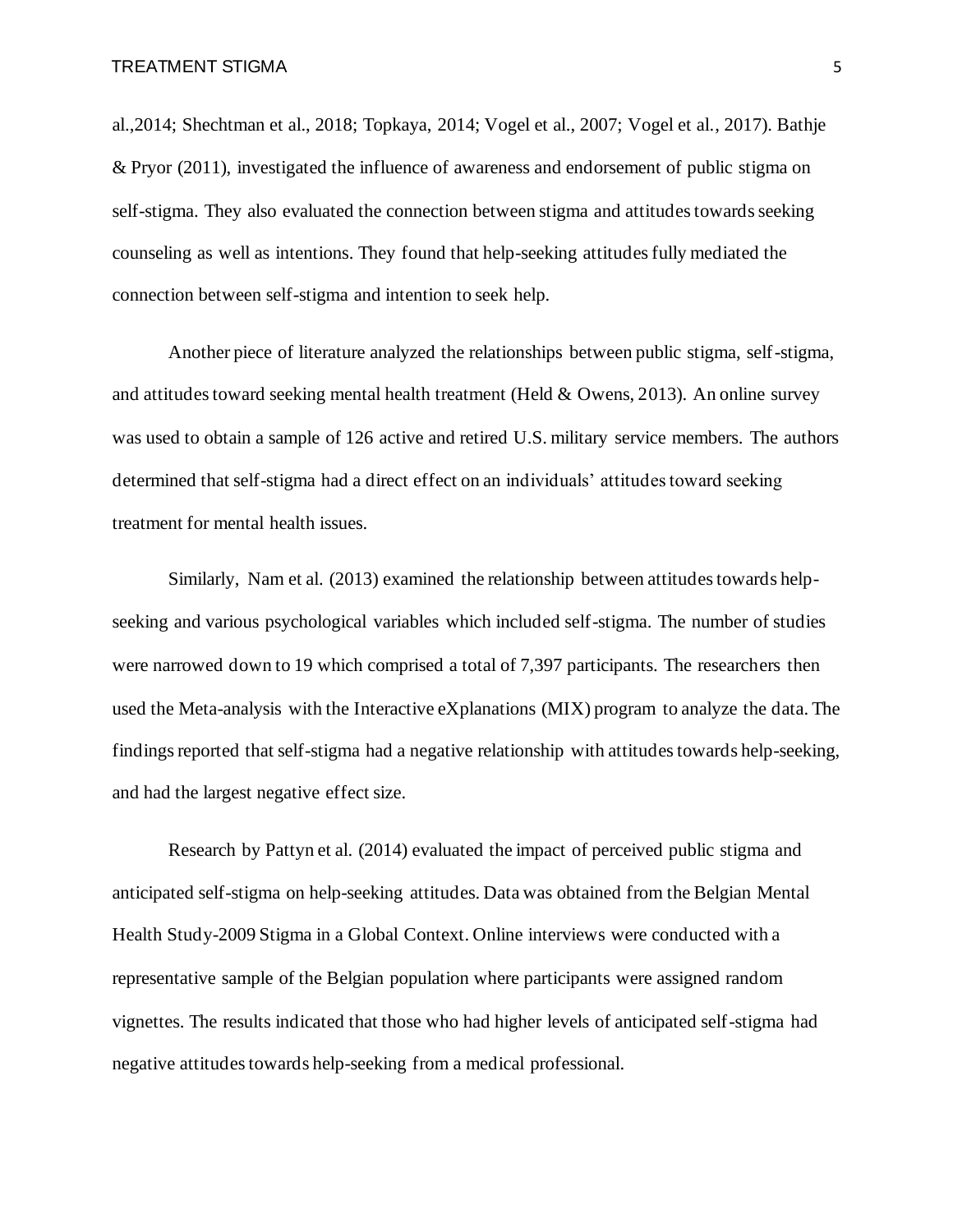Another study conducted a path analysis, to understand how self-stigma towards helpseeking influences Israeli adolescents 'decision to seek engage in therapy (Shechtman et al., 2018). They found that higher levels of self-stigma were consistently related to negative helpseeking attitudes. If a person held a certain amount of internal stigma, they would have an unfavorable attitude towards help-seeking which would influence their decision to attend psychotherapy. Particularly diminished feelings of self-worth that existed within the concept of self-stigma may have been an important factor in participants' decision to seek help. For group therapy, greater self-stigma and less positive attitudes were endorsed as opposed to individual therapy. There was also less intention to attend group therapy as opposed to individual therapy. These trends are consistent with previous research that proved that group therapy was viewed more negatively than individual therapy (Shechtman et al., 2018)

Research by Topkaya (2014) evaluated these trends and also added a new variable into the equation: gender. Topkaya examined the impact of gender, self-stigma, and public stigma on one's decision to seek psychological help, as well as how that relationship would predict helpseeking attitudes. The correlational analysis found a significant moderate negative correlation between attitudes toward help-seeking and gender where males were more likely to have negative attitudes. This trend was also seen in the relationship between help-seeking attitudes and self-stigma. The results suggested that self-stigma and gender significantly predicted attitudes toward help-seeking.

Vogel et al. (2007) used structural equation modeling (SEM) to uncover the link between perceived public stigma and desire to attend counseling which was predicted to be affected by self-stigma and attitudes towards seeking help. Therefore, the existence of negative attitudes towards psychotherapy was evidence that a person had some level of self-stigma. The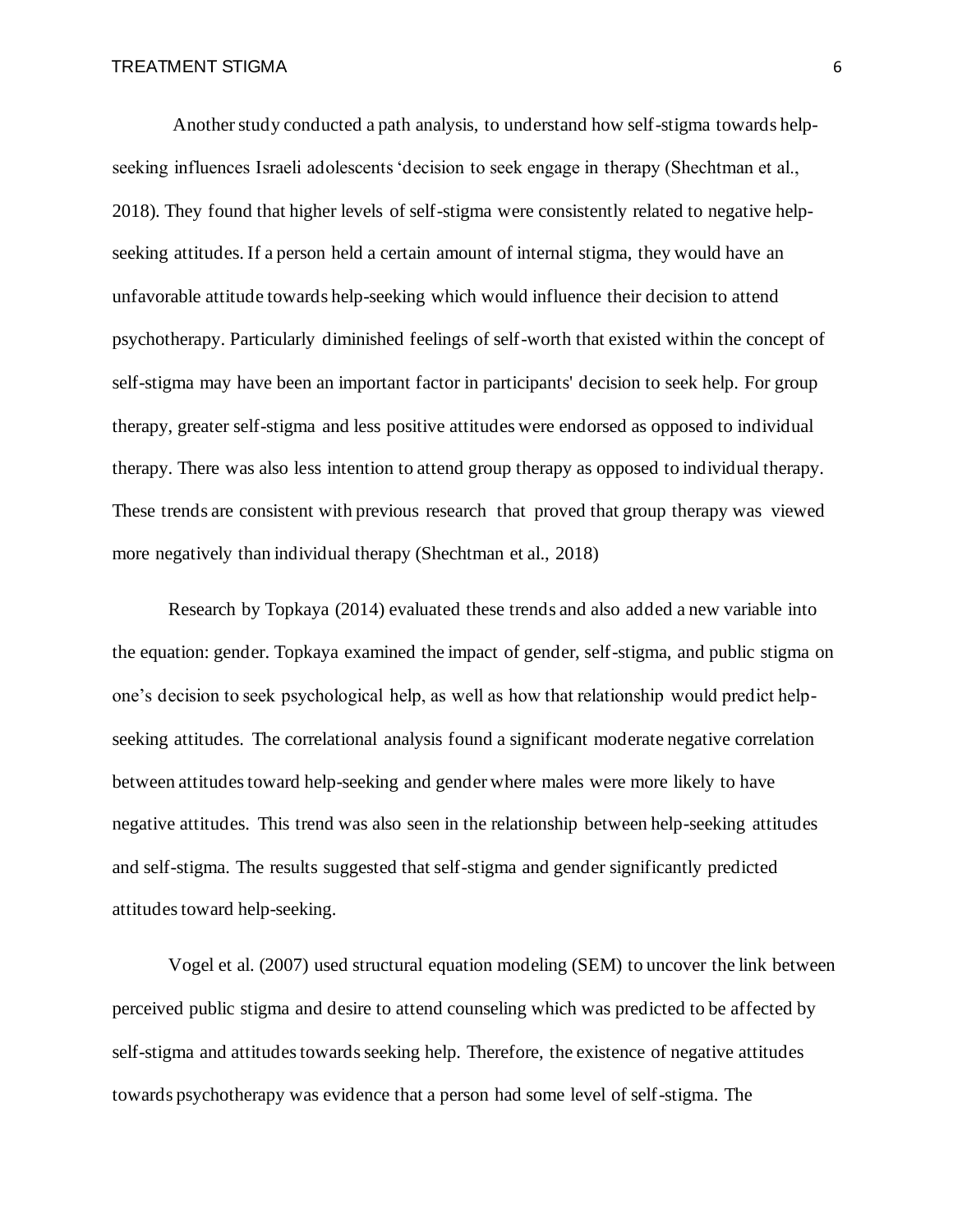researchers determined that self-stigma was negatively associated with attitudes held towards help-seeking. They also discovered that attitudes towards treatment predict help-seeking while attitudes also have a strong relationship with stigma. The model used in this research accounted for 57% of the variance, which supported the notion that self-stigma was indeed a powerful predictor of help-seeking attitudes and willingness to attend counseling.

In a more recent study, Vogel et al. (2017) sought to understand the association between public stigma, self-stigma, and views toward seeking psychological treatment. Like their other related study (Vogel et al., 2007) they used structural equation modeling to discover trends in their data. Analyses found an inverse relationship between stigma and help-seeking attitudes. Higher stigma levels were linked to increasingly negative attitudes in most of the evaluated countries.

These various studies have many areas that require further elucidation. The participant pool in Bathje and Pryor (2011), Topkaya (2014), and Vogel et al. (2007) consisted of only college students and the majority of the participants were European American. Similarly, Vogel et al.'s (2017) participants were mostly young women and were from a college setting. Shechtman et al. (2018) did not account for populations other than Israeli adolescents between ages 14 and 18. Pattyn et al. (2014), was limited to the Belgian population. Held and Owens (2013) only obtained data from military populations. Nam et al. (2013) only focused on nonclinical university students. Therefore the results from prior studies are not broadly generalizable. Prior studies also did not examine the impact of other factors such as various mental illnesses, age, gender, education, etc., that could affect stigma, and attitudes and willingness to seek treatment. Importantly, none of these studies examined self-stigma and attitudes toward seeking help in a population of those with mental illness.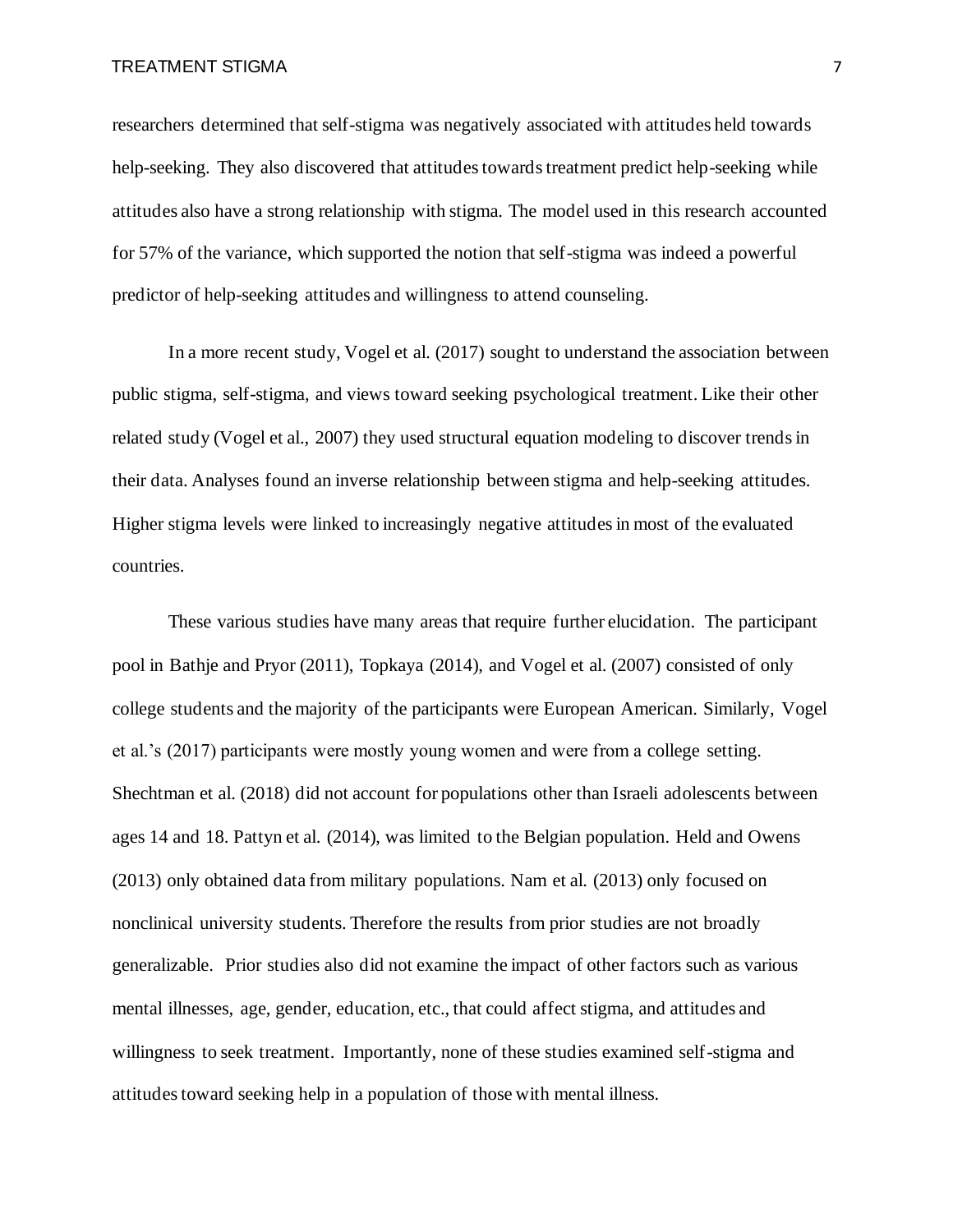#### *Self-Stigma, Attitudes, Help-seeking, and People Diagnosed with Mental Illness*

The impact of self-stigma on attitudes towards seeking treatment for mental illness is a topic with an adequate number of studies. However, the impact of this relationship amongst those with mental illness is where less research has been conducted. While research that delves into these relationships exists (see Clement et al., 2015; Conner, 2010; Komiti et al., 2006; Livingston & Boyd, 2010; Szczesniak et al., 2018), it does not clarify the extent to which selfstigma impacts the choice of services among people diagnosed with mental illness. Clement et al. (2015) examined the impact of stigma on help-seeking for those who have a mental illness. A meta-synthesis of quantitative and qualitative studies was conducted to identify research to include in the study. 56 studies demonstrated a negative association between self-stigma and help-seeking attitudes. A median effect size of -0.27 existed between these studies. Therefore these findings support that internalized stigma was associated with a reduction in help-seeking among people with mental illness.

One study (Conner, 2010) inspected the influence of public stigma and internalized stigma on multiple races in regards to attitudes and behaviors towards treatment-seeking amongst older adults diagnosed with depression. Random digit dialing was utilized to obtain participants. This study found partial support for the hypothesis that high levels of internalized stigma would be related to more negative attitudes for treatment-seeking. For older African American and White participants, less positive help-seeking attitudes were significantly related to higher levels of internalized stigma (Conner, 2010).

Komiti et al. (2006) used a self-report measure to determine if attitudinal characteristics (stigma, attitudes towards help-seeking, and views of helpfulness of general practitioners) predicted help-seeking. They discovered that exhibiting a more positive attitude towards seeking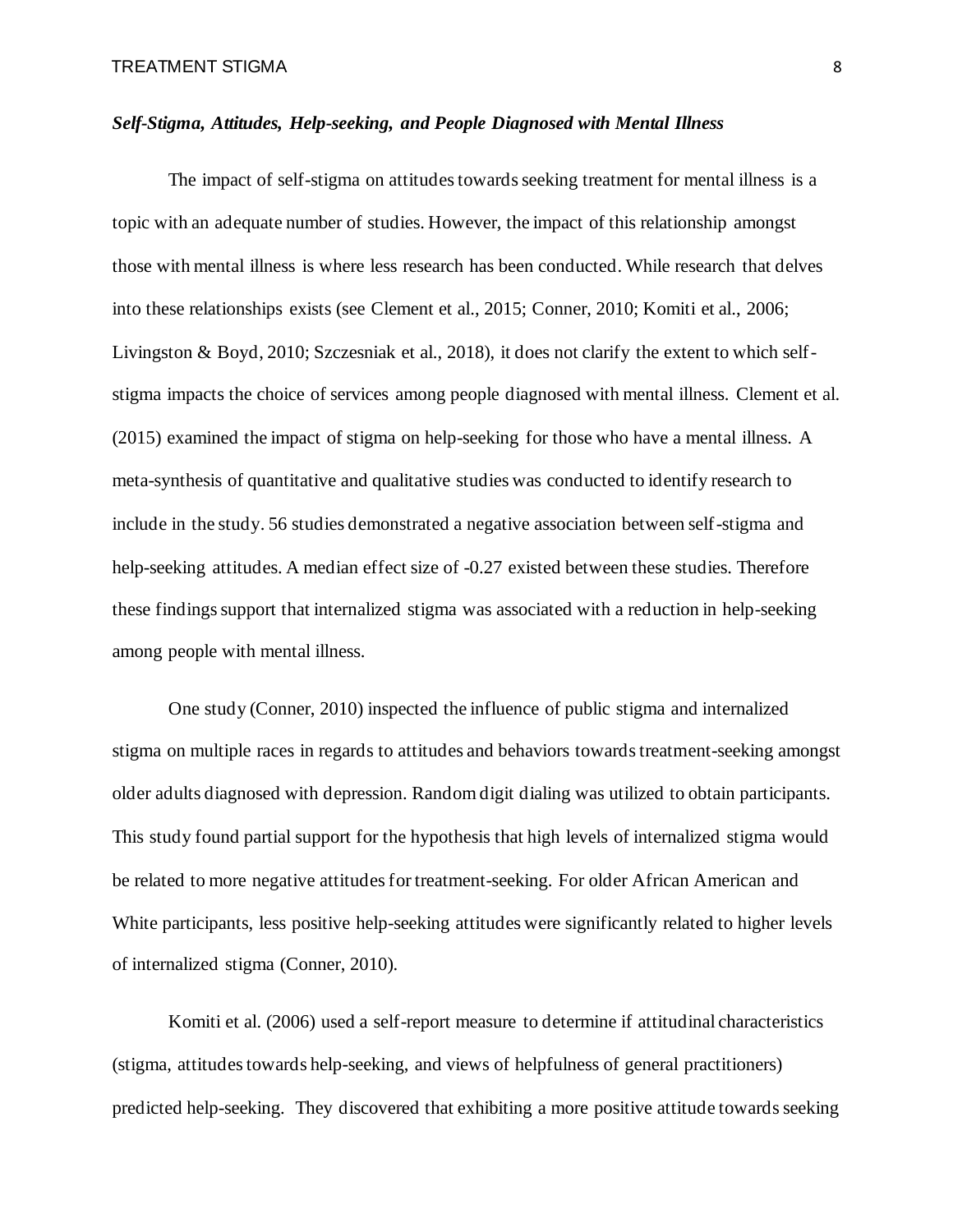psychological help was a significant predictor of having sought help from a General Practitioner. Therefore it can also be said that willingness to seek help is affected by an individual's attitude towards help-seeking.

Another systematic review of 127 articles and meta-analysis of 47 articles, regarding the empirical relationship between internalized stigma and sociodemographic, psychiatric and psychosocial variables was conducted by Livingston and Boyd (2010). Livingston and Boyd (2010) found a negative relationship between internalized stigma and treatment adherence. The effect size is as follows: higher levels of internalized stigma were related with hopelessness ( $r =$ −.58, *p* < .001), poorer self-esteem (*r* = −.55, *p* < .001), lowered empowerment/mastery (*r* = −.52, *p* < .001), reduced self-efficacy (*r* = −.54, *p* < .001), decreased quality of life (*r* = −.47, *p* < .001), and weakened social support/integration ( $r = -0.28$ ,  $p < 0.05$ ) (Livingston & Boyd, 2010).

At an international level, a study in Poland investigated levels of internalized stigma amongst those with severe mental illnesses (Szczesniak et al., 2018). It also studied the relationship of internalized stigma with demographic and clinical variables. This research used a two-phase cross-sectional study design. Patients who suffered from depression had higher scores on the Internalized Stigma of Mental Illness Scale (ISMI) than patients with psychotic disorders. As in the previous study (Livingston & Boyd, 2010), there was no significant difference between the level of internalized stigma and gender (Szczesniak et al., 2018).

Although previous studies make clear that internalized stigma is related to help-seeking, they do not elaborate on the extent to which it might impact the specific type of mental health services one might seek. Further limitations include the lack of diversity in the samples studied and the impact of other characteristics, such as gender.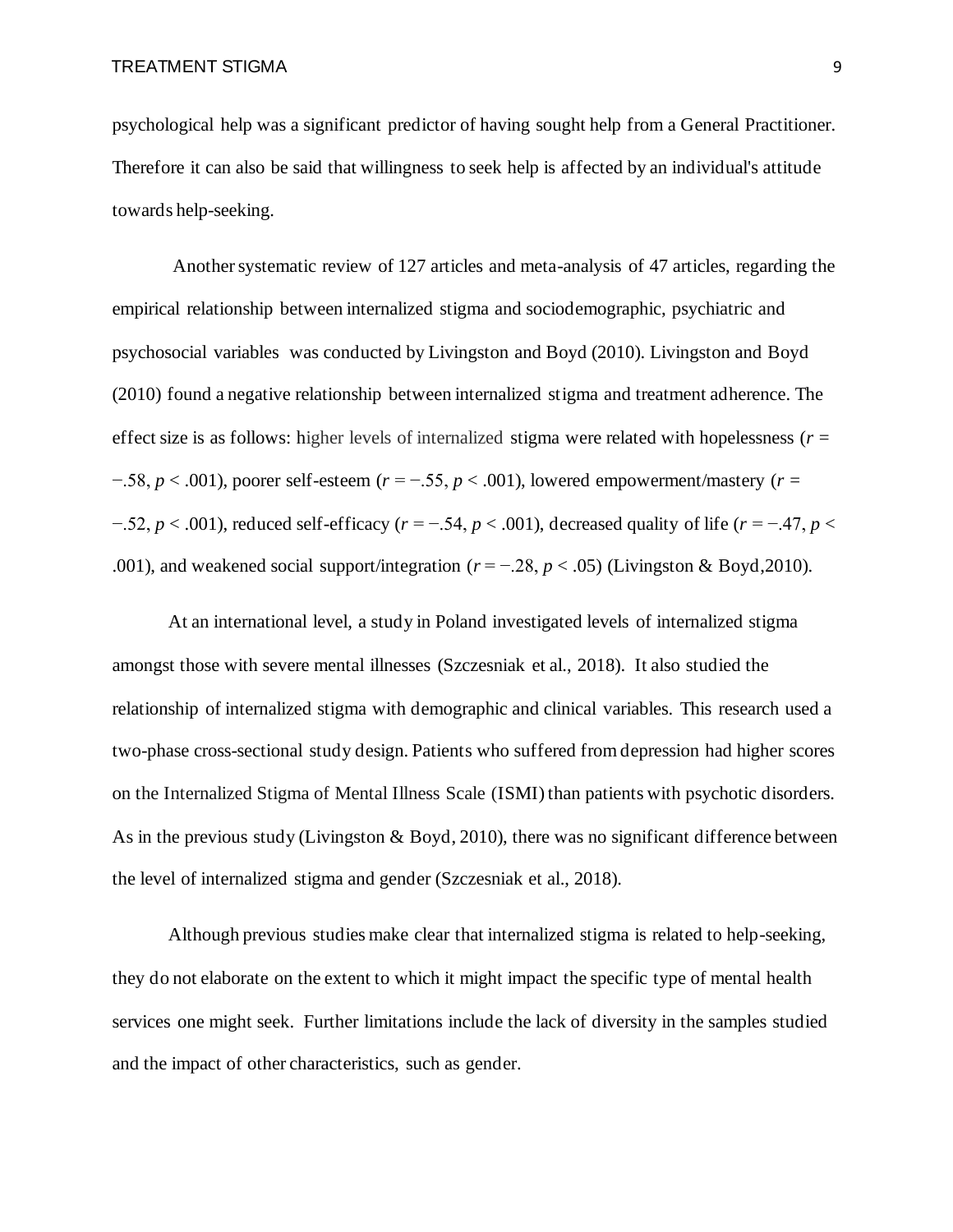#### **Current Study**

The current study aimed to fill a gap in the literature and understand the extent to which self-stigma impacts people's decision of whether to participate in psychotherapy or exclusively take medication; as well as who would be more likely to enroll in individual vs group therapy. It also attempted to uncover if self-stigma is related to attitudes towards help-seeking. By understanding the effect of these variables, it is hoped that practitioners can better identify what may be preventing people with mental illness from seeking and accepting certain types of services.

In order to examine factors that may have an effect on treatment choice amongst individuals with mental illness, a series of measures were administered. The *Self-Stigma of Mental Illness Scale - Short Form (SSMIS-SF)* and *Internalized Stigma of Mental Illness Scale-9 (ISMI-9)* were used to measure views towards mental health, mainly providing a means of estimating stigma. *The Mental Help Seeking Attitudes Scale (MHSAS)* and *Attitudes Toward Seeking Professional Psychological Help Short Form(ATSPPH-SF)* were used to categorize views towards seeking help.

Hypothesis 1: It was hypothesized that people who endorse greater stigma towards treatment would be more likely to take medication only, rather than attend psychotherapy

Hypothesis 1a: Men, regardless of ethnicity or age, would be more likely to take medication rather than psychotherapy

Hypothesis 1b: Women, regardless of age or ethnicity, would be more likely to attend psychotherapy rather than medication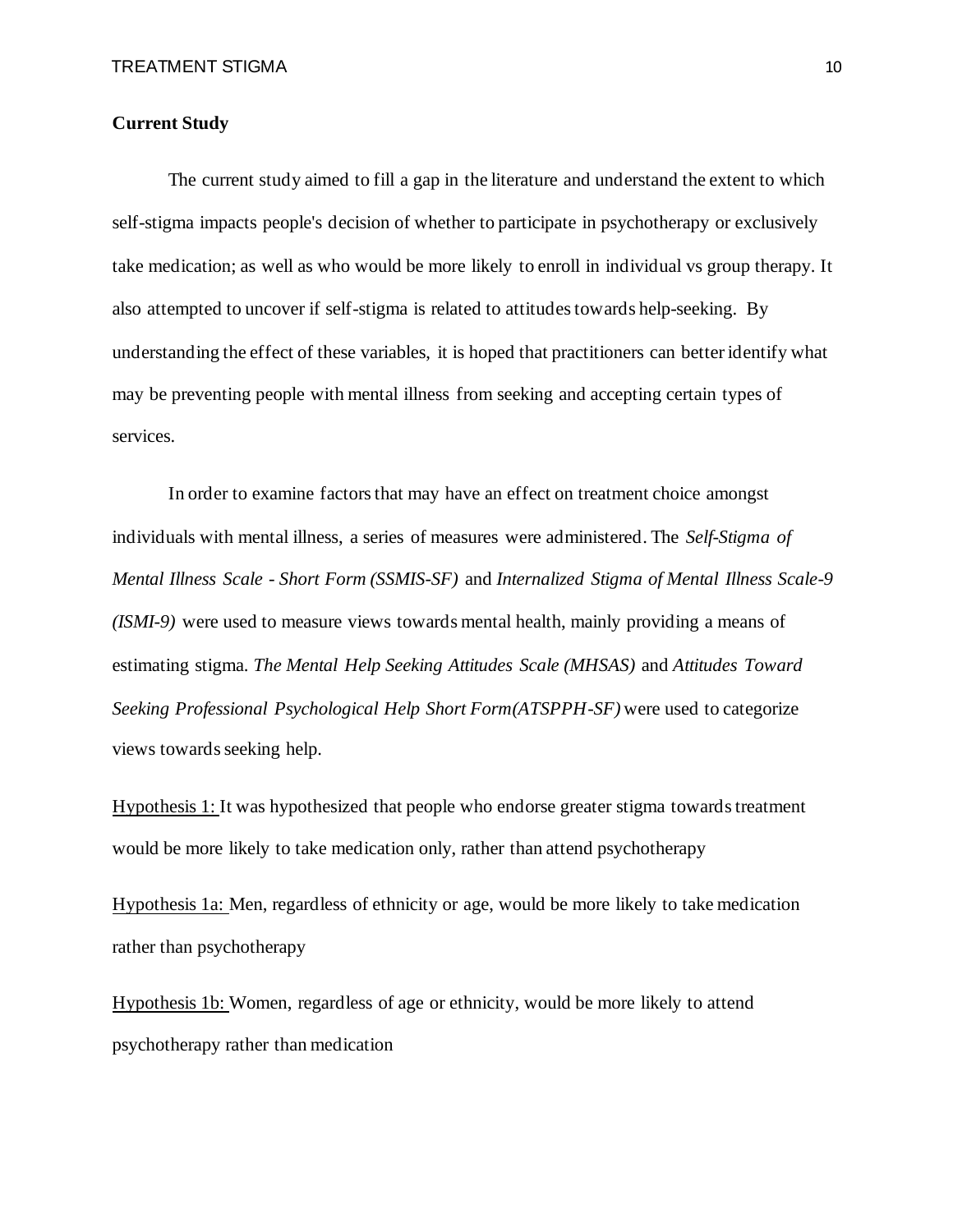Hypothesis 2: Self-stigma will be associated with a decreased likelihood of enrolling in psychotherapy.

Hypothesis 3: Men will be more likely to engage in individual therapy while women will be more likely to engage in group therapy.

Hypothesis 4: Self-stigma will be negatively associated with help-seeking attitudes.

#### **Method**

#### *Design*

This correlational survey study examined the effect of mental health stigma on participants' preference of medication or psychotherapy as treatment, as well as their preference for individual or group psychotherapy. It also examined the relationship of self-stigma on help seeking attitudes. These relationships were studied amongst a sample of individuals with mental illness. This study attempted to determine if there was a significant relationship between stigma and variables of treatment. To assess the link between these variables surveys were administered to people who were diagnosed with a mental disorder.

#### *Participants*

128 persons who self-identified as having a mental illness participated in the study. Recruitment was conducted online where potential participants were given access to the study (see Appendix A for recruitment dialogue). Instructions were also given to participants before they accessed the survey (see Appendix B for instructions).

Inclusion Criteria:

1. Have a mental disorder diagnosed by a certified professional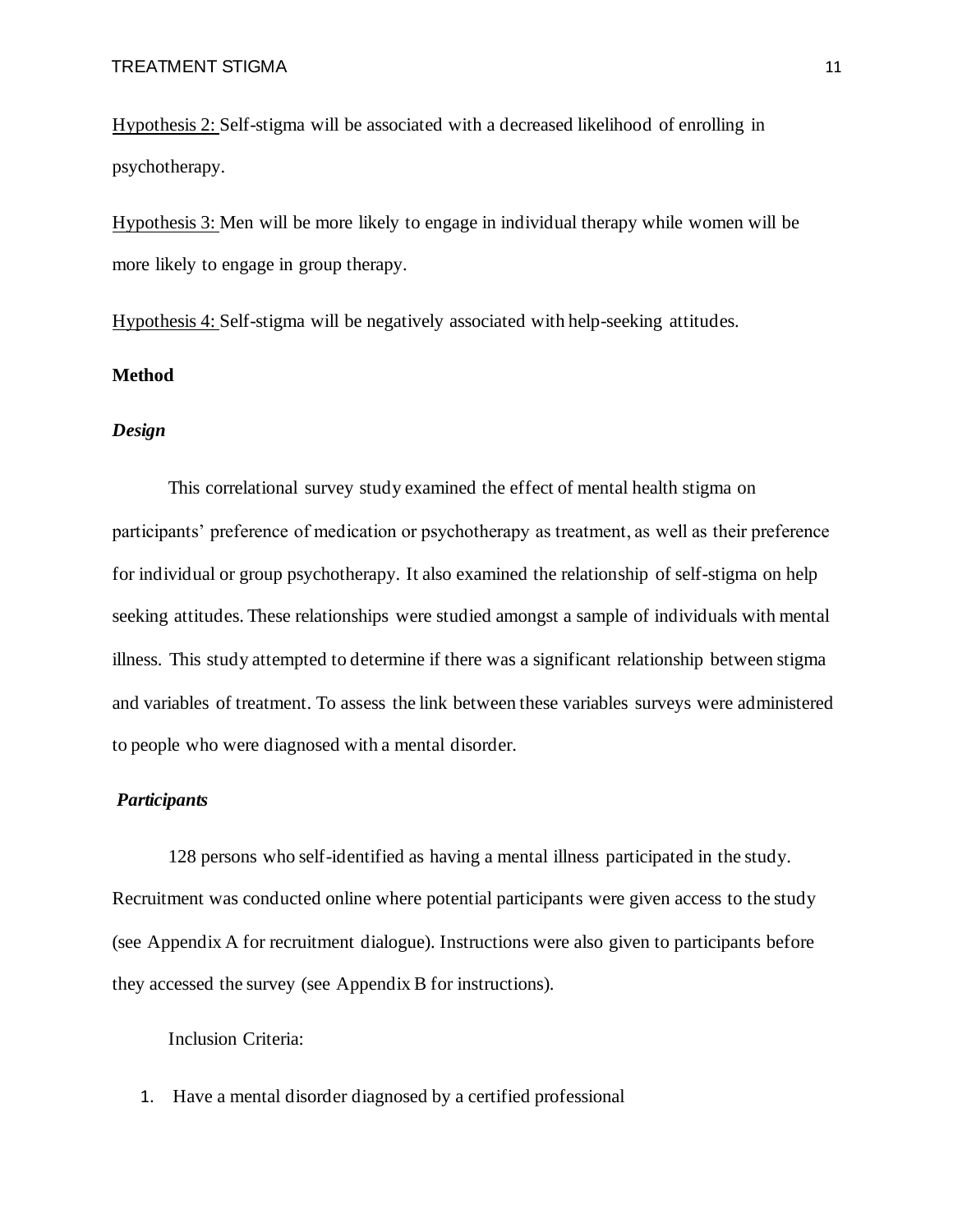2. Must be 18 years of age or older

Exclusion Criteria:

- 1. Have not been diagnosed with a mental disorder by a certified professional
- 2. Not 18 years of age or older

Participation was only open to those who lived in the United States. Participants were recruited from Amazon MTurk through Cloud Research. Eligible participants were prompted to check a yes or no box on an electronic consent form and given the survey link with the option of participating. Participation in the study was completely voluntary.

#### *Procedures*

Institutional Board Review (IRB) approval was received from the City University of New York (CUNY) to conduct this study. The survey was created in Qualtrics and reviewed multiple times to ensure it worked properly. The survey link was then posted to MTurk through Cloud research, a system from Amazon. Those who were recruited through MTurk were given immediate access to the survey link upon passing the screening questions and electronically checking the yes box on the consent form. The survey link was made available for a month where out of the 200 participant goal, 156 were obtained. The 200 participant goal stemmed from participant numbers in other research, therefore this number should have provided adequate statistical power. Participants who were at least 18 years old and had a mental disorder diagnosed by a certified professional (e.g., psychologist, psychiatrist) were eligible to participate in the study.

In order to determine if participants met the criteria to participate in this survey, they were asked a few screening questions. The first screening question determined if the participant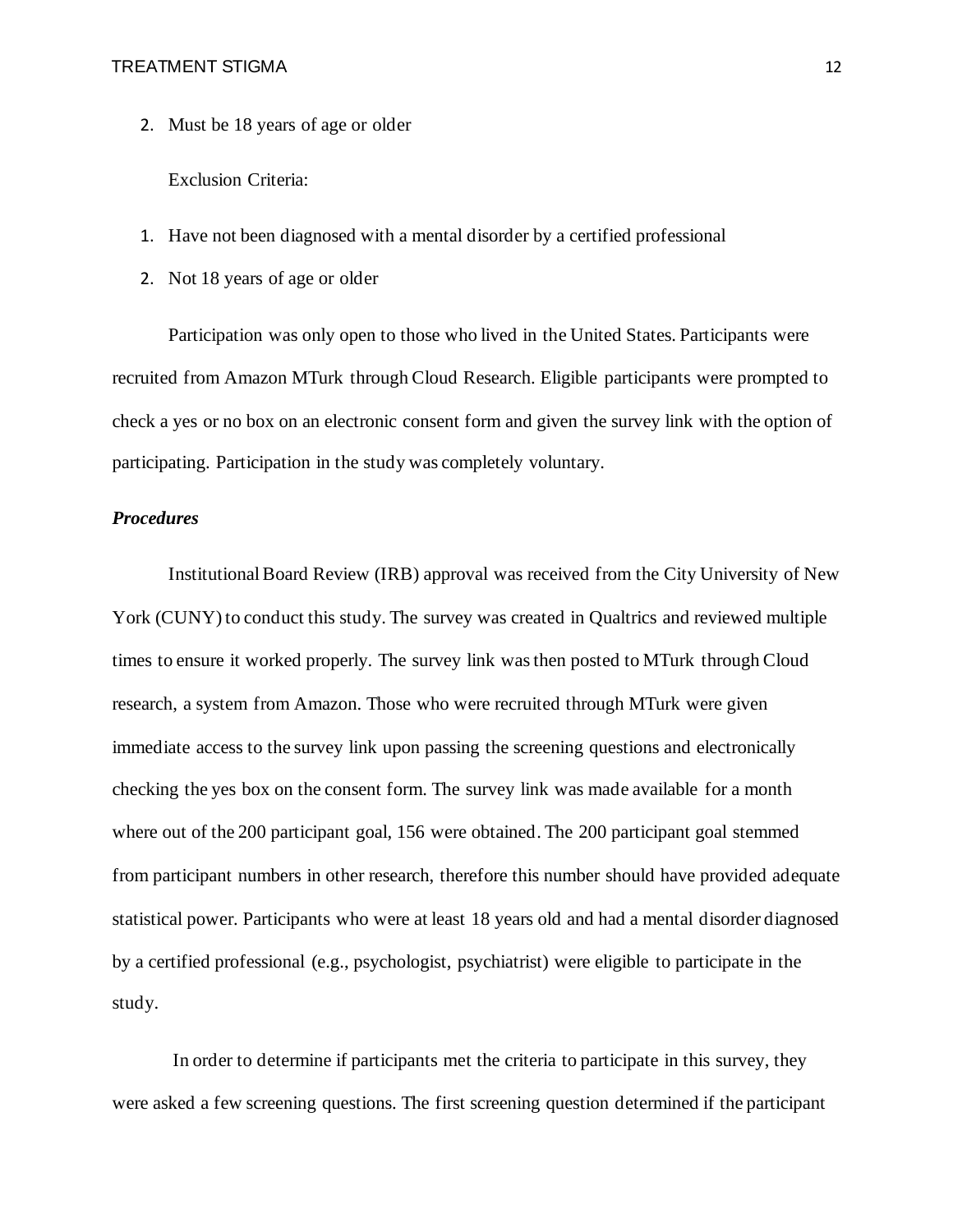was diagnosed with a mental disorder, if they responded affirmatively, they were prompted to answer the next question. The second screening question asked participants if they were over the age of 18, if he/she responded positively the participant was given access to the informed consent (see Appendix C for informed consent). After participants selected the yes box on the informed consent they were able to begin the survey questions. The survey used in this study was created on Qualtrics (see Appendix D for questions). After participants completed the survey their results were recorded and they were awarded three dollars through amazon. Participants were also provided with a contact number and email in case of any concerns during or after the survey as a link to the National Institute on Mental Health website with information about mental health treatment. Participants were asked to report demographic variables such as age, gender, education, marital status, and race/ethnicity. Participants were asked about their history of mental health treatment and current mental health diagnoses. They were also asked questions about their experience with treatment.

After data was received from 156 participants, it was cleaned to allow for easier interpretation using SPSS. All cases under 180 seconds were removed from the data set with the exception of three cases which were those who were diagnosed with schizophrenia, in order to obtain more diversity these were kept. The 3 participants diagnosed with schizophrenia that were included all fully answered each item in the survey. Cases that were duplicated (multiple responses from one person) were also removed from the data set, such that a total of 28 cases were removed. The total number of participants at the end was 128 participants. It is possible, however, that a few duplicate cases were overlooked as the answers were different but around the same time range. The mental disorders that were listed were divided into two categories: primary and secondary diagnosis. Categories were created for those items that needed to be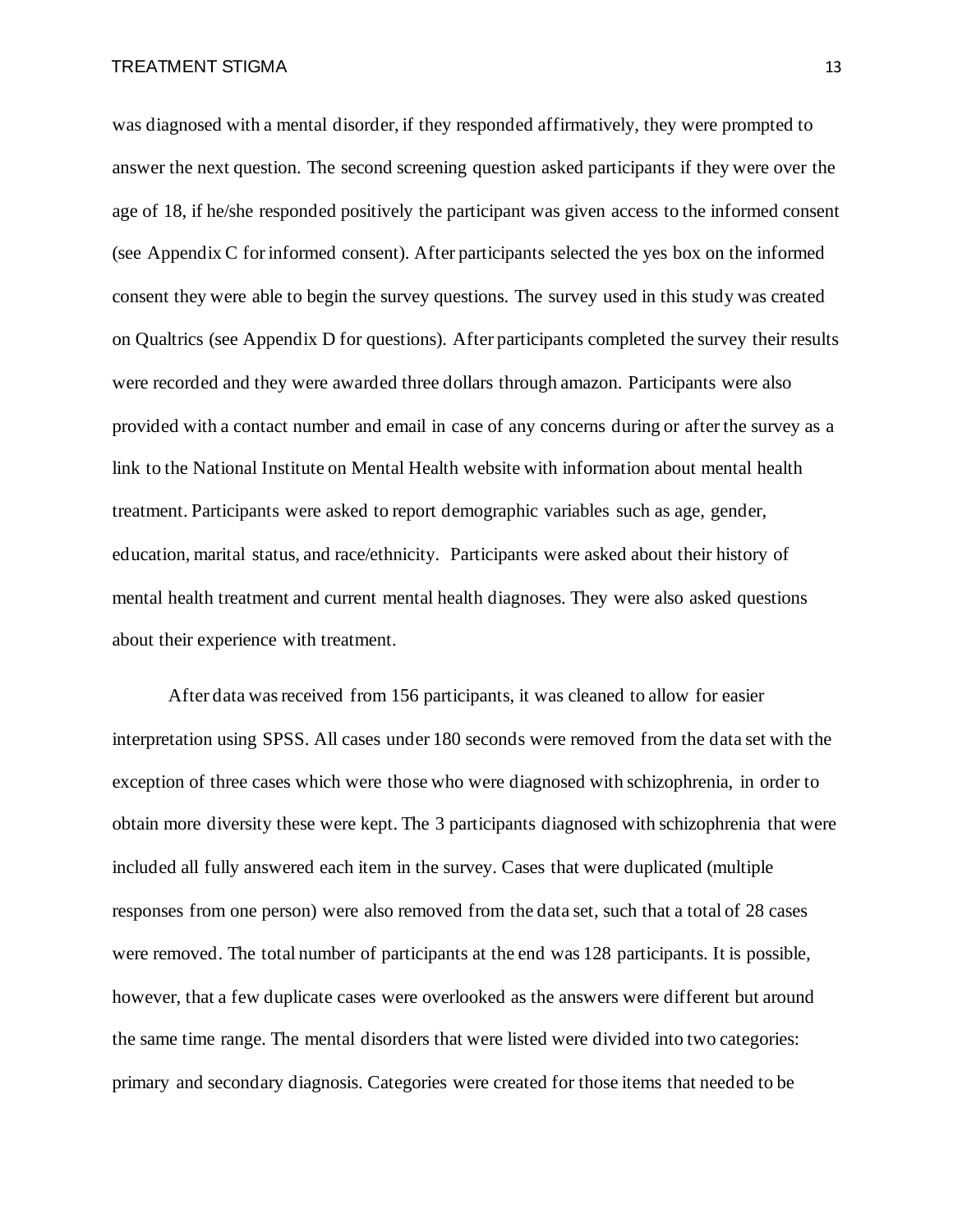reverse coded as well as those that needed a final score (such as the scales). The data was analyzed in SPSS for descriptives, crosstabs, correlations, and ANOVA.

#### **Measures**

#### *Survey Questions*

Questions related to demographic variables such as age, race/ethnicity, gender, marital status, income, and psychology-related education were asked. Note that type of psychology education was not specified in the survey. Open-ended questions include those that asked about diagnoses, length of illness, and treatment method/history. The survey had a total of 50 questions including the scales. The survey included specific questions to determine participants preferred treatment. Participants were asked directly if they would choose to take medication, undergo psychotherapy, or both. They were also questioned as to if they would participate in individual or group therapy. Participants were asked to rate their treatment experience on a scale from extremely positive to extremely negative (creating a +/- variable).

#### *Self-Stigma of Mental Illness Scale - Short Form (SSMIS-SF) (see Appendix E for items)*

The *Self-Stigma of Mental Illness Scale - Short Form (SSMIS-SF)* (Corrigan et al., 2006) is a 20 item measure that assesses attitudes that a person possesses towards mental illness. The statements on the scale are rated by respondents on a 9 point Likert scale (1 = *completely disagree -* 9 = *completely agree*). The scale includes four different subscales with five statements in each category. For the purposes of this study, only two of the subscales were used.

The first subscale represents awareness, the respondent is given the statement "I think the public believes…", followed by 5 other similar statements. The responses of the respondent exhibit the level of perceived public stigma. The second subscale reflects agreement: the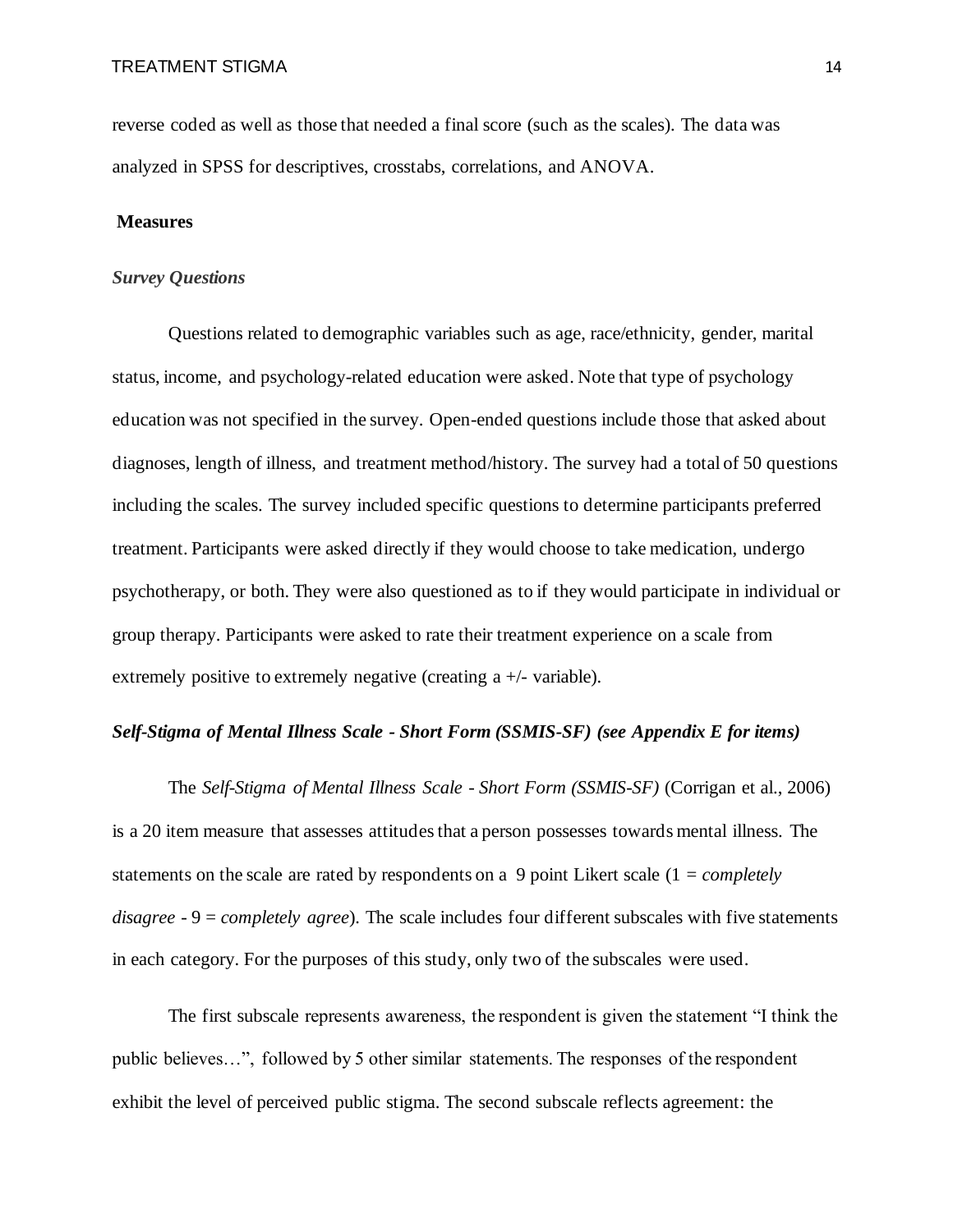respondent answers the statement "I think most persons with mental illness..." with finishing phrases such as " pose a threat", therefore capturing self-endorsing stigma. Cronbach's α for the SSMIS-SF was reported in a range from .72 to .92, exhibiting a high and stable internal consistency (Corrigan et al., 2012).

The recent study by Corrigan et al., (2012) evaluated the validity of the SSMIS-SF using data from three previous studies related to the SSMIS. It showed a 0.91 alpha level for public subscales and 0.88 alpha for self-subscales, therefore depicting a high internal consistency for the SSMIS-SF. In the current study, the alpha for the awareness subscale was 0.89 while the alpha for the agree subscale was 0.93.

#### *Internalized Stigma of Mental Illness Scale-9 (ISMI-9)(see Appendix F for items)*

The ISMI-9 is a unidimensional self-report measure that measures the intensity of a person's internalized stigma towards mental illness (Hammer, & Toland,2017). The ISMI-9 is made up of nine items, where items 2 and 9 must be reverse coded. The total score can be found by adding the total of all 9 items and dividing by the number of answered items. It is not recommended to keep data from those that answer less than 8 items. Because the ISMI-9 reflects a common variance source on the end score should be interpreted. The ISMI-9 is a numerical quantification to which respondents agree with the five concepts of internalized stigma: Stereotype Endorsement, Alienation, Social Withdrawal, Perceived Discrimination, and Stigma Resistance. Cronbach's  $\alpha$  was 0.86 which demonstrated a reliable and stronger internal consistency than the ISMI-10.

The validity of the ISMI-9 overlaps with that of the ISMI-10 and both with the ISMI-29. The ISMI-10 has an adequate external validity which can therefore be said for the ISMI-9 (Boyd,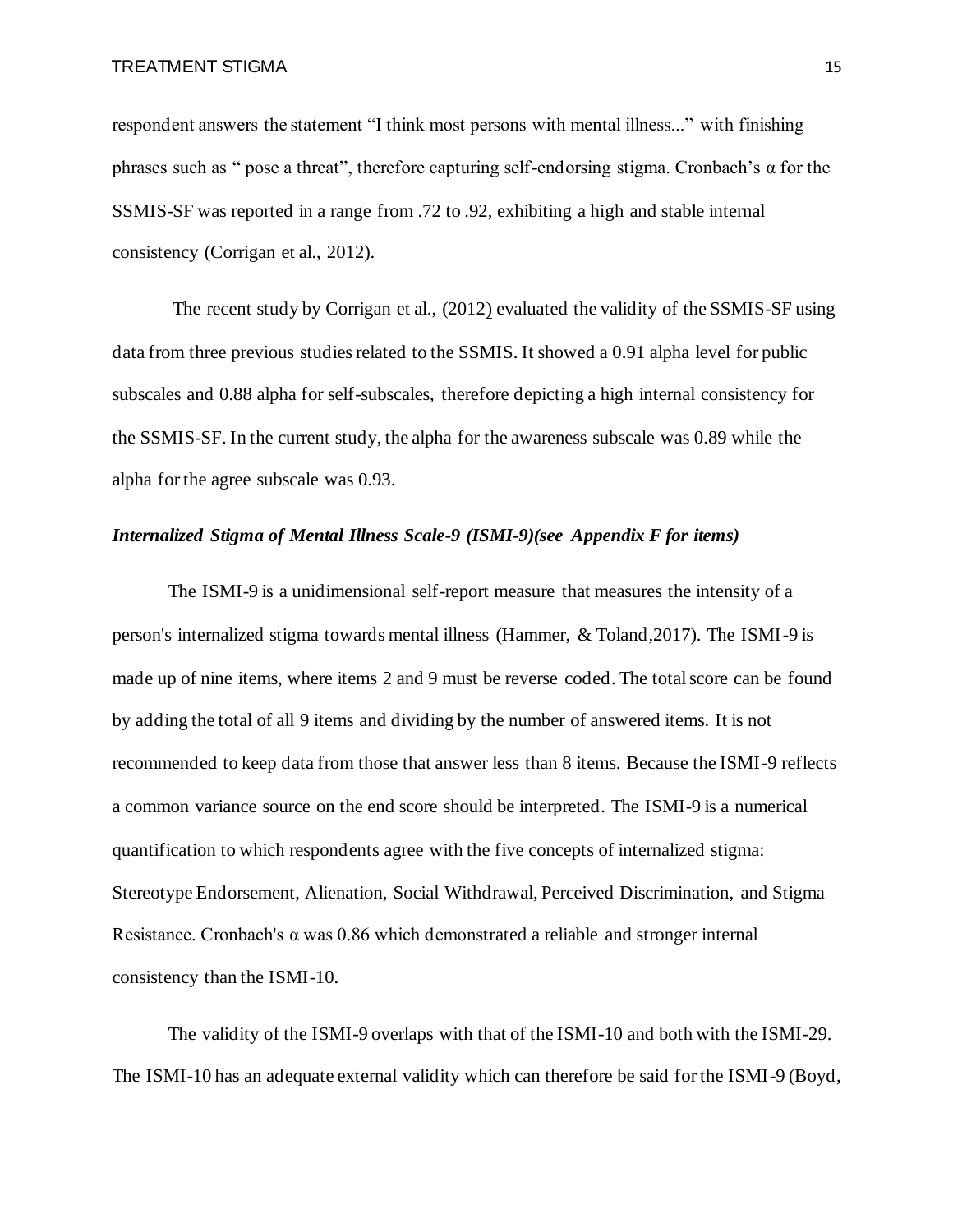Otilingham, & DeForge, 2014). Further testing is needed to examine the convergent validity of the ISMI-9. The current study demonstrated an alpha of 0.80 for this scale.

#### *The Mental Help Seeking Attitudes Scale (MHSAS) (see Appendix G for items)*

The MHSAS is a 9-item unidimensional instrument intended to measure evaluations *(unfavorable* vs. *favorable*) of help-seeking from a mental health professional (Hammer, Parent, & Spiker,2018). The score determines whether a person has a positive or negative attitude towards help-seeking. The MHSAS uses a seven-point semantic differential scale which was labeled (3, 2, 1, 0, 1, 2, 3). Items on this scale were reverse coded to accurately calculate the mean score. The scale exhibited internal consistency where Cronbach's  $\alpha$  was 0.92. This demonstrated that the items measured the same construct and were highly reliable.

Convergent evidence of validity was demonstrated when the MHSAS score supported the hypothesized relationships with the following variables: subjective norms, public stigma control, intention, self-stigma, anticipated risks, and benefits perceived behavioral. Validity was also demonstrated when the scale considered the ability to account for unique variance. Validity of known-group evidence was established when women and people who formerly tried mental health services were evidenced to report favorable attitudes. The scale proved to be significantly reliable as well valid to determine views of help-seeking. The MHSAS exhibited an alpha of 0.94 for this study.

# *Attitudes Toward Seeking Professional Psychological Help Short Form(ATSPPH-SF) (see Appendix H for items)*

Attitudes of help-seeking for mental health issues are evaluated through the *ATSPPH-SF* scale (Fischer and Farina, 1995). This is a 10 item shortened form of the original 29 item scale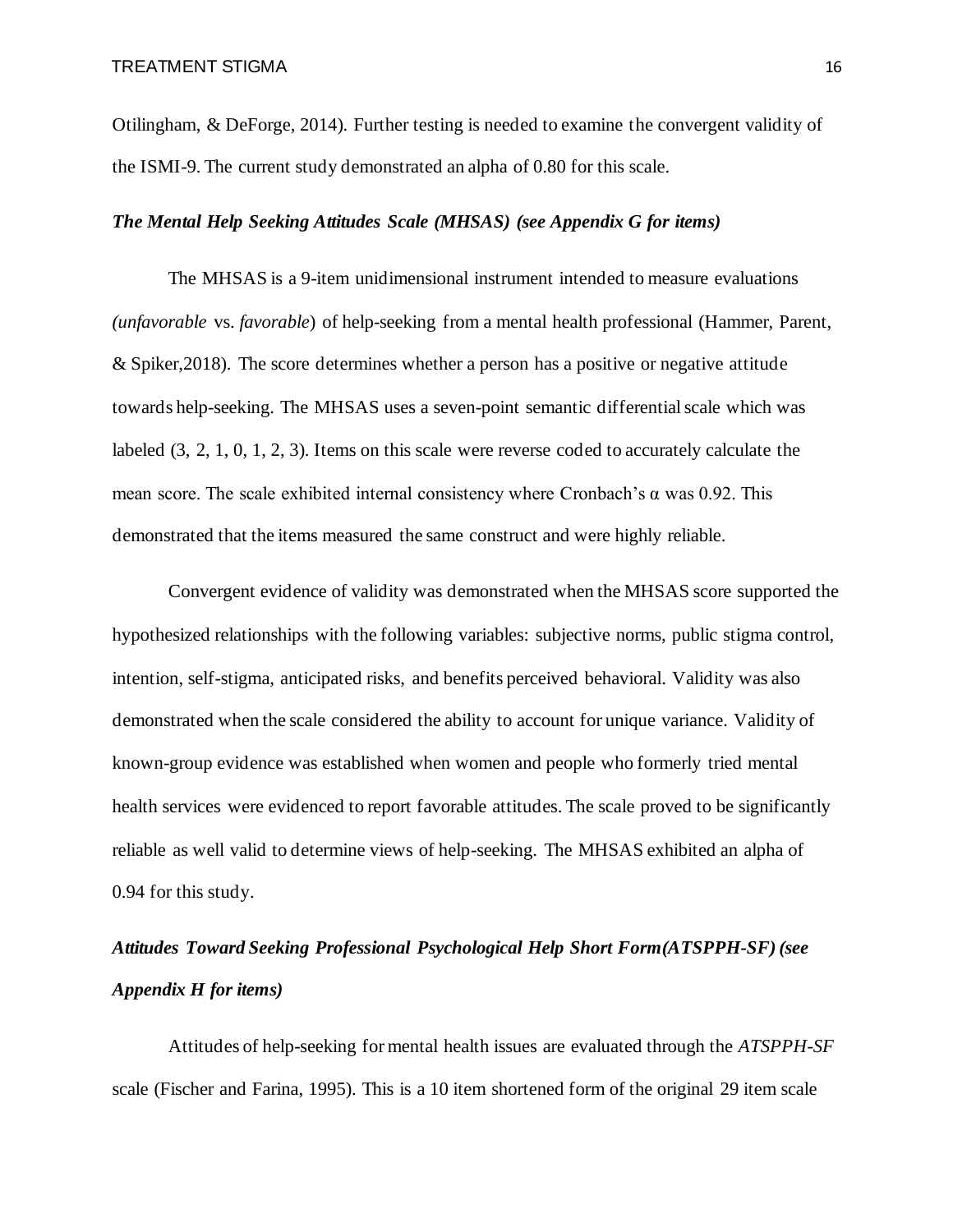created by Fischer. The Items are rated on a 4-point Likert scale (0 = *Disagree,*3 = *Agree*). Items 2, 4, 8, 9, and 10 are reverse scored, higher final scores depict positive attitudes toward seeking professional help. The reliability and validity of the scale were tested through a population of student vs medical patients for this scale. Cronbach's  $\alpha$  was 0.77 for the college student population and 0.78 for the patient population. This demonstrates that the *ATSPPH-SF* was as reliable as the original scale.

In terms of construct validity, a moderate negative correlation of − .41 (*P* < 0.001) was exhibited between the ATSPPHSF and Stigma Scale for Receiving Psychological Help (measures stigma towards help-seeking). Strong construct validity of the scale was demonstrated through a negative binomial regression. *Nagelkerke's R2 = 0.06,* which showed that for every point on the scale students were 22% more likely to visit doctors for treatment while patients were 16% more likely to seek treatment (Elhai, Schweinle, & Anderson,2008). This scale exhibited a reliable alpha at 0.76.

#### **Results**

Sample characteristics are reported in Table 1. The study sample consisted of 128 participants, 58 men (45.3%), 59 (53.9%) women, and 1 transgender person (0.8%). Participant ages ranged from 18 to 65, with a mean age of 26. The racial/ethnic breakdown was as follows: White (89, or 69.5%); Black or African American (27, or 21.1%); Asian or Asian American (3, or 2.3%); Native Hawaii or Pacific Islander (1, or 0.8%); and Other (8, or 6.3%). In this sample 79 were never married(%= 61.7), 38 were Married (%=29.7);6 were Divorced (%=4.7);3 were Widowed (2.3%) and 2 were Separated (1.6%). The largest group of participants had some college education  $(42; 32.8 \%)$ , followed by those with a 4 year degree  $(29; 22.7\%)$ ; 2 year degree  $(22; 17.2\%)$ ; professional degree  $(18; 14.1\%)$ ; high school graduate  $(15; 11.7\%)$  and a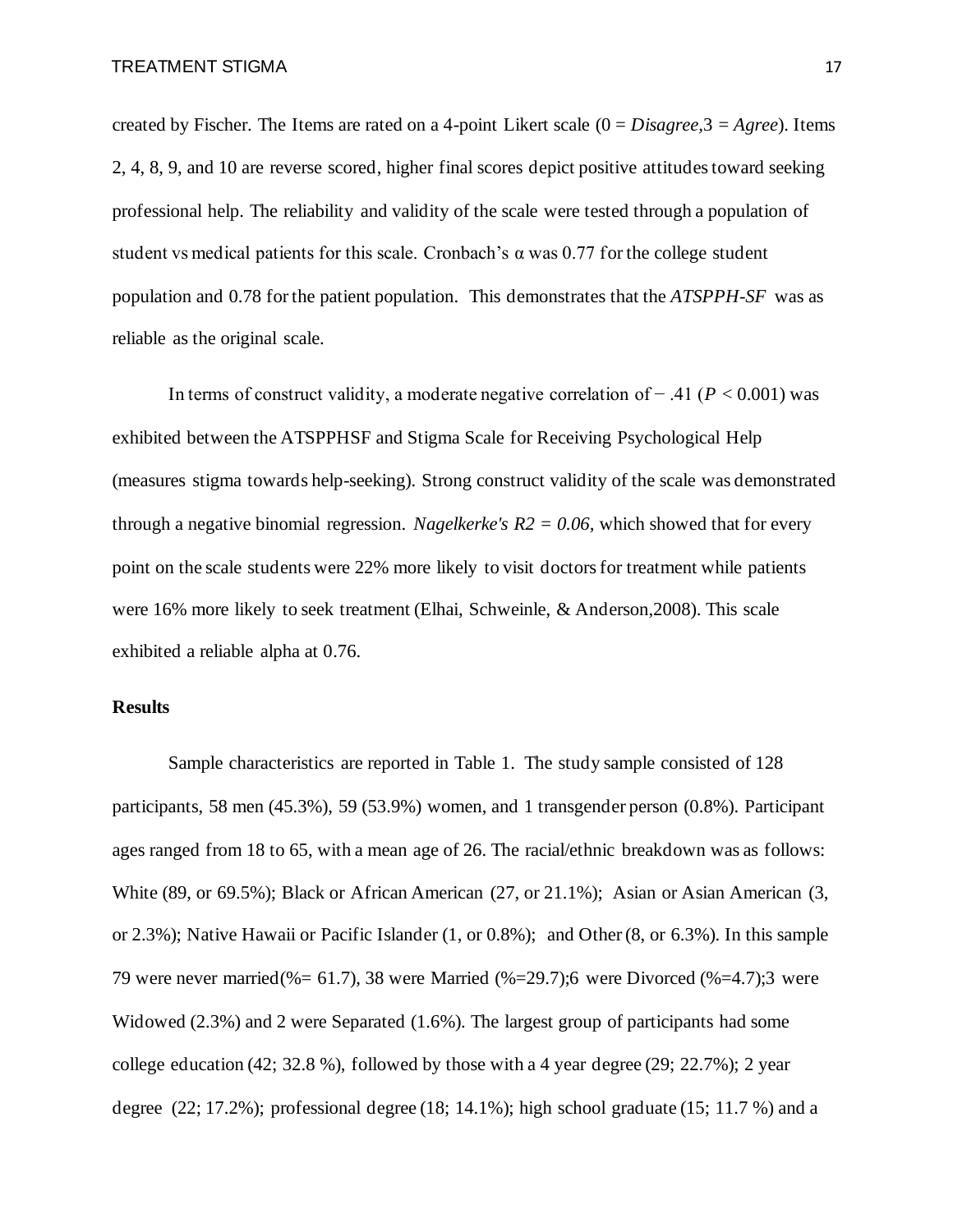Doctorate (2; 1.6%). This sample had 57 participants (44.5%) with 1-2 years of psychology related knowledge (was not specified in the survey, it could be anything related to psychology such as reading books or attending classes); 27(21.1%) with 3-4 years; 26(20.3%) with less than 1 year and 18 (14.1%) with 5+ years. As a primary diagnosis, 36 (28.1%) people reported some type of depressive disorder, 17 (13.3%) had an unspecified anxiety-related disorder, others were diagnosed with disorders such as bipolar disorder, ADHD, schizophrenia, and various other disorders. Most did not list a secondary diagnosis (76 or %=59.4), after that about 19 (14.8%) suffered from some type of anxiety disorder, other disorders were listed as well.

### **Table 1**

|          |             |                | $n=128$ |
|----------|-------------|----------------|---------|
|          |             | $\mathbf n$    | $\%$    |
| Gender   | Female      | 69             | 53.9    |
|          | Male        | 58             | 45.3    |
|          | Transgender | $\mathbf{1}$   | $.8\,$  |
| Age      | $18 - 24$   | 24             | 18.8    |
|          | $25 - 34$   | 60             | 46.9    |
|          | $35 - 44$   | 24             | 18.8    |
|          | $45 - 54$   | 15             | 11.7    |
|          | $55 - 65$   | $\mathfrak{S}$ | 3.9     |
| Race/Eth | Asian       | 3              | 2.3     |

#### *Demographic Sample Characteristics*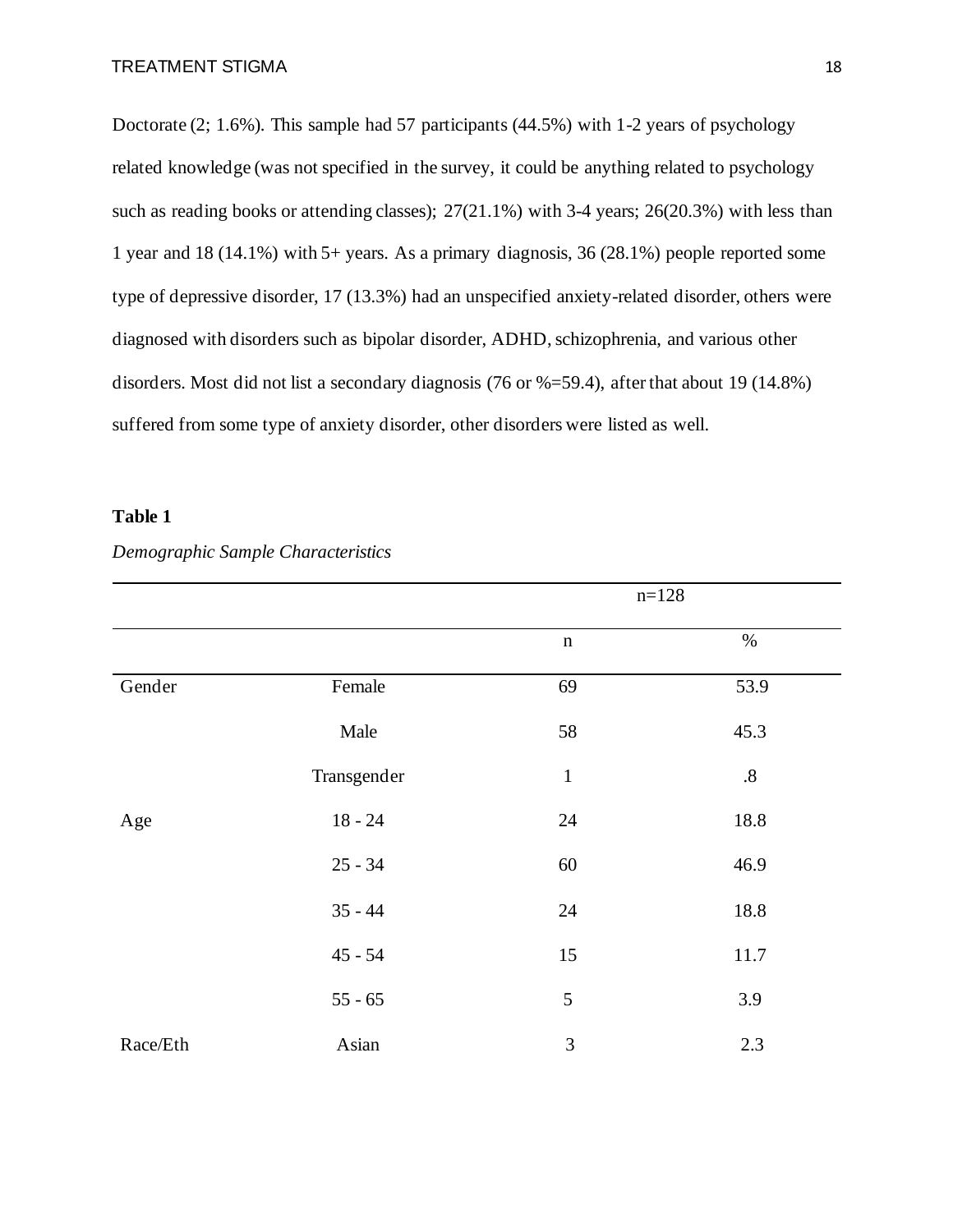|            | <b>Black or African American</b>       | 27             | 21.1 |
|------------|----------------------------------------|----------------|------|
|            | Native Hawaiian or Pacific<br>Islander | $\mathbf{1}$   | .8   |
|            | Other                                  | 8              | 6.3  |
|            | White                                  | 89             | 69.5 |
| Marital    | Divorced                               | 6              | 4.7  |
|            | Married                                | 38             | 29.7 |
|            | Never married                          | 79             | 61.7 |
|            | Separated                              | $\overline{2}$ | 1.6  |
|            | Widowed                                | 3              | 2.3  |
| Education  | High school graduate                   | 15             | 11.7 |
|            | Some college                           | 42             | 32.8 |
|            | 2-year degree                          | 22             | 17.2 |
|            | 4-year degree                          | 29             | 22.7 |
|            | Doctorate                              | $\overline{2}$ | 1.6  |
|            | Professional degree                    | 18             | 14.1 |
| Psychology | 1-2 years                              | 57             | 44.5 |
| Knowledge  | 3-4 years                              | 27             | 21.1 |
|            | 5+ years                               | 18             | 14.1 |
|            | Less than 1 year                       | 26             | 20.3 |
| First      | <b>UNKNOWN</b>                         | 30             | 23.4 |
| Diagnosis  | <b>ADHD</b>                            | $\tau$         | 5.5  |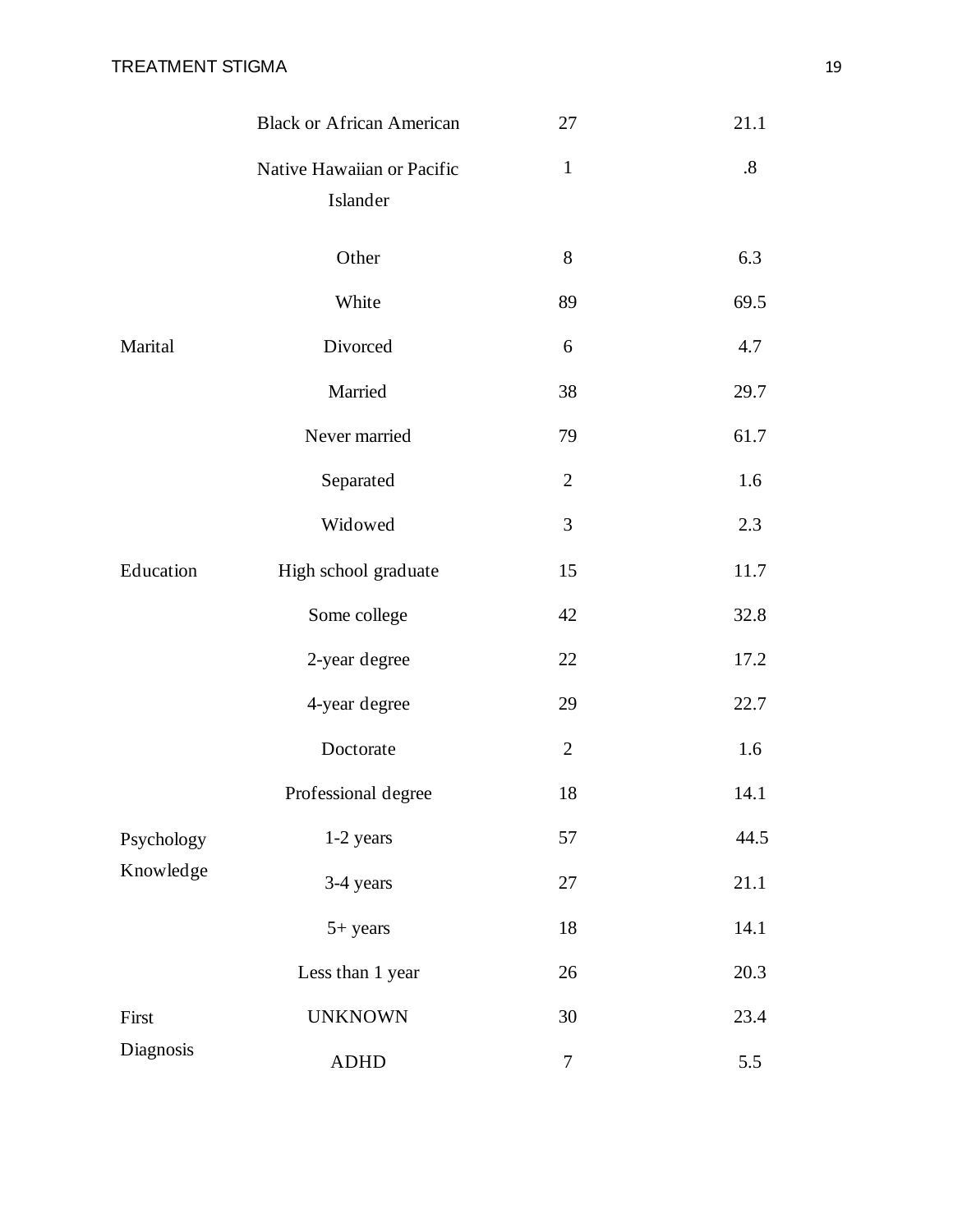|           | $\ensuremath{\mathsf{ASD}}$ | $\overline{2}$ | $1.6\,$           |
|-----------|-----------------------------|----------------|-------------------|
|           | ${\tt BED}$                 | $\mathbf{1}$   | $.8\,$            |
|           | Bipolar (1)                 | $\sqrt{2}$     | 1.6               |
|           | Bipolar (2)                 | $\mathbf 1$    | $\boldsymbol{.8}$ |
|           | Depression                  | $\mathbf 1$    | $.8\,$            |
|           | $\operatorname{GAD}$        | 9              | $7.0\,$           |
|           | $\mathop{\rm MDD}\nolimits$ | $8\,$          | 6.3               |
|           | $\rm OCD$                   | $\sqrt{2}$     | $1.6\,$           |
|           | ${\rm PTSD}$                | $\overline{3}$ | $2.3\,$           |
|           | Schizophrenia               | $\mathfrak{Z}$ | 2.3               |
|           | <b>SPD</b>                  | $\mathbf 1$    | $.8\,$            |
|           | <b>UAD</b>                  | $17\,$         | 13.3              |
|           | $_{\rm UBD}$                | $\mathfrak s$  | 3.9               |
|           | $\ensuremath{\mathrm{UDD}}$ | 36             | 28.1              |
| Second    | <b>UNKNOWN</b>              | $76\,$         | 59.4              |
| Diagnosis | <b>ADHD</b>                 | $\mathbf 1$    | $.8\,$            |
|           | $\mbox{AUD}$                | $\mathbf{1}$   | $.8\,$            |
|           | $\operatorname{BDD}$        | $\mathbf 1$    | $\boldsymbol{.8}$ |
|           | Bipolar (1)                 | $\,1\,$        | $.8\,$            |
|           | BPD                         | $\overline{2}$ | $1.6\,$           |
|           | GAD                         | $\overline{2}$ | $1.6\,$           |
|           | $\mathop{\rm MDD}\nolimits$ | $\,1$          | $\boldsymbol{.8}$ |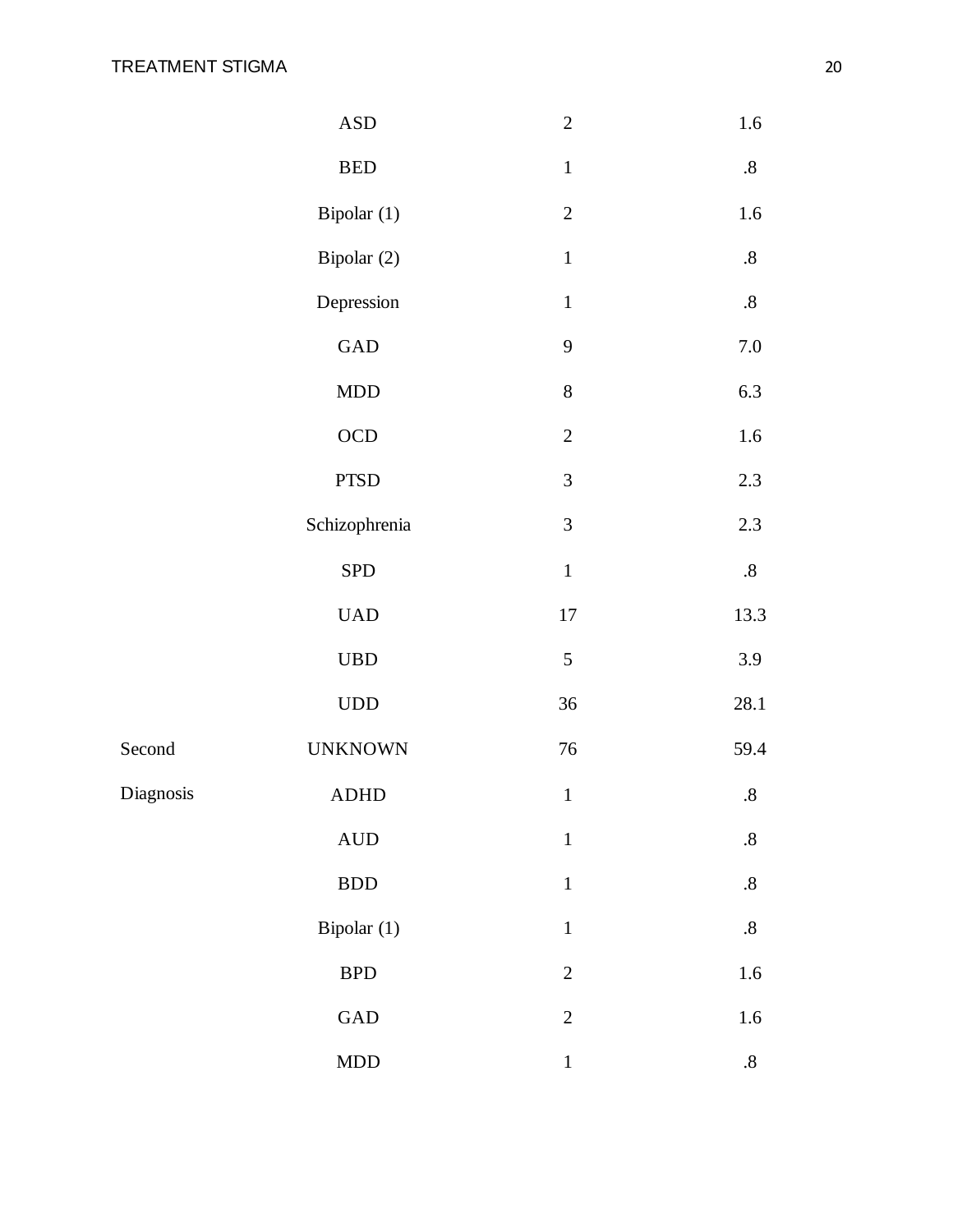| <b>OCD</b>  | $\overline{2}$ | 1.6  |
|-------------|----------------|------|
| <b>PMDD</b> | $\mathbf{1}$   | .8   |
| <b>PTSD</b> | 8              | 6.3  |
| <b>SAD</b>  | $\overline{2}$ | 1.6  |
| <b>UAD</b>  | 19             | 14.8 |
| <b>UBD</b>  | 2              | 1.6  |
| <b>UDD</b>  | 9              | 7.0  |

*Note.* ASD- Autism Spectrum Disorder; AUD-Alcohol Use Disorder; BDD- Body Dysmorphic Disorder; BED-Binge Eating Disorder; Bipolar(1)- Bipolar Disorder TYPE 1; Bipolar(2)-Bipolar Disorder TYPE 2; BPD- Borderline Personality Disorder; GAD- General Anxiety Disorder; MDD- Major Depressive Disorder; SAD-Social Anxiety Disorder; SPD-Schizoid Personality Disorder; UAD- Unspecified Anxiety Disorder; UBD-Unspecified Bipolar Disorder; UDD-Unspecified Depressive Disorder

#### *Test for Hypothesis 1*

Table 2 presents findings examining the relationship between the stigma scales and the variable treatment choice. As can be seen Table 2, the result of the One-way ANOVA revealed that there was not a statistically significant difference between the SSMISSF2 (agreement scale): *F (*33,93) = 1.179, *p* = .266; SSMISSF1 (awareness scale): *F (*38,88) = .877, *p* = .668; ISMI-9: *F*   $(21,106) = .693$ ,  $p = .831$  and the treatment choice variable, indicating that self-stigma was not related to choice of Psychotherapy vs. Medication.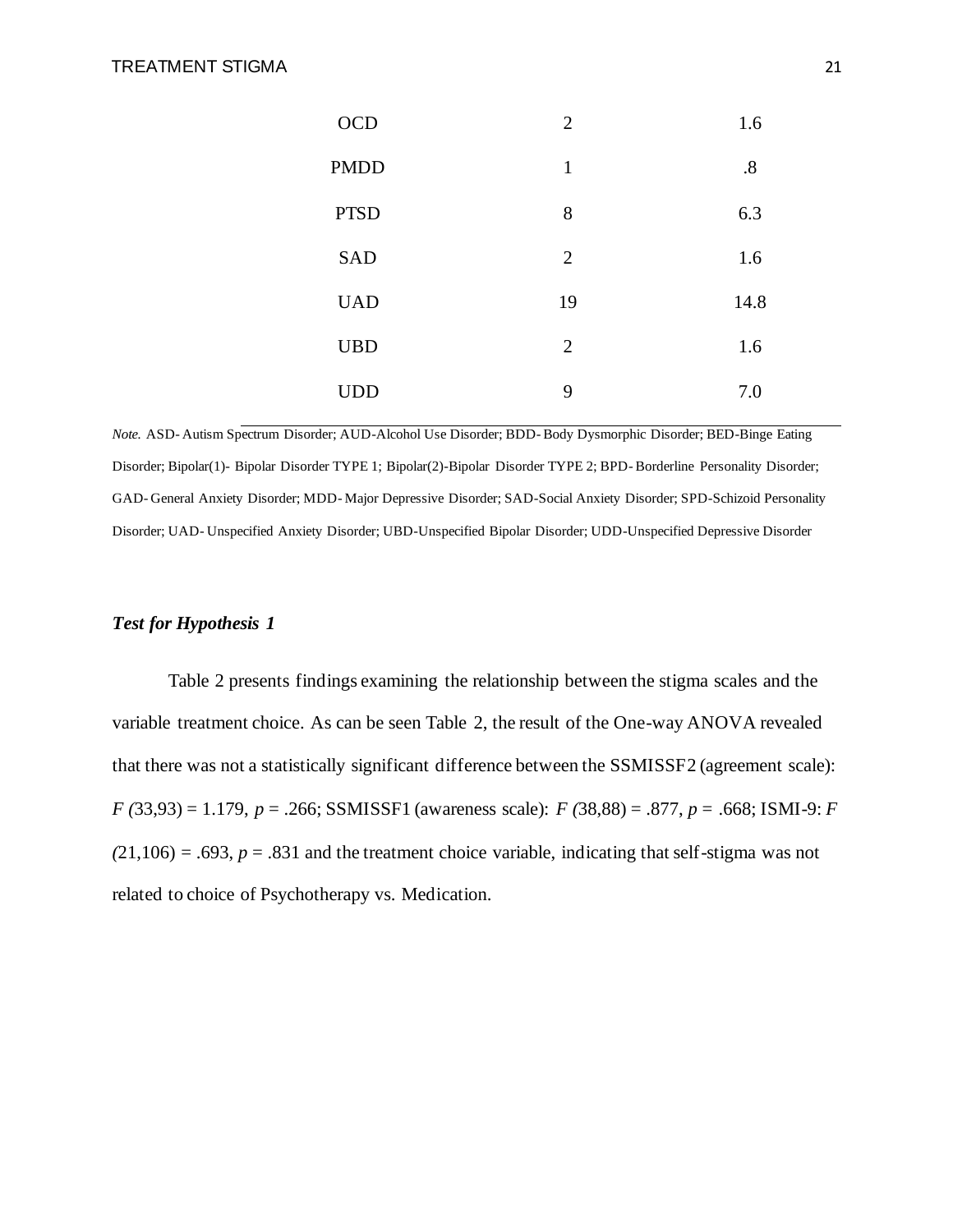## **Table 2**

| <b>TREAT CHOICE</b> | Sum of | df  | Mean   | $\overline{F}$ | $\boldsymbol{p}$ |
|---------------------|--------|-----|--------|----------------|------------------|
|                     | Square |     | Square |                |                  |
| SSMISSF2(Agree)     | 29.310 | 33  | .888   | 1.179          | .266             |
|                     | 70.044 | 93  | .753   |                |                  |
|                     | 99.354 | 126 |        |                |                  |
| SSMISSF(Aware)      | 27.296 | 38  | .718   | .877           | .668             |
|                     | 72.058 | 88  | .819   |                |                  |
|                     | 99.354 | 126 |        |                |                  |
| ISMI-9              | 12.006 | 21  | .572   | .693           | .831             |
|                     | 87.424 | 106 | .825   |                |                  |
|                     | 99.430 | 127 |        |                |                  |

*ANOVA of Treatment choice and Stigma scales* 

*Note.* Treatment Choice includes Psychotherapy, Medication, and both.

Table 3 reports on the relationship between gender and treatment choice. Out of 69 (53.9%) women, 23 chose to participate in psychotherapy,10 chose to take medication and 36 chose to do both of these methods conjointly. Out of 58 (45.3%) men, 14 chose psychotherapy, 9 chose medication, and 35 chose both. The one (0.8%) transgender person chose both forms of treatment. In total 37 decided on psychotherapy,19 took medication,72 (a little more than half the population) adopted both methods.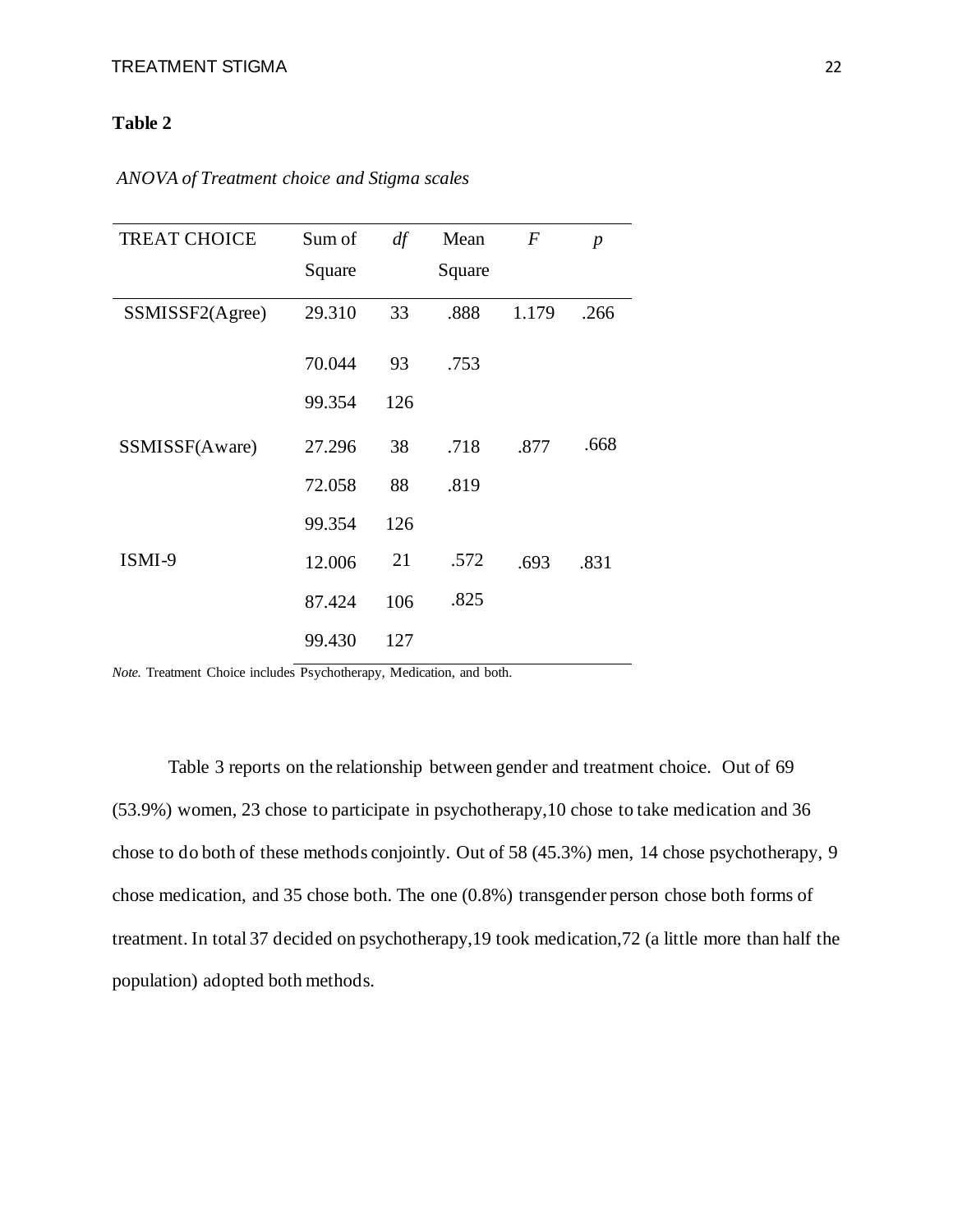#### **Table 3**

| Gender      | <b>PSY</b>     |        | <b>MED</b> |        | <b>BOTH</b> |        | Total |        |
|-------------|----------------|--------|------------|--------|-------------|--------|-------|--------|
|             | n              | %      | n          | %      | $\mathbf n$ | %      | n     | %      |
| Female      | 23             | 62.2%  | 10         | 52.6%  | 36          | 50.0%  | 69    | 53.9%  |
| Male        | 14             | 37.8%  | 9          | 47.4%  | 35          | 48.6%  | 58    | 45.3%  |
| Transgender | $\overline{0}$ | 0.0%   | $\theta$   | 0.0%   | 1           | 1.4%   |       | 0.8%   |
| Total       | 37             | 100.0% | 19         | 100.0% | 72          | 100.0% | 128   | 100.0% |

*Crosstab of Gender and Treatment Choice*

 $\chi^2(4) = 2.10, p = 717$ 

*Note.* PSY: Psychotherapy; MED: Medication

Table 2 revealed that no statistically significant difference existed for the means of TREAT CHOICE (psychotherapy, medication, or both) and the scales that estimated self-stigma. None of the p statistics were less than our set alpha level .05, therefore none were significant. Self-stigma was not impacted by treatment choice. There was no evidence to support the idea that those within a certain treatment type would endorse a certain amount or level of stigma as well as the opposite effect. As seen in Table 3, men and women both preferred to take medication and undergo psychotherapy conjointly, as opposed to one gender preferring a certain type over another. A combination of treatment types seemed to be the preferred method of treatment by those who have a mental illness. It also seemed like both genders were more likely to choose psychotherapy over medication. However, it was hard to gauge the transgender population since there was only one transgender participant.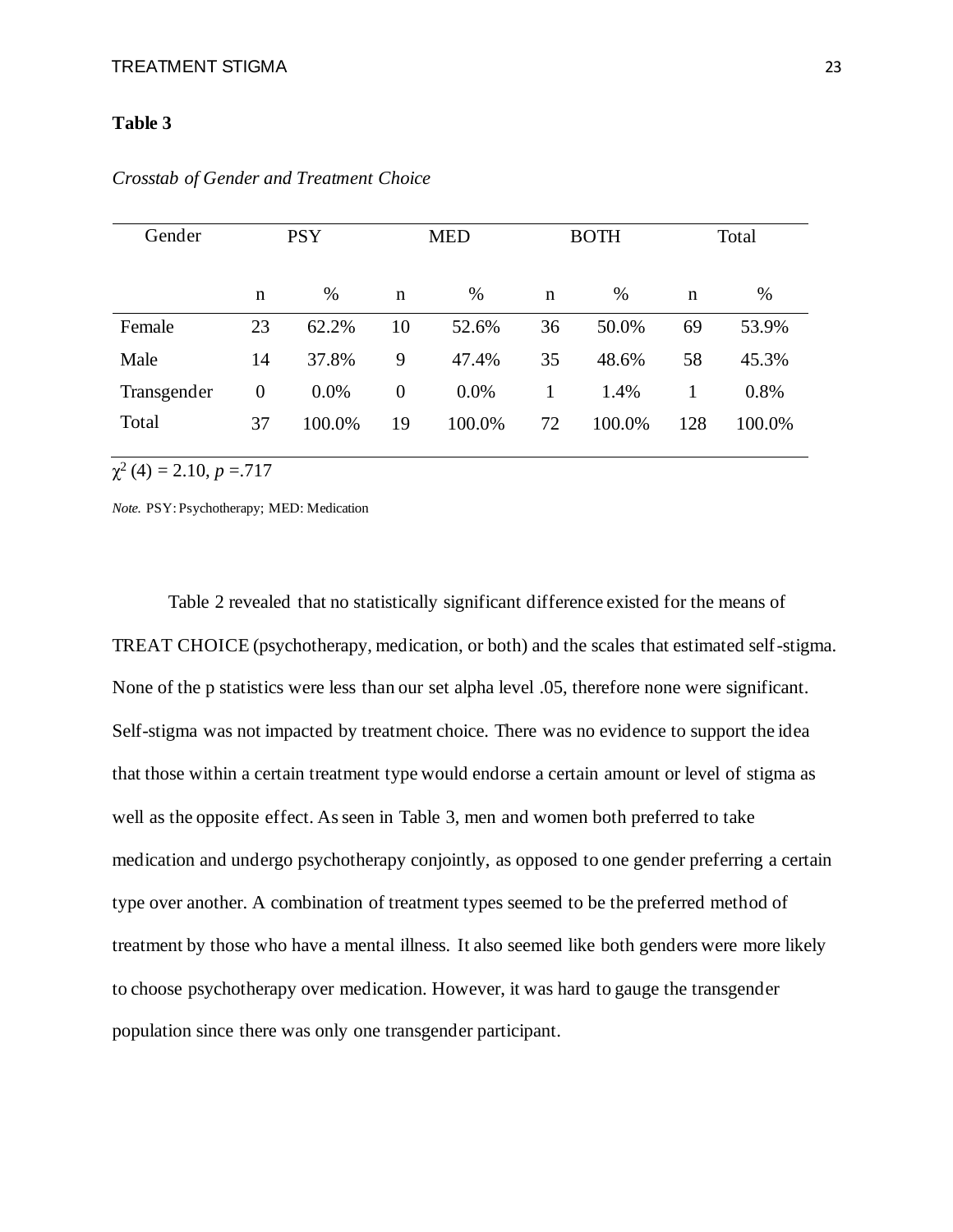No particular evidence in regards to treatment preference was found based on gender. In this study, self-stigma was not related to if an individual preferred psychotherapy, medication, or both. Regardless of gender, those with mental illness seemed to prefer to undergo treatment consisting of medicine consumption and psychotherapy.

#### *Test for Hypothesis 2*

Table 4 reports findings on differences in study scales by the attendance of psychotherapy (rather or not an individual has attended psychotherapy regardless of the number of sessions). As can be seen in Table 4 and illustrated in Figure 1, there was a statistically significant difference between the MHSAS scale final scores and attendance of psychotherapy, F  $(1,126) = 7.928$ ,  $p = .006$ . A statistically significant difference also existed between the ATSPPHSF scale and attendance of psychotherapy,  $F(1,125) = 10.358$ ,  $p = .002$ . This indicates that participants who preferred to attend psychotherapy tended to report more favorable attitudes toward help-seeking. Similar to findings reported in Table 2, there was no statistically significant difference between the ISMI-9 scale  $F(1,126) = 2.730$ ,  $p = .101$ , the SSMISSF1 awareness subscale  $F(1,125) = 3.202$ ,  $p = .076$ , the SSMISSF2 agreement subscale,  $F(1,125) = 1.531$ ,  $p =$ .218 and the attendance of psychotherapy variable.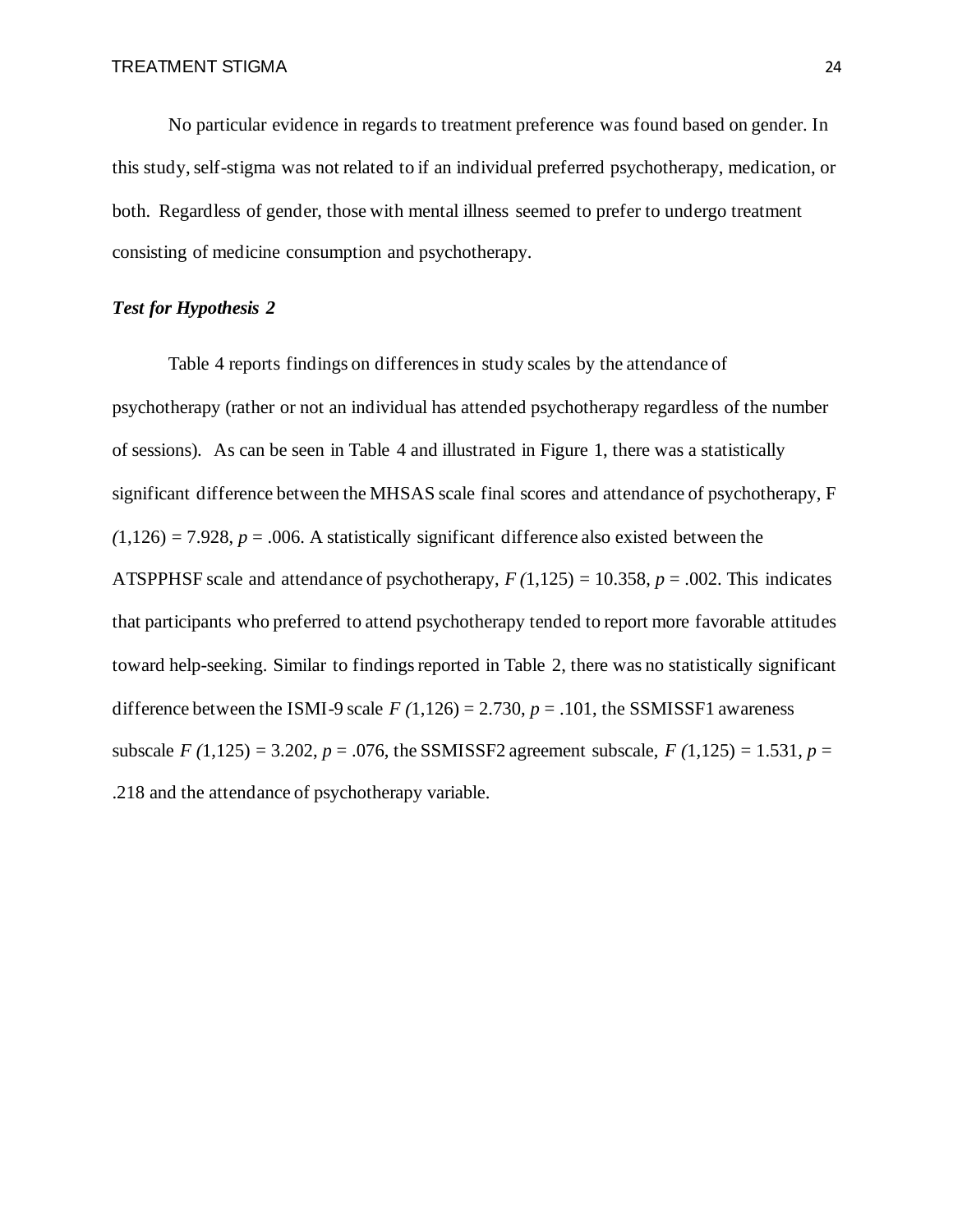#### **Table 4**

| <b>Scales</b>   | Yes          | No          | Total       |                  |                  |
|-----------------|--------------|-------------|-------------|------------------|------------------|
|                 | Mean $(SD)$  | Mean $(SD)$ | Mean $(SD)$ | $\boldsymbol{F}$ | $\boldsymbol{p}$ |
| <b>MHSAS</b>    | 5.58(1.36)   | 4.62(1.19)  | 5.45(1.38)  | 7.92             | .006             |
| SSMISSF2        | 15.79(9.50)  | 18.82(8.78) | 16.20(9.42) | 1.53             | .218             |
| SSMISSF1        | 28.13(10.02) | 23.53(8.68) | 27.51(9.95) | 3.20             | .076             |
| <b>ATSPPHSF</b> | 18.97(5.29)  | 14.65(4.15) | 18.39(5.35) | 10.36            | .002             |
| ISMI-9          | 2.21(.55)    | 1.98(.56)   | 2.18(.56)   | 2.73             | .101             |

*ANOVA of scales and attendance of Psychotherapy*

*Note.*ATSPPHSF,SSMISSF2(Agreement) and SSMISSF1(awareness): Sum of scale items.ISMI-9 and MHSAS: average of scale items.

## **Figure 1**

*Mean of scales compared for Attendance of Psychotherapy variable*



As noted, there was no difference of statistical significance between one's choice to attend psychotherapy and the scales that estimated self-stigma. However, there was a statistically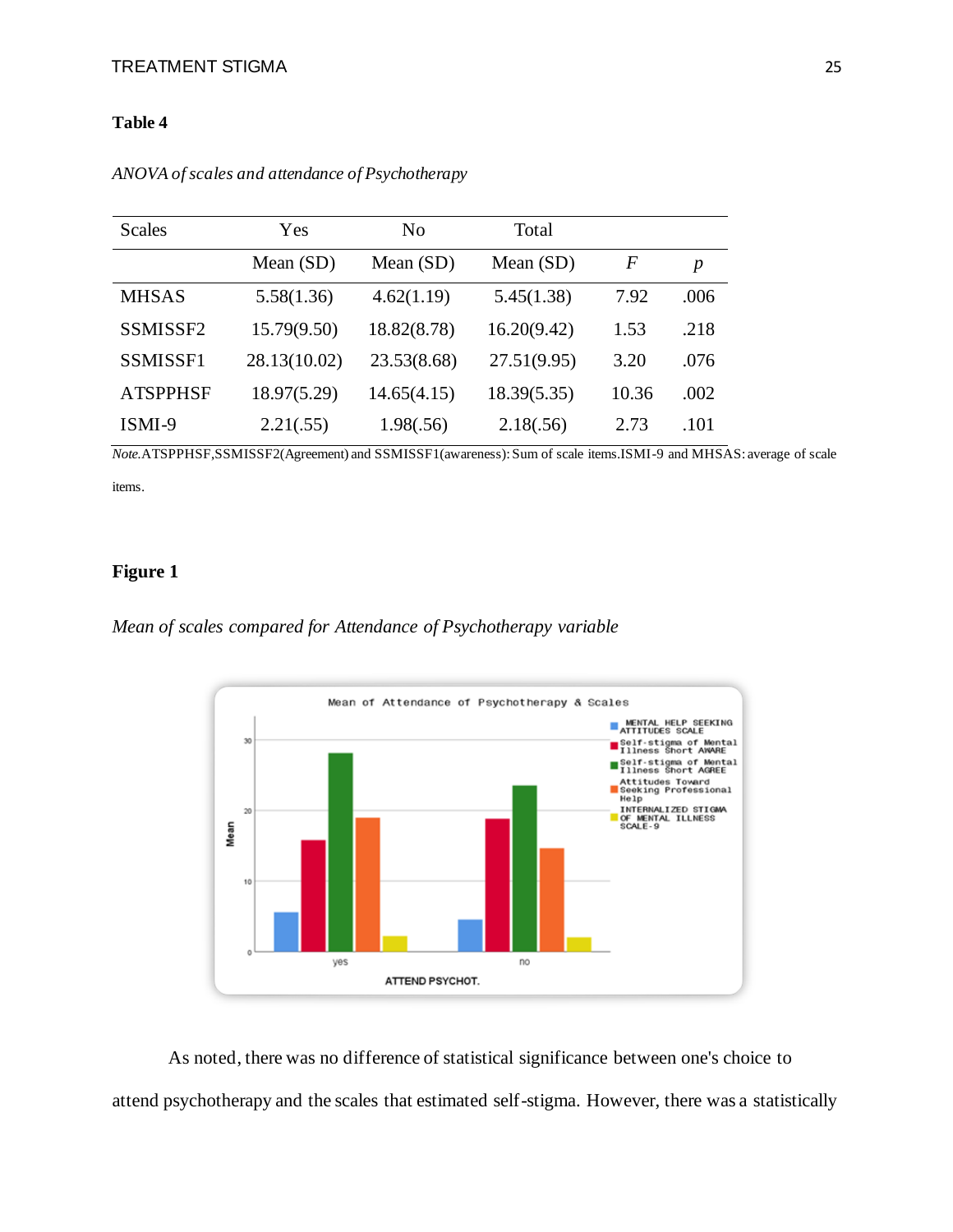significant difference between the option to participate in psychotherapy and the two attitudes towards help seeking scales (MHSAS & ATSPPHSF). Those with higher scores on the MHSAS and ATSPPHSF were more likely to attend psychotherapy. Higher scores indicated that they had more favorable attitudes towards help-seeking which may have led to participants choosing to attend psychotherapy.

#### *Test for Hypothesis 3*

Table 5 reports findings on the relationship between gender and type of psychotherapy. As can be seen in Table 5, there was a similar balance in the choice of individual and group psychotherapy between the genders. However, the chi-square analysis indicated a statistically significant difference, suggesting that the apparent preference for men to be more likely to attend group therapy than women (52.9 % v. 41.2%) was not due to chance.

#### **Table 5**

| Gender      |                | <b>IND</b> | <b>GRP</b> |        | Total |        |
|-------------|----------------|------------|------------|--------|-------|--------|
|             | n              | %          | n          | %      | n     | $\%$   |
| Female      | 61             | 56.0%      | 7          | 41.2%  | 68    | 54.0%  |
| Male        | 48             | 44.0%      | 9          | 52.9%  | 57    | 45.2%  |
| Transgender | $\overline{0}$ | 0.0%       |            | 5.9%   |       | 0.8%   |
| Total       | 109            | 100.0%     | 17         | 100.0% | 126   | 100.0% |

*Crosstab of Gender and Choice of Psychotherapy*

 $\chi^2(2) = 7.27, p = .026$ 

*Note*. IND: Individual Therapy. GRP: Group Therapy.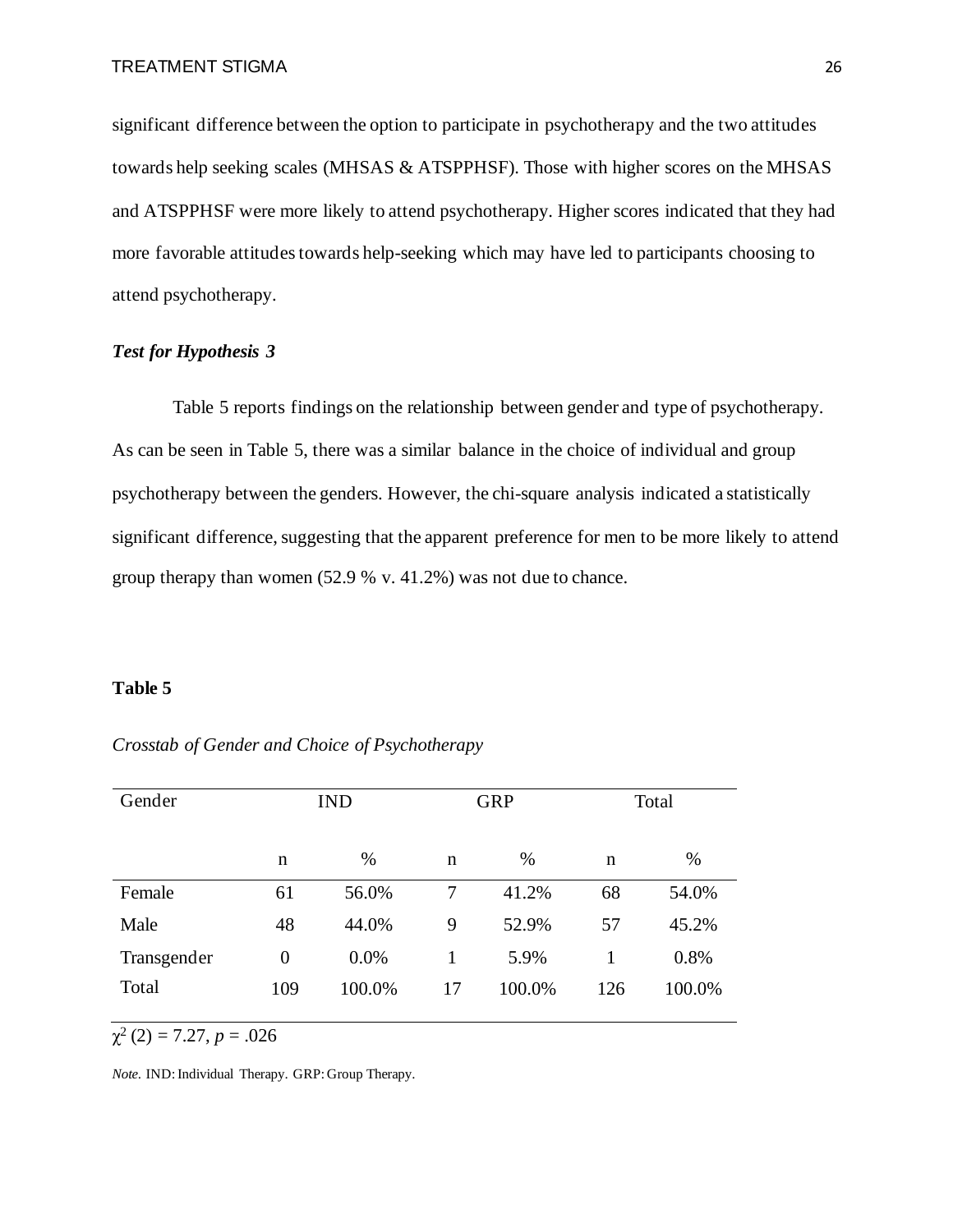#### *Test for Hypothesis 4*

Table 6 reports on correlations between study scales. As can be seen in Table 6, the MHSAS and ATSPPHSF were moderately positively correlated  $r(125) = .51$ ,  $p < .01$ . The MHSAS and the ISMI-9 were weakly negatively correlated  $r(126) = -.32$ ,  $p < .01$ . The SSMISSF2 and ATSPPHSF were weakly negatively correlated  $r(125) = -.35$ ,  $p < .01$ . The SSMISSF2 (Agreement subscale) and the ISMI-9 were weakly positively correlated  $r(125) = .39$ ,  $p < .01$ . The ATSPPHSF and ISMI-9 were weakly negatively correlated  $r(125) = -.39$ ,  $p < .01$ . Notably, these findings support that self-stigma (as measured by the ISMI-9), was weakly but significantly negatively correlated with the MHSAS and ATSPPHSF, such that those with greater self-stigma tending to have lower scores on the MHSAS and ATSPPHSF, meaning, less agreeable attitudes for seeking treatment. The ATSPPHSF and MHSAS displayed a weak but significant negative relationship with the SSMISSF2, the agree subscale, and also a measure of self-stigma.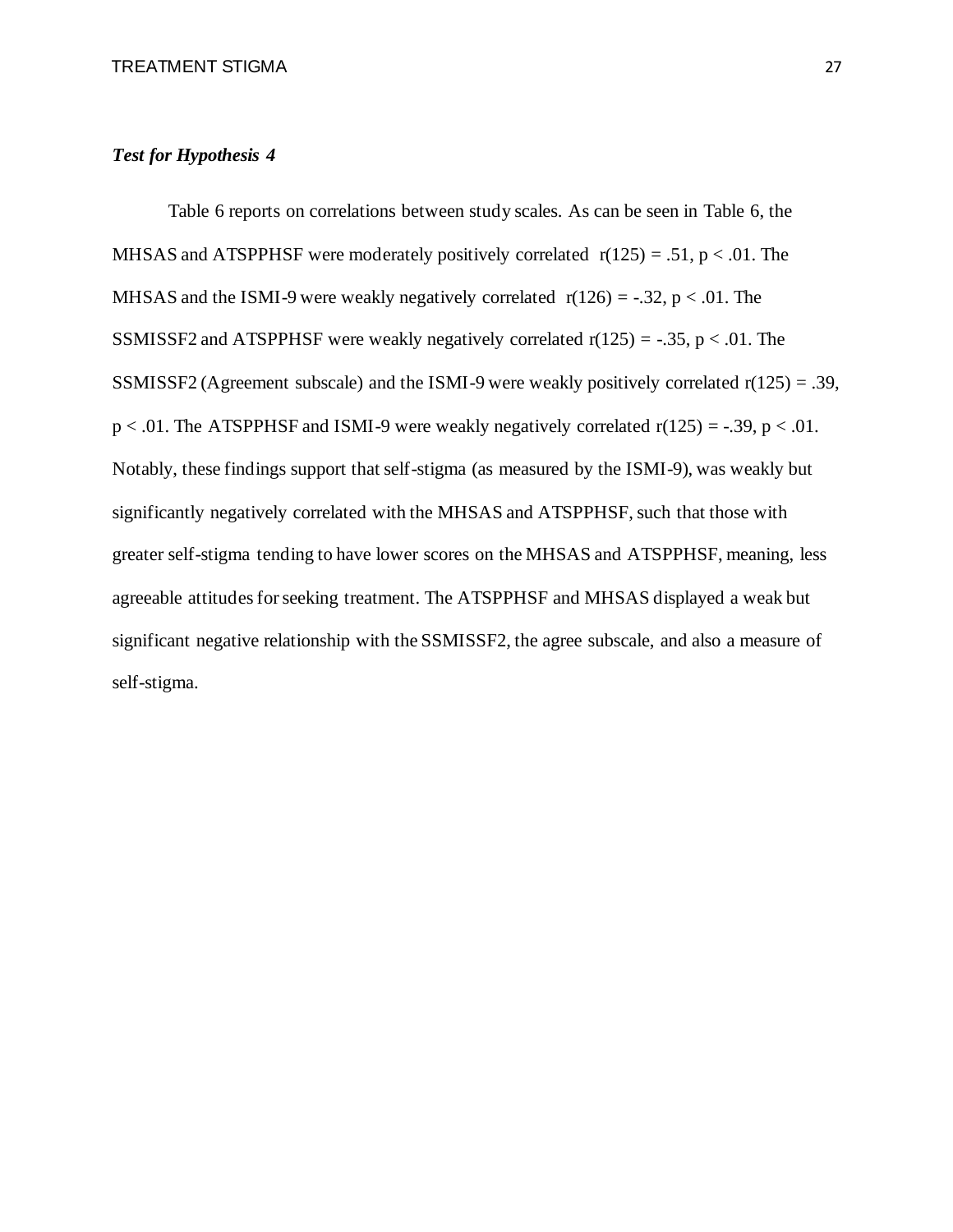#### **Table 6**

| <b>Scales</b>   | ISMI-9     | SSMISSF2  | SSMISSF1 | <b>ATSPPHSF</b> | <b>MHSAS</b> |
|-----------------|------------|-----------|----------|-----------------|--------------|
|                 |            |           |          |                 |              |
| ISMI-9          |            | $\bullet$ |          |                 |              |
|                 |            |           |          |                 |              |
| SSMISSF2        | $.393**$   |           |          |                 |              |
|                 |            |           |          |                 |              |
| SSMISSF1        | $.196*$    | $.284***$ |          |                 |              |
|                 |            |           |          |                 |              |
| <b>ATSPPHSF</b> | $-.391**$  | $-.353**$ | $-.026$  |                 |              |
|                 |            |           |          |                 |              |
| <b>MHSAS</b>    | $-.315***$ | $-.182*$  | .088     | $.514**$        |              |

\*\*. Correlation is significant at the 0.01 level (2-tailed).

\*. Correlation is significant at the 0.05 level (2-tailed).

*Note.* ATSPPHSF: Attitudes Toward Seeking Professional Psychological Help Short Form. Self-Stigma of Mental Illness Scale - Short Form: SSMISSF2(Agreement) and SSMISSF1(awareness).ISMI-9:Internalized Stigma of Mental Illness Scale-9. MHSAS: The Mental Help Seeking Attitudes Scale

### *Test for Unexpected Data*

Table 7 represents an examination of the relationship between the psychotherapy choice variable (individual or group) and the SSMISSF2 agree subscale. As can be seen in Table 7, the one-way ANOVA,  $F(32,92) = 1.555$ ,  $p = .054$ , shows that there was a borderline significant difference between these two groups, such that those that chose group therapy were likely to score higher on all scales, indicated more self-stigma.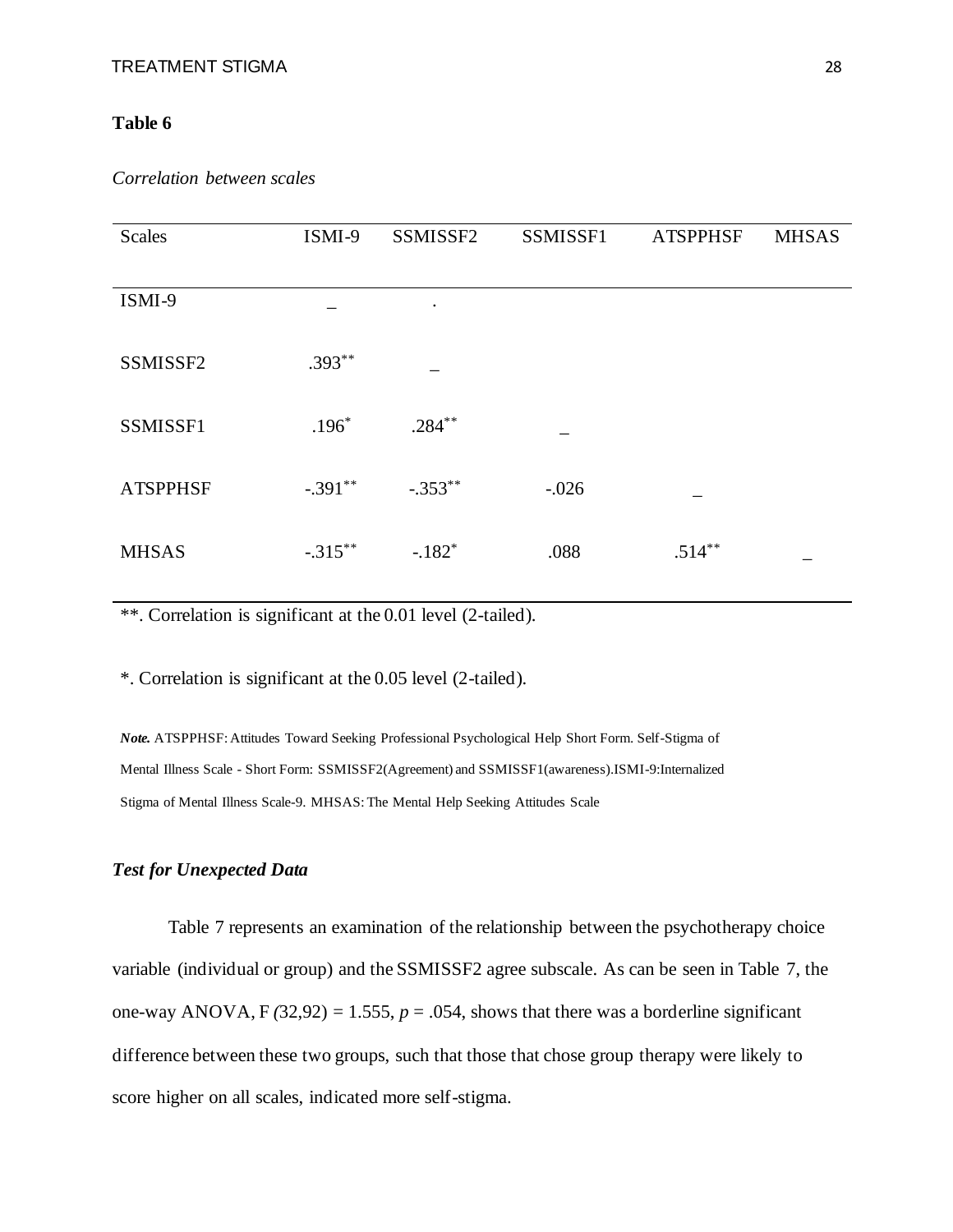## **Table 7**

| PSYCHOT.             | Sum of  | df  | Mean   | F     | p    |
|----------------------|---------|-----|--------|-------|------|
| <b>CHOICE</b>        | Squares |     | Square |       |      |
| SSMISSF <sub>2</sub> | 5.155   | 32  | .161   | 1.555 | .054 |
|                      | 9.533   | 92  | .104   |       |      |
|                      | 14.688  | 124 |        |       |      |

*ANOVA of SSMISSF2 Agree subscale and Choice of Psychotherapy*

*Note*. PSYCHOT CHOICE: Psychotherapy Choice- Individual or Group Therapy.

## **Figure 2**

*Mean of stigma scales compared to PYCHOT. CHOICE variable*



The clustered bar chart compares scale scores across psychotherapy choices.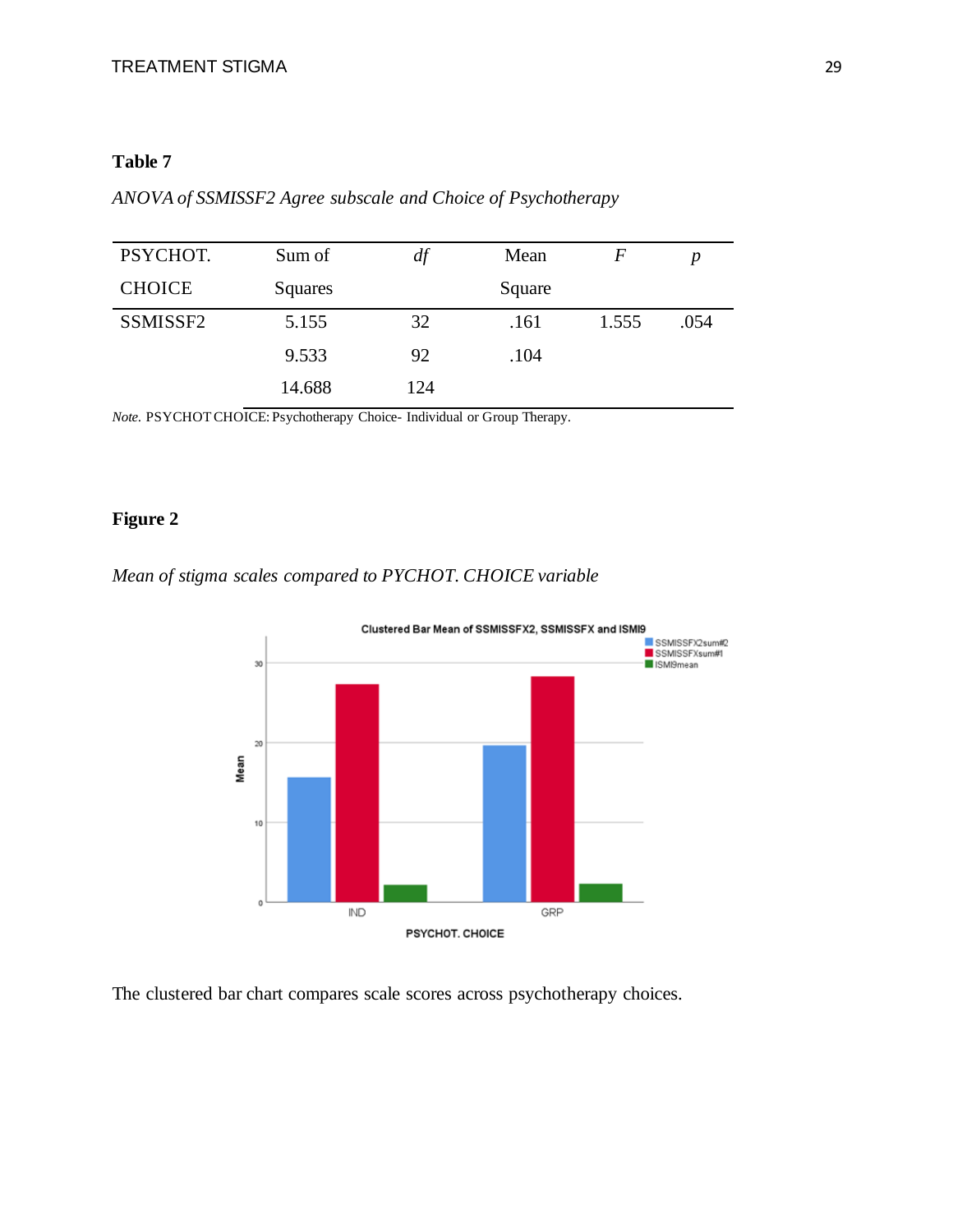Table 8 and Figure 3 present findings from analyses examining the relationship between the positive/negative treatment variable and study scales. ANOVA discovered that there was a statistically significant difference between the +/- treatment variable and the MHSAS scale F  $(41,86) = 1.544$ ,  $p = .046$  as well as the ISMI-9 scale F  $(21,106) = 2.301$ ,  $p = .003$ . However, a statistically significant difference was not found amongst the +/- TREAT variable and the ATSPPHSF scale F *(22*,104) = 1.121, *p* = .338; the SSMISSF2 scale, F *(33*,93) = 1.121, *p* = .327 and the SSMISSF1 scale,  $F(38,88) = 0.962$ ,  $p = .541$ . Findings supported that participants with more negative views towards personal treatment experience endorsed more self-stigma and less favorable views toward help-seeking.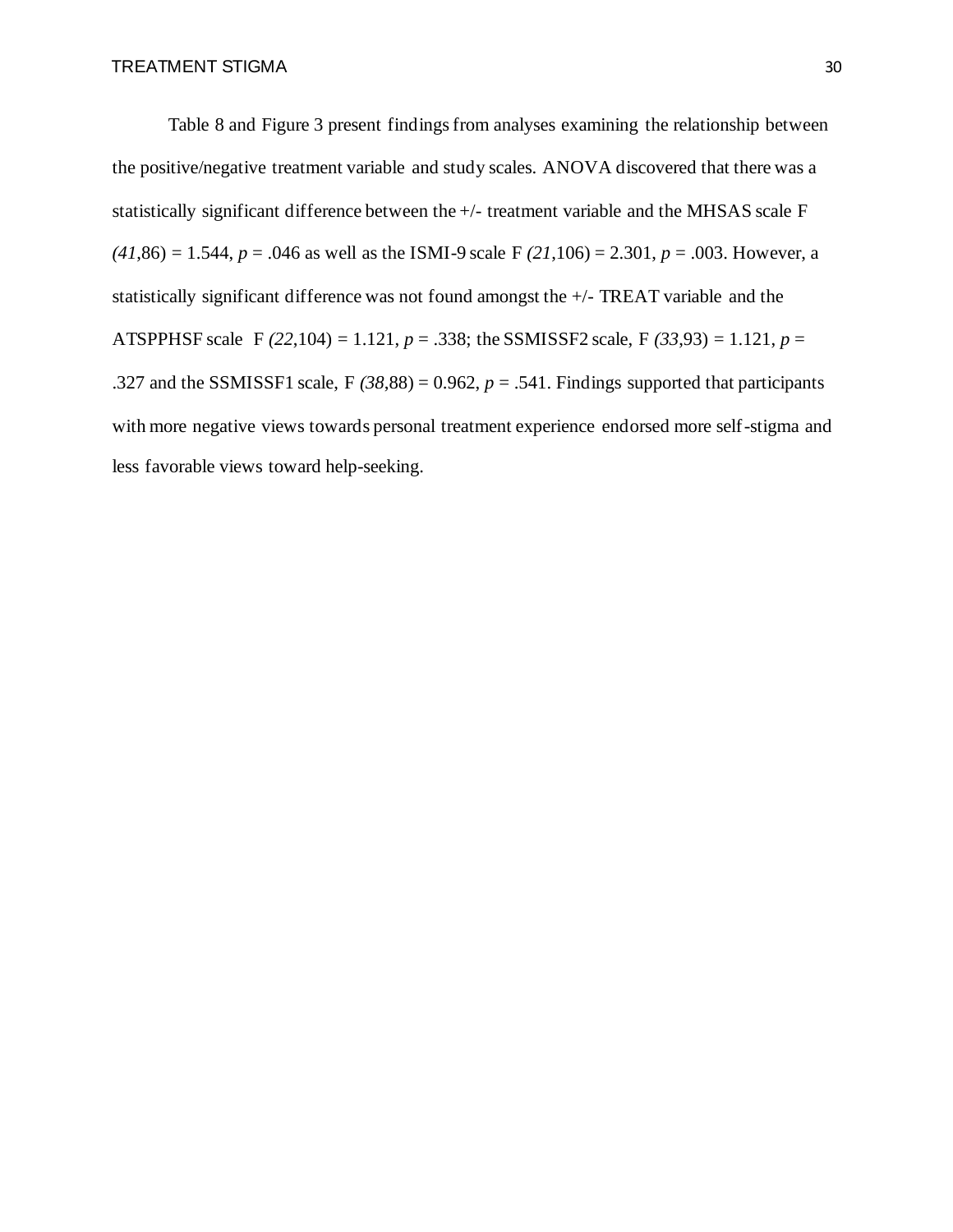## **Table 8**

|                 | Sum of         |     | Mean           |                  |                  |
|-----------------|----------------|-----|----------------|------------------|------------------|
| $+/-$ TREAT     | <b>Squares</b> | df  | Square         | $\boldsymbol{F}$ | $\boldsymbol{p}$ |
| <b>MHSAS</b>    | 65.063         | 41  | 1.587          | 1.544            | .046             |
|                 | 88.367         | 86  | 1.028          |                  |                  |
|                 | 153.430        | 127 |                |                  |                  |
| SSMISSF2        | 43.652         | 33  |                |                  |                  |
|                 | 109.703        | 93  | 1.323          | 1.121            | .327             |
|                 | 153.354        | 126 | 1.180          |                  |                  |
| <b>SSMISSF</b>  | 45.013         | 38  |                |                  |                  |
|                 | 108.342        | 88  | 1.185<br>1.231 | .962             | .541             |
|                 | 153.354        | 126 |                |                  |                  |
| <b>ATSPPHSF</b> | 29.398         | 22  | 1.336          |                  |                  |
|                 | 123.957        | 104 | 1.192          | 1.121            | .338             |
|                 | 153.354        | 126 |                |                  |                  |
| ISMI-9          | 48.041         | 21  | 2.288          |                  |                  |
|                 | 105.389        | 106 | .994           | 2.301            | .003             |
|                 | 153.430        | 127 |                |                  |                  |

*ANOVA of Scales and Positive or negative views of treatment*

*Note.* +/- TREAT: scale of views from extremely positive to extremely negative.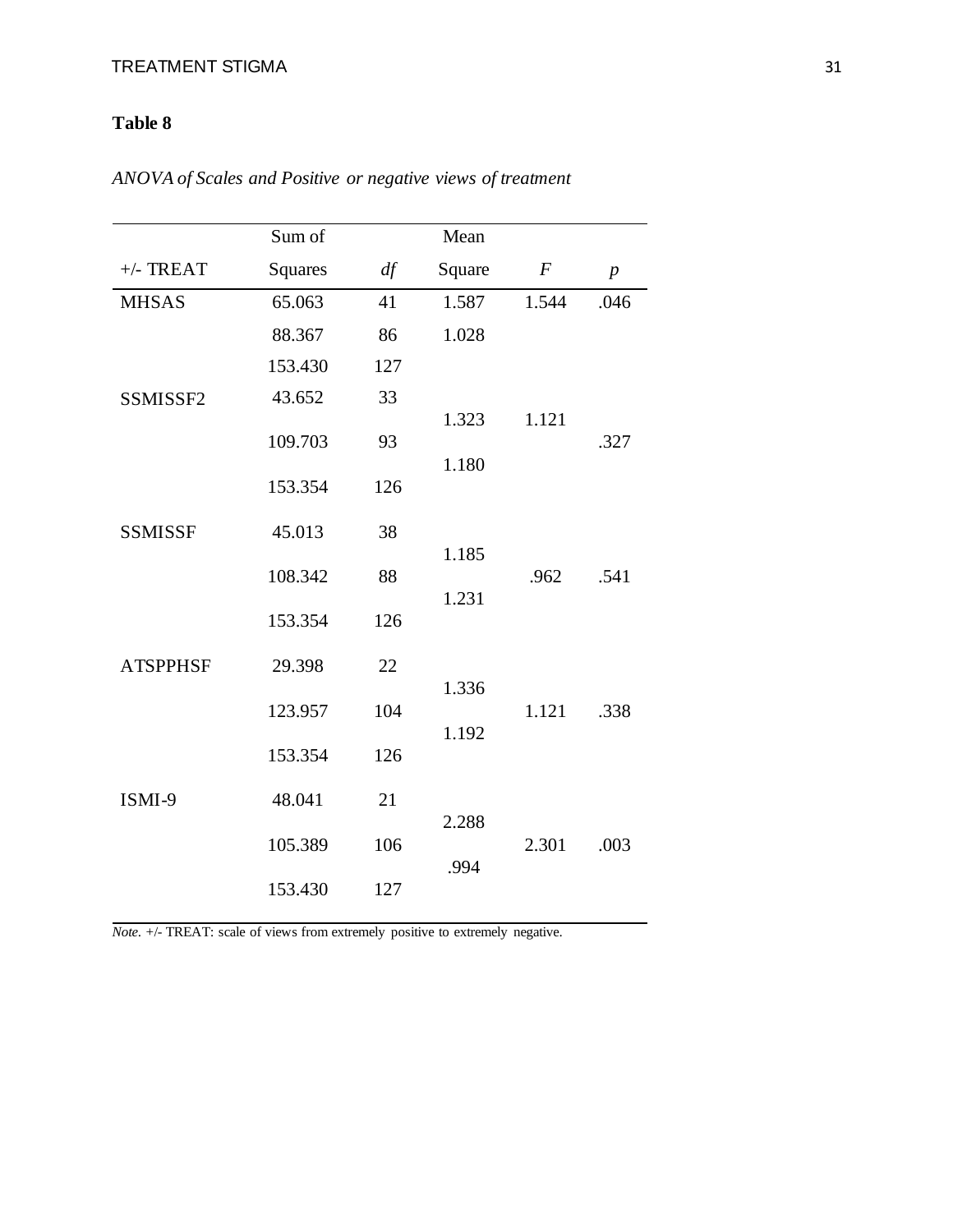#### **Figure 3**



*Mean of MHSAS and ISMI-9 scales compared to views towards treatment variable*

#### **Discussion**

This study aimed to understand how stigma affects an individual's choice to take medication or psychotherapy. It also focused on which gender would be more likely to participate in individual therapy vs group therapy. In addition, it examined the impact of selfstigma on help-seeking attitudes. The data collected in this study helped to answer these questions. There was no evidence to support the idea that people who exhibit greater stigma would be more likely to choose one treatment over the other or even both. From the data, it was clear that men and women preferred both psychotherapy and medicine conjointly, although there was some evidence that men were more likely to prefer group therapy than women. There was also no support for the hypothesis that self-stigma would be related to preference for therapy over medication. However, there was evidence to support that preference for medication over therapy is related to negative attitudes toward help-seeking and that an inverse relationship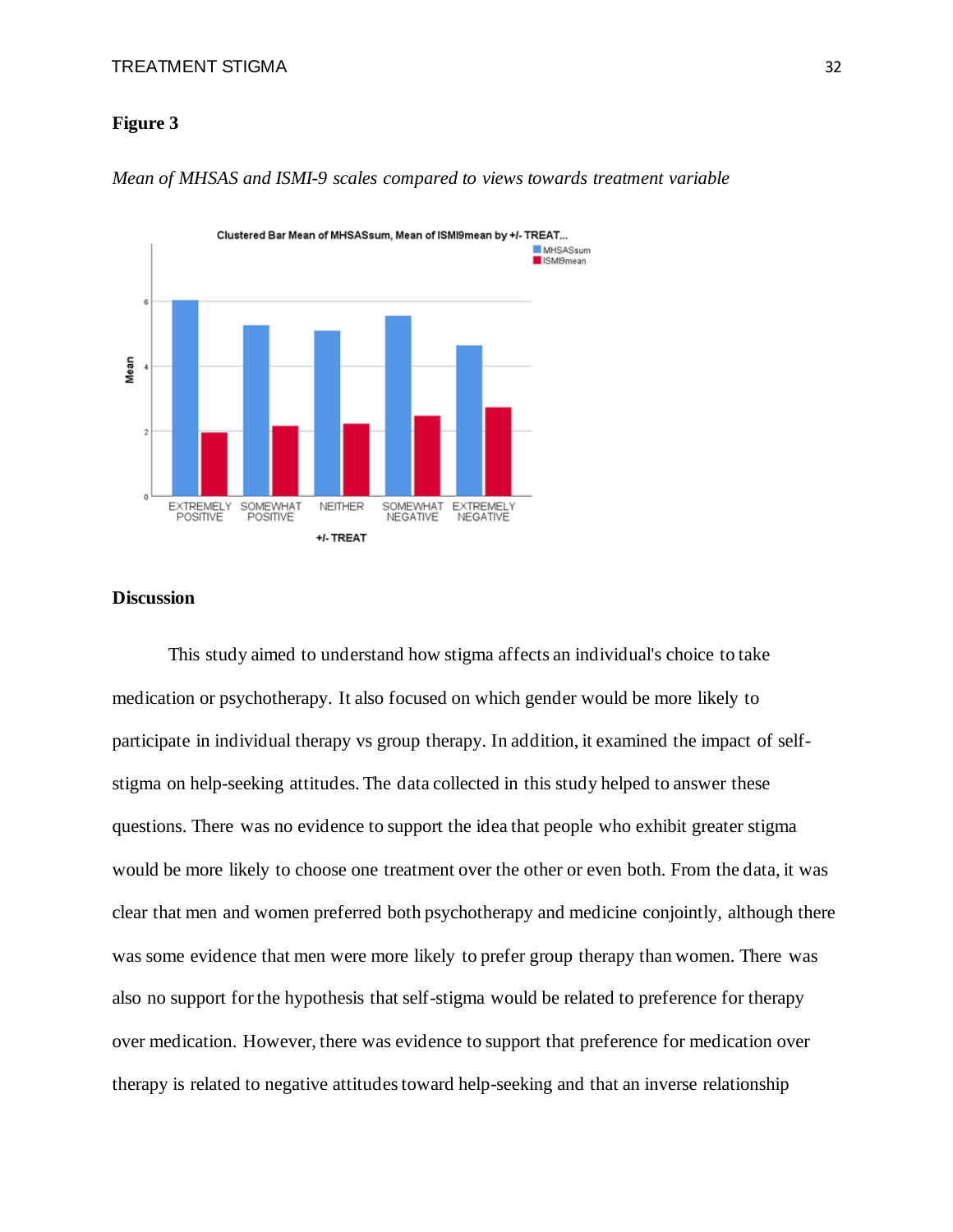existed between help-seeking attitudes and self-stigma. Also, there was evidence that having a negative attitude toward treatment (as expressed in categorical responses) was related to both self-stigma and help-seeking attitudes. Thus, this study showed some evidence that self-stigma was negatively associated with attitudes towards help-seeking. These findings are important because they suggest that stigma and negative attitudes toward help-seeking impact not only the decision to seek help in the first place but the type of treatment that is chosen.

This study did not provide evidence for a direct effect of stigma on treatment selection. This result was contrary to expectations that higher levels of self-stigma would lead to one choosing medication to treat their illness. It was anticipated that those with a significant amount of self-stigma would prefer medication in order to avoid interacting with others who may inflate one's negative view of oneself, or even judge them for having to seek treatment. However, the results did not support this notion as it depicted a nonsignificant relationship between these variables, and for a possible indirect relationship by way of the strong relationship between selfstigma and help-seeking attitudes.

Men and women preferred to take medication while participating in psychotherapy at the same time to treat their mental illness. This was an unexpected result as it seemed that men would be more likely to take medication since it seemed more plausible that they would prefer to hide their mental illness, while it was also expected that women would be more open to letting others know about their mental illness and would not mind interacting with others during the treatment process. While Albizu-Garcia et al. (2001) and Khalsa et al. (2011) determined that gender had no effect on treatment choice other researchers revealed a different finding. One study found that women were more likely than men to choose psychological treatment over pharmacological ones (McHugh et al., 2013). Pattyn et al. (2015) uncovered similar findings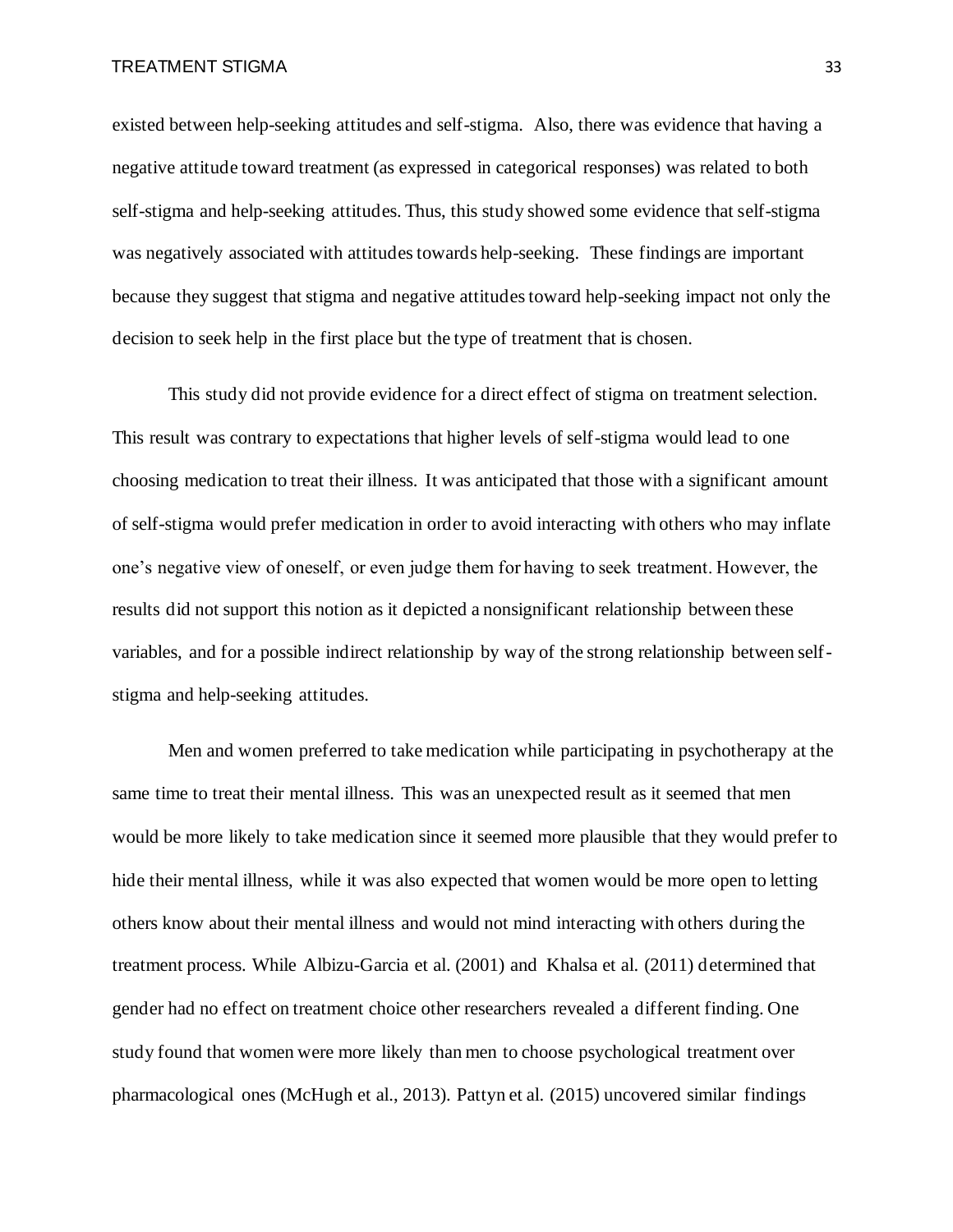where men were less likely to acknowledge the effects of psychotherapy as compared to women. Men also preferred to use tranquilizers and displayed more shame for their situation. Thus evidence has supported the idea that if there was a choice between medication and psychotherapy, men who associate shame with having to seek help will take medication in order to avoid confrontation and amplifying the shame they feel. While women would prefer psychotherapy since they believe it is more helpful and acknowledge the process. The data in this study has depicted a slightly different idea: that psychotherapy might be a preferred treatment method over medication for both men and women. This could be because medication despite its attempt to alleviate symptoms has various side effects on its users. Many people (personal and in articles) have complained about the way that medication makes them feel. Therefore, psychotherapy may be preferred as it has little to nonexistent side effects. Not much research has specifically evaluated the relationship of gender to treatment preference, therefore it is hard to know how reliable this trend is in the current study. The results however may point to the idea that mental health professionals who offer a combined treatment method might have better luck treating their patients. The preference of these patients could be attributed to the idea that the participants have had experiences taking both treatment methods conjointly as well as possibly separately. It might also be due to the recommendation of a mental health professional.

It was expected that those with higher levels of self-stigma would be less likely to enroll in psychotherapy since it would be more likely for those who have negative emotions towards their illness would be less likely to seek treatment as found in Clement et al. (2015). However, it occurred that attitudes towards help-seeking had a more significant relationship with enrolling in psychotherapy than self-stigma. This study found that those who attended psychotherapy had higher scores on the MHSAS and ATSPPHSSF, therefore had more positive attitudes towards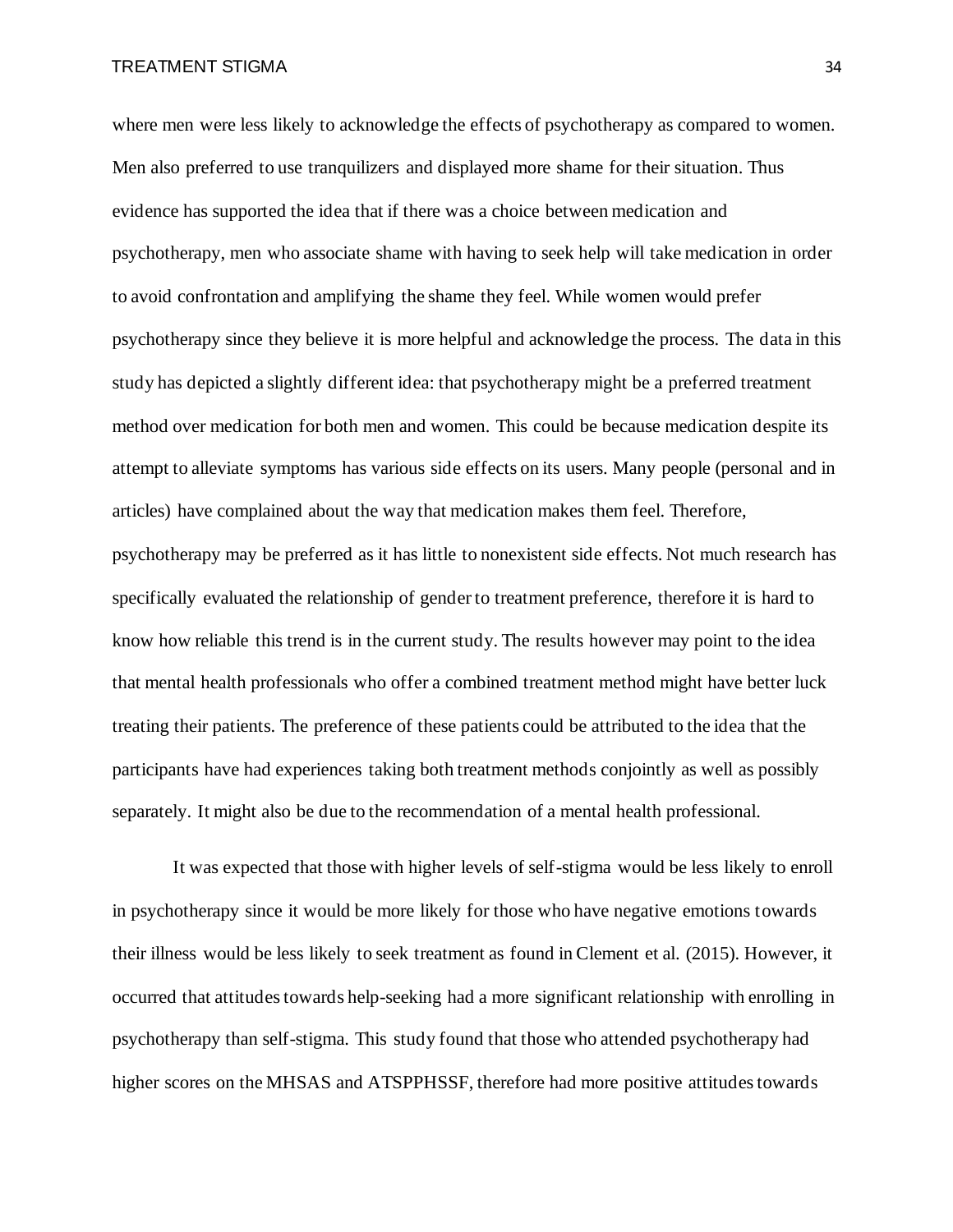help-seeking. Those who chose not to attend had more negative attitudes. It seems that attitudes have a direct connection to psychotherapy. This could mean that attitudes are one of the main predictors of one's decision to attend psychotherapy. It may also point to the importance of attending psychotherapy as those who attended had more favorable views of help-seeking. It could also be possible that those who had more favorable attitudes towards help decided that they would attend psychotherapy. According to Dixon et al. (2016), those who attended treatment and built a strong alliance with their therapist were likely to continue treatment. Lower self-stigma was also associated with therapeutic alliance. In this study, we found that those who endorsed lower levels of self-stigma exhibited more favorable attitudes towards help-seeking. Based on this we can assume that a relationship may exist between therapeutic alliance and positive attitudes towards treatment. Therefore attending therapy may promote positive views towards seeking help. There exists evidence to support the notion the self-stigma has an impact on help-seeking. It may be possible that a certain scale or some other method was needed to accurately identify this relationship.

Prior studies **(**Bathje & Pryor, 2011; Clement et al., 2015; Komiti et al., 2006; Livingston & Boyd, 2010; Shechtman et al., 2018 and Vogel et al., 2007) provided support for the idea that self-stigma affects one's willingness to attend treatment contrary to what our data seems to say. Also, there is evidence in this data and others (Komiti et al., 2006; Vogel et al., 2007) that attitude impacts help-seeking. Positive attitudes are associated with treatment adherence. This study provided no evidence to support the hypothesis that self-stigma can influence an individual's decision to attend psychotherapy.

While there appeared to be a trend in the difference in group means between the SSMISSF2 agree subscale and the choice of therapy variable, the difference was not statistically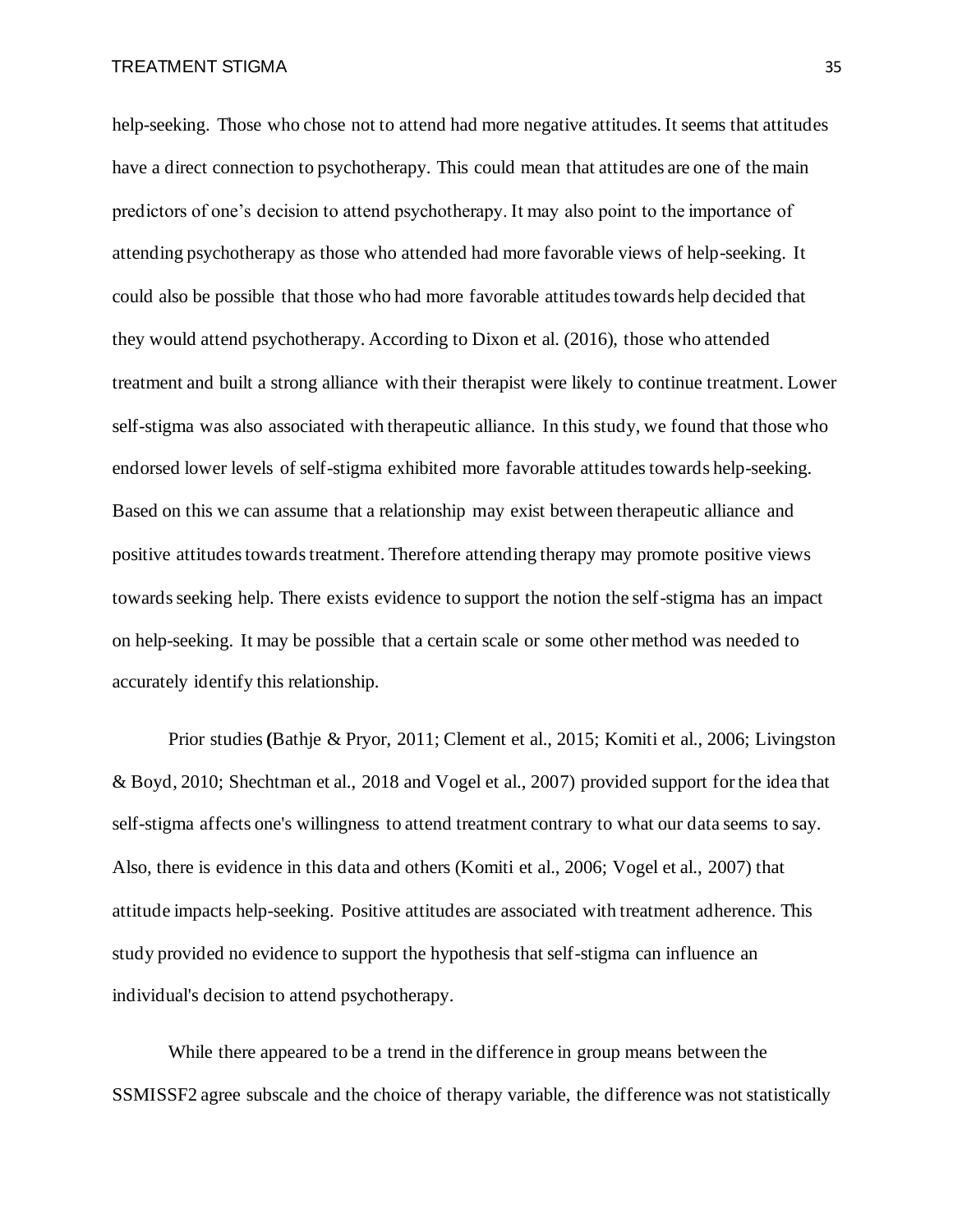significant. Those who chose individual therapy were more likely to have lower scores on the SSMISSF2 as opposed to their counterparts who chose group therapy and were more likely to score higher on the scale. Those who preferred individual therapy seemed to have exhibited lower levels of self-stigma while those who chose group therapy had higher levels. A plausible explanation could be that those who had higher levels of stigma could have needed support and therefore may have chosen group therapy while the opposite could be said for those who enrolled in individual therapy.

Much evidence seems to support the positive relationship between views of therapy and attitudes (Komiti et al., 2006 and Vogel et al., 2007). According to Clement et al. (2015), internalized stigma led to negative views of therapy and therefore prevented help-seeking. Thus, our unexpected data seems to have substance as other studies have found the same. With the accurate measurement, it seems possible to understand the impact of positive/negative feelings towards treatment on self-stigma and help-seeking attitudes.

Findings suggested a small relationship between gender and preference for group vs. individual therapy choice. Some literature has claimed that women were more likely to have more positive views and less stigma. However, Shechtman et al. (2018), found that higher selfstigma levels led to choosing group therapy as well as the discovery that men were more likely to choose group therapy. Findings here provide some support for the view that men are more likely to choose group therapy than women, although the relationship was small.

In this study, the relationship was weaker, which may be attributed to the possibility that the men in this sample had lower self-stigma. This may imply that different populations may have different results as Shechtman et al. (2018) included Israeli youth between 14 and 18 while this sample included US adults over 18. It might be possible for results to differ based on the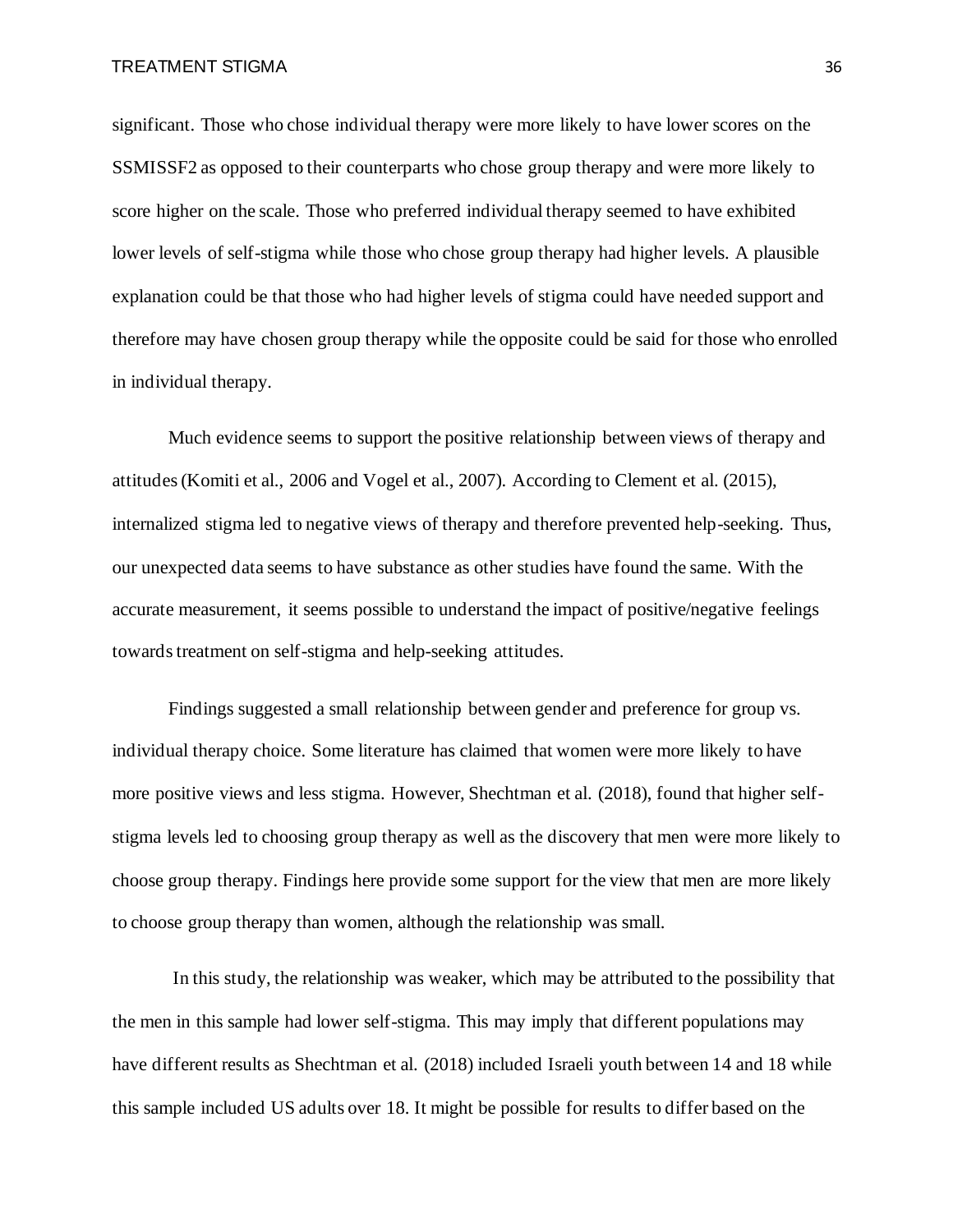country for various reasons such as beliefs, values, and various other things. It is plausible to say that results from one country are not generalizable to others. It is possible that women preferred individual therapy because of fear of being judged or further stigmatizing themselves due to the presence of other people. Further research is needed to establish the relationship between therapy and gender.

It was clear from the present study that, as expected, higher levels of self-stigma are associated with negative help-seeking attitudes. This was a trend that was expected even before reviewing other literature. Negative emotions towards a subject will clearly lead to bad attitudes towards that subject. So for those who had developed increasingly negative emotions towards mental illness, it would be most probable that they would view the treatment of their illness in the same way. It might also be that those who endorse greater self-stigma have seen how others are treated because of their illness and came to the conclusion that they would be treated the same way. Therefore this negativity is projected onto the treatment process as well. Previous studies have observed the same pattern (Bathje & Pryor, 2011; Conner, 2010; Nam et al., 2013; Pattyn et al., 2014; Shechtman, et al., 2018; Vogel et al., 2007; Vogel et al., 2017). They discovered that internalized stigma had an inverse relationship with attitudes towards helpseeking. Findings here also provided evidence which depicted that higher levels of stigma were associated with worse views of treatment while those who had more positive views had more favorable attitudes towards help-seeking. Therefore negative treatment views inevitably existed in those with more self-stigma and vice versa. The studies evaluated in the literature review do not use the same scales therefore it is hard to judge how accurate the positive correlations are between them. We discovered that self-stigma did have a negative relationship with help-seeking attitudes. The more self-stigma one had, the less positive their attitude toward seeking help for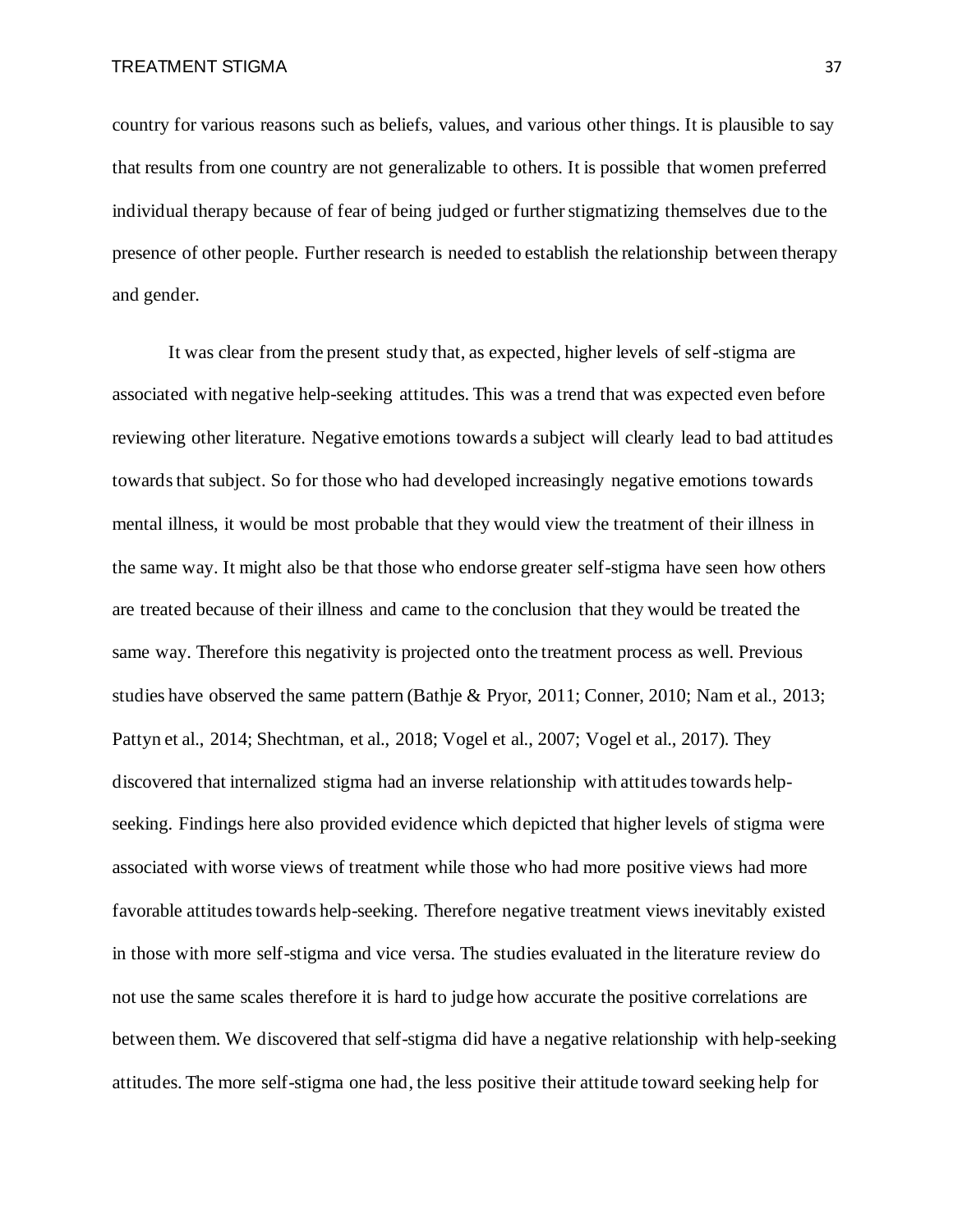their mental illness. It is possible and seen in other studies that a third or even fourth variable may have an impact on the relationship between self-stigma and attitudes. This may include other types of stigma, certain symptoms, or even specific feelings a person experiences. For example, in Livingston & Boyd (2010), there existed a relationship between internalized stigma and hopelessness. Other studies delved into the relationship between self-stigma, attitudes, and various other variables. There was a moderate relationship between the attitudes scales, which supported the idea that the scales were measuring the same concept. The same was true for the agree subscale and ISMI-9, self-stigma scales.

Participants who endorsed more stigma were more likely to choose group therapy instead of individual therapy. Shechtman et al., (2018) supported the idea that those with greater self-stigma would choose group therapy, which was men. Women seemed to endorse less stigma, therefore, were likely to choose individual therapy. There seemed to be some evidence to support the notion that self-stigma may have an impact on an individual's selection of individual vs group therapy. Since there is an inverse relationship between stigma and attitudes, we can also conclude that those who choose group therapy will most likely have negative attitudes toward s help-seeking.

Findings from the present study may be beneficial to assisting mental health professionals when choosing the best way to treat their patients. It may also provide a basis for professionals to research if group therapy may be contributing to higher levels of stigma or vice versa. It was clear that self-stigma is related to more negative views regarding treatment, which may lead to premature drop-out or other factors that could impact client outcomes. Of course, it is also plausible that higher levels of self-stigma and negative views may be a result of bad experiences with seeking help. Therefore, improving help-seeking quality may lead to more patients seeking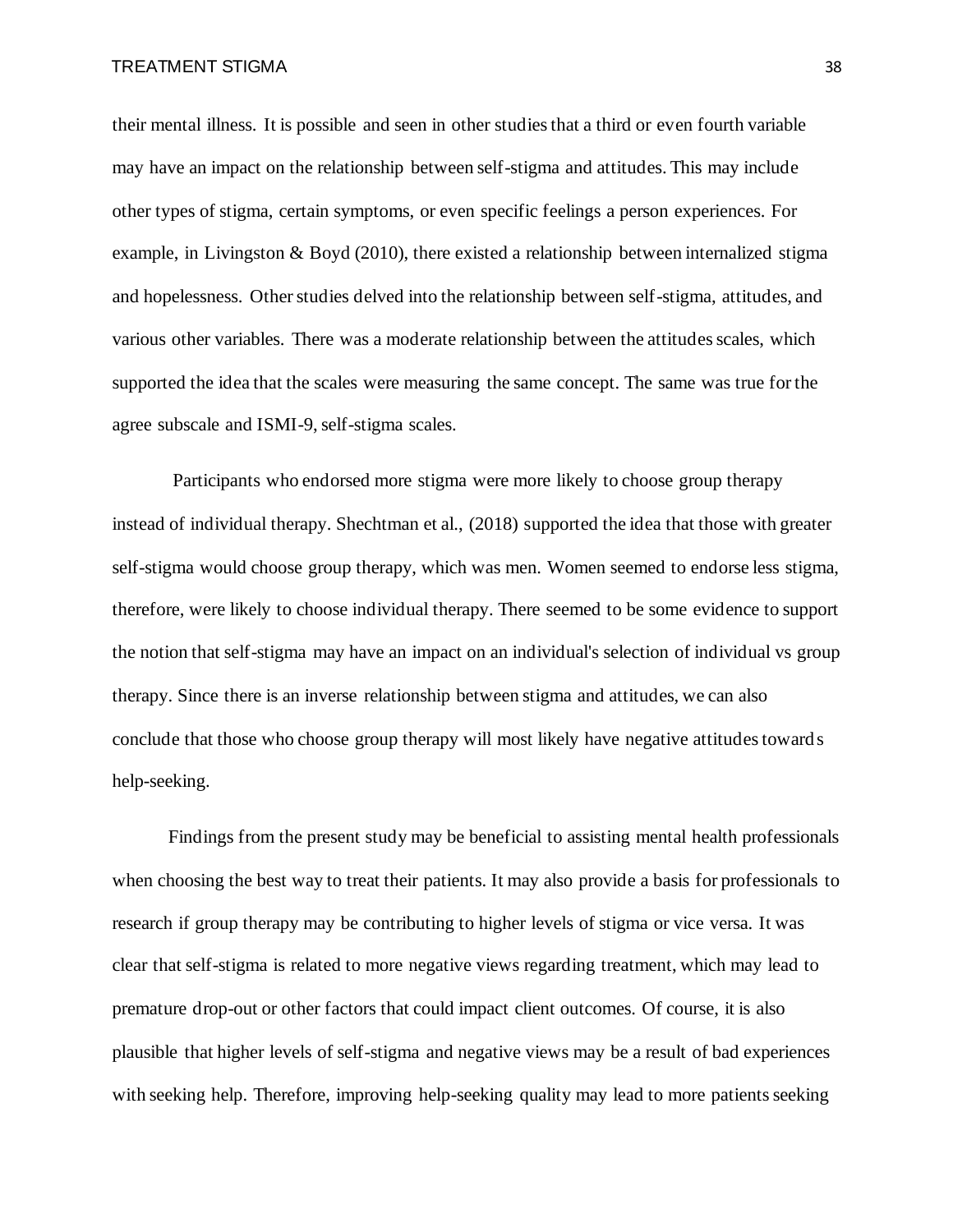treatment and increase willingness to continue treatment. This suggests a need to provide clients with positive treatment experiences as early as possible, so as not to create a "negative feedback" loop" in which clients expect treatment to go poorly and drop out early as a result.

#### *Limitations*

There were various limitations of this study. First, the population was not diverse enough. Most of the population was white which therefore did not account much for other races. While there were almost as many males as females there could have been more of other gender types. The main mental disorders in the study were some form of anxiety or depressive disorder. The small sample may be attributed to the fact that this study was conducted during the COVID-19 pandemic and therefore there was no in-person recruitment which may have allowed for a more diverse population. Second, had there been more time to collect data there might have been a larger participant pool. Third, data were not collected to understand the reasons why certain choices were made. The questions and scales were all self-report measures which may increase the possibility of bias and common method variance. For the sake of this study, only the first two subscales of the SSMISSF were used but perhaps the results would have been different if all four subscales were incorporated into the measures. There may have been stronger evidence to support the relationship between self-stigma and attitudes. We might have also been able to view how strongly the third and fourth subscales correlated with other scales. It is also important to note that some variables in this study have a relationship but do not necessarily have a direct effect on one another. Also, since the data collected in this study was self-reported rather than having participants complete symptom assessment scales, there may have been differences in symptom severity by diagnosis.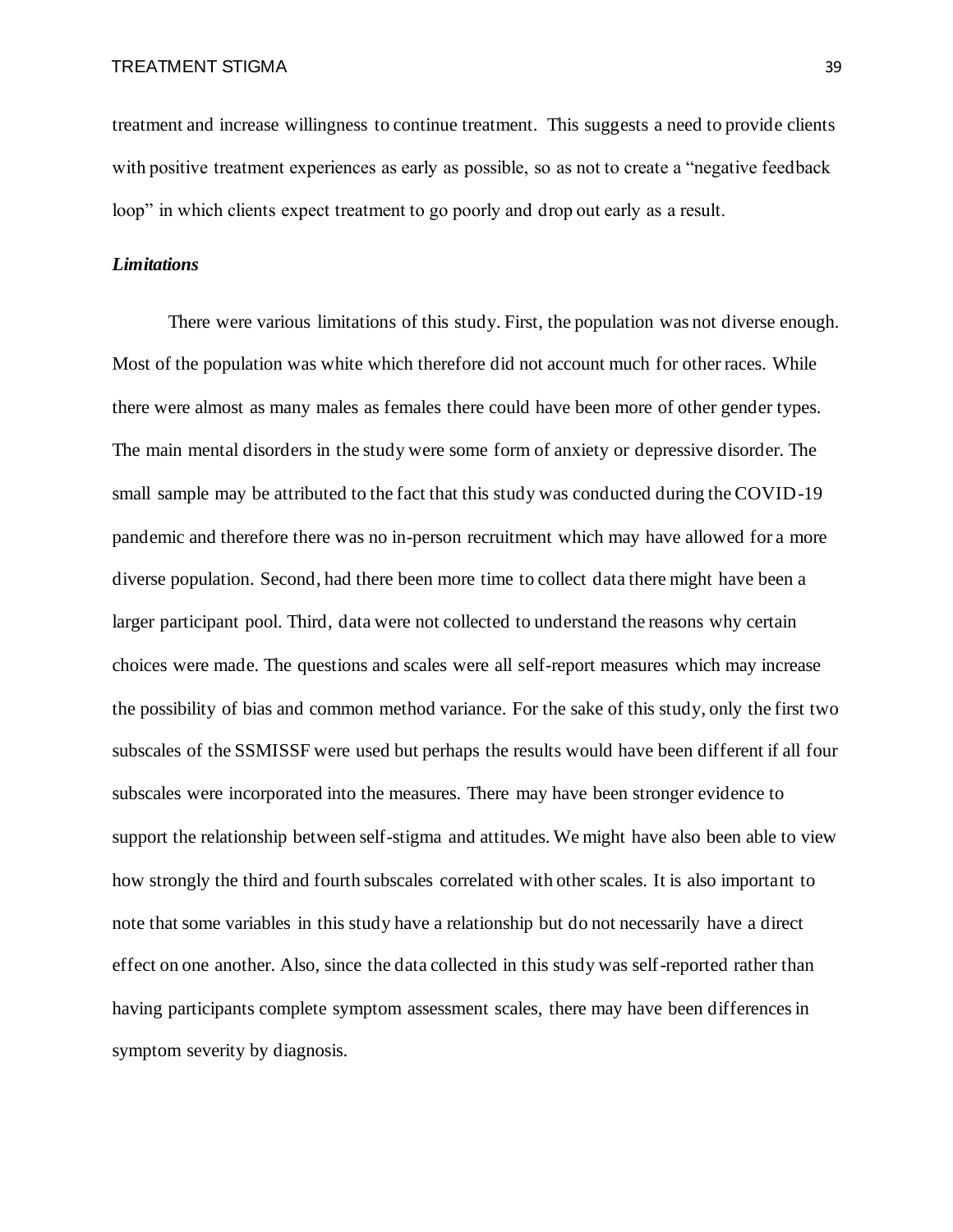#### *Future research*

Future studies should further develop the idea behind this one which is to understand how stigma affects treatment choice. Researchers may want to consider looking into participants' past experience with treatment and evaluate how it may relate to stigma. Later studies can explore the relationship between other types of stigma and various other treatment options. It should also include a more diverse population in terms of gender, ethnicity, mental disorder, and other demographics. The study could also include residents of other countries as opposed to America only. Various other scales could also be used to test stigma. Future studies could determine if stigma levels are higher for certain types of illnesses. It should strive to uncover more variables that may lead to positive or negative views. Studies should further explore the effects of race on stigma and views towards treatment. This study included  $(n=27)$  Black or African American participants, the relationship between race/ethnicity and treatment-seeking could be further analyzed. Multiple regression analysis may be used in the future to understand the relationships between self-stigma, attitudes, and various other variables measured in this study. More qualitative research may be warranted to better understand what may impact people's views of treatment and the stigma associated with it.

#### *Implication*

This research demonstrates the need to understand how we can attempt to improve seeking help for mental health issues. The findings in this study support the research in other studies by providing a more supportive database and some more specific variables. Practitioners may increase the number of people who seek treatment by addressing the problem that prevents them from doing so. Professionals may also require extra training to effectively prepare for interventions. Formulating methods and strategies to reduce stigma may be imperative in the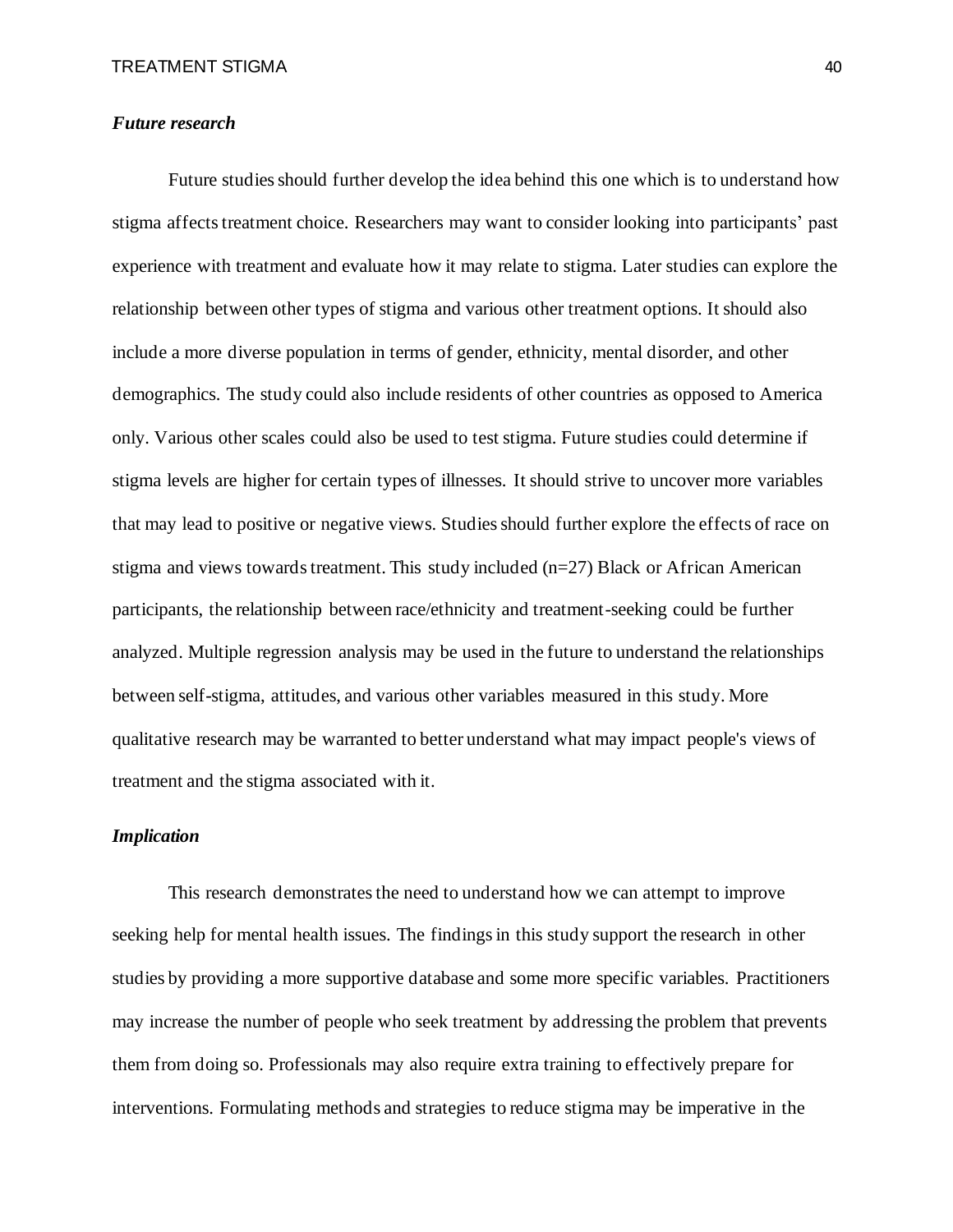attempt to increase treatment attendance. Internalized stigma programs such as those seen in Yanos et al. (2015), may require further steps (in terms of each treatment) to understand its participants and better apply the treatment programs. Understanding what leads to self-stigma may help practitioners address the issues before it develops. It may also aid them in improving mental health literacy. In the end, more research on what causes these problems and how to address them is imperative.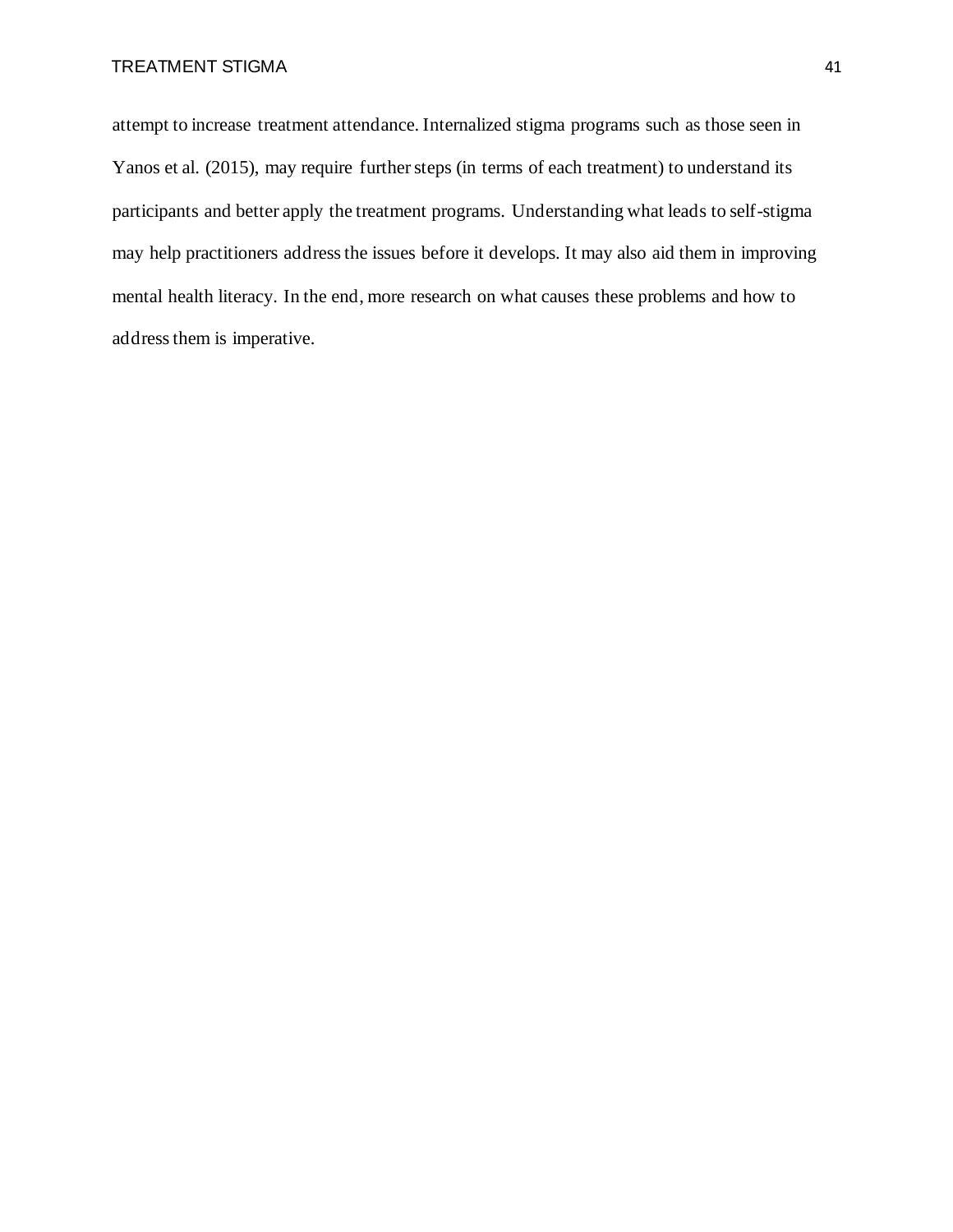#### **References**

Albizu-Garcia, C. E., Alegría, M., Freeman, D., & amp; Vera, M. (2001, October). Gender and health services use for a mental health problem. Social science & amp; medicine (1982). https://www.ncbi.nlm.nih.gov/pmc/articles/PMC3656496/#\_\_ffn\_sectitle.

American Psychological Association. (n.d.). Therapy. https://www.apa.org/topics/therapy/.

- Bathje, G., & Pryor, J. (2011). The Relationships of Public and Self-Stigma to Seeking Mental Health Services. *Journal of Mental Health Counseling*, *33*(2), 161–176. https://doi.org/10.17744/mehc.33.2.g6320392741604l1
- Blaine, B. E. (2000). *The psychology of diversity: perceiving and experiencing social difference*. Amazon. https://www.amazon.com/Psychology-Diversity-Perceiving-Experiencing-Difference/dp/1559349387.
- Boyd, J. E., Otilingam, P. G., & DeForge, B. R. (2014). Brief version of the Internalized Stigma of Mental Illness (ISMI) scale: Psychometric properties and relationship to depression, self esteem, recovery orientation, empowerment, and perceived devaluation and discrimination. *Psychiatric Rehabilitation Journal, 37*(1), 17–23. https://doi.org/10.1037/prj0000035
- Clement, S., Schauman, O., Graham, T., Maggioni, F., Evans-Lacko, S., Bezborodovs, N., Morgan, C., Rüsch, N., Brown, J. S. L., & Thornicroft, G. (2015). What is the impact of mental health-related stigma on help-seeking? A systematic review of quantitative and qualitative studies. *Psychological Medicine*, *45*(1), 11–27. https://doi.org/10.1017/S0033291714000129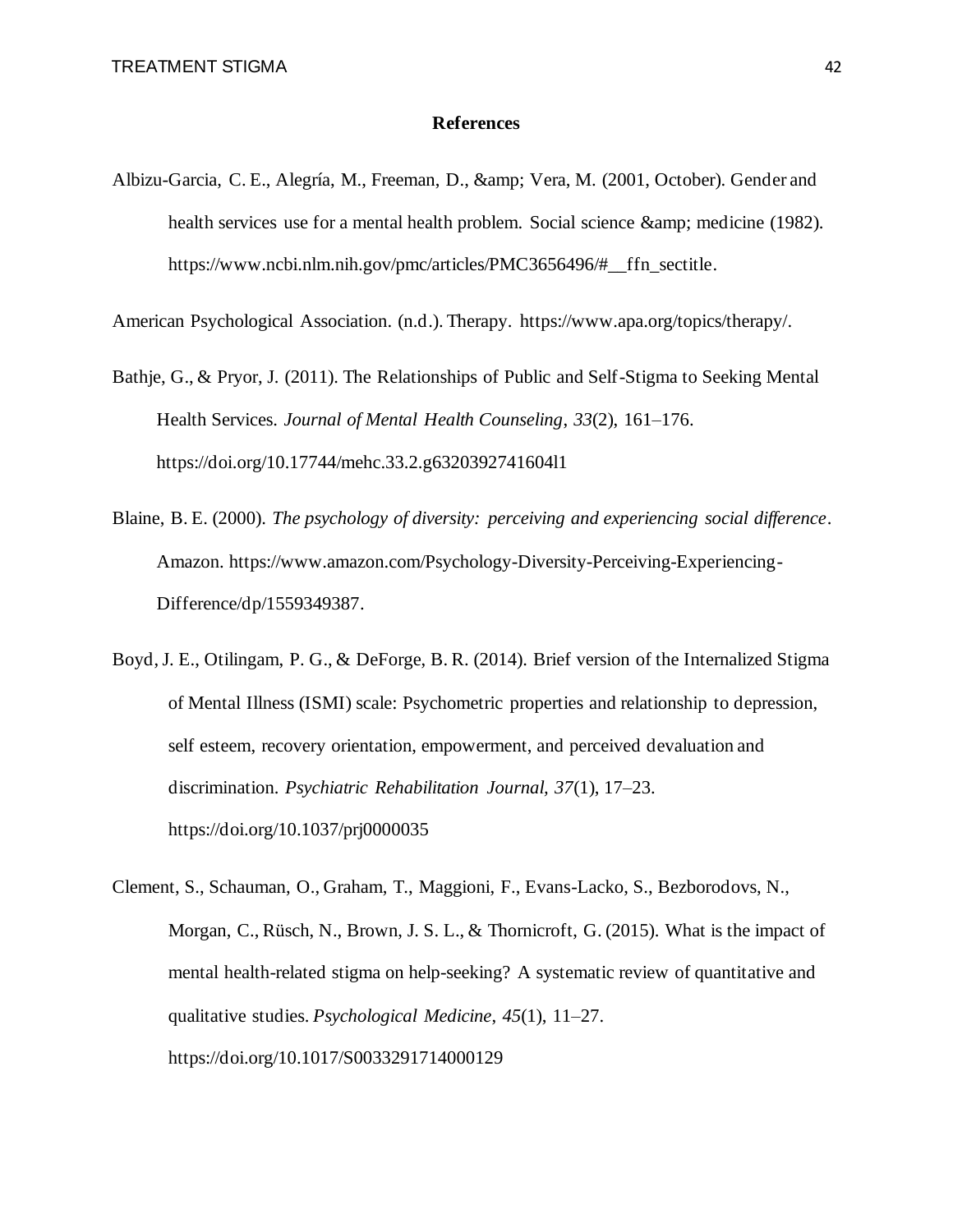- Conner, K. O., Copeland, V. C., Grote, N. K., Koeske, G., Rosen, D., Reynolds, C. F., & Brown, C. (2010). Mental Health Treatment Seeking Among Older Adults With Depression: The Impact of Stigma and Race. *The American Journal of Geriatric Psychiatry*, *18*(6), 531–543. https://doi.org/10.1097/JGP.0b013e3181cc0366
- Corrigan, P. W., Michaels, P. J., Vega, E., Gause, M., Watson, A. C., & Rüsch, N. (2012, May 10). *Self-stigma of mental illness scale-short form: Reliability and validity*. Psychiatry Research. https://www.sciencedirect.com/science/article/abs/pii/S0165178112001941.
- Dixon, L. B., Holoshitz, Y., & Nossel, I. (2016, February). *Treatment engagement of individuals experiencing mental illness: Review and update*. World psychiatry : official journal of the World Psychiatric Association (WPA). https://www.ncbi.nlm.nih.gov/pmc/articles/PMC4780300/.
- Elhai, J. D., Schweinle, W., & Anderson, S. M. (2008). Reliability and validity of the Attitudes Toward Seeking Professional Psychological Help Scale-Short Form. *Psychiatry Research*, *159*(3), 320–329. https://doi.org/10.1016/j.psychres.2007.04.020
- Fischer, E. H., & Farina, A. (1995). Attitudes Toward Seeking Professional Psychological Help Scale--Short Form. *PsycTESTS Dataset*. https://doi.org/10.1037/t05375-000
- Fischer, E. H., & Turner, J. L. (1970). Attitudes Toward Seeking Professional Help Scale. *PsycTESTS Dataset*. https://doi.org/10.1037/t04321-000
- Hammer, J. H., Parent, M. C., & Spiker, D. A. (2018). Mental Help Seeking Attitudes Scale (MHSAS): Development, reliability, validity, and comparison with the ATSPPH-SF and IASMHS-PO. *Journal of Counseling Psychology*, *65*(1), 74–85. https://doiorg.ez.lib.jjay.cuny.edu/10.1037/cou0000248.supp (Supplemental)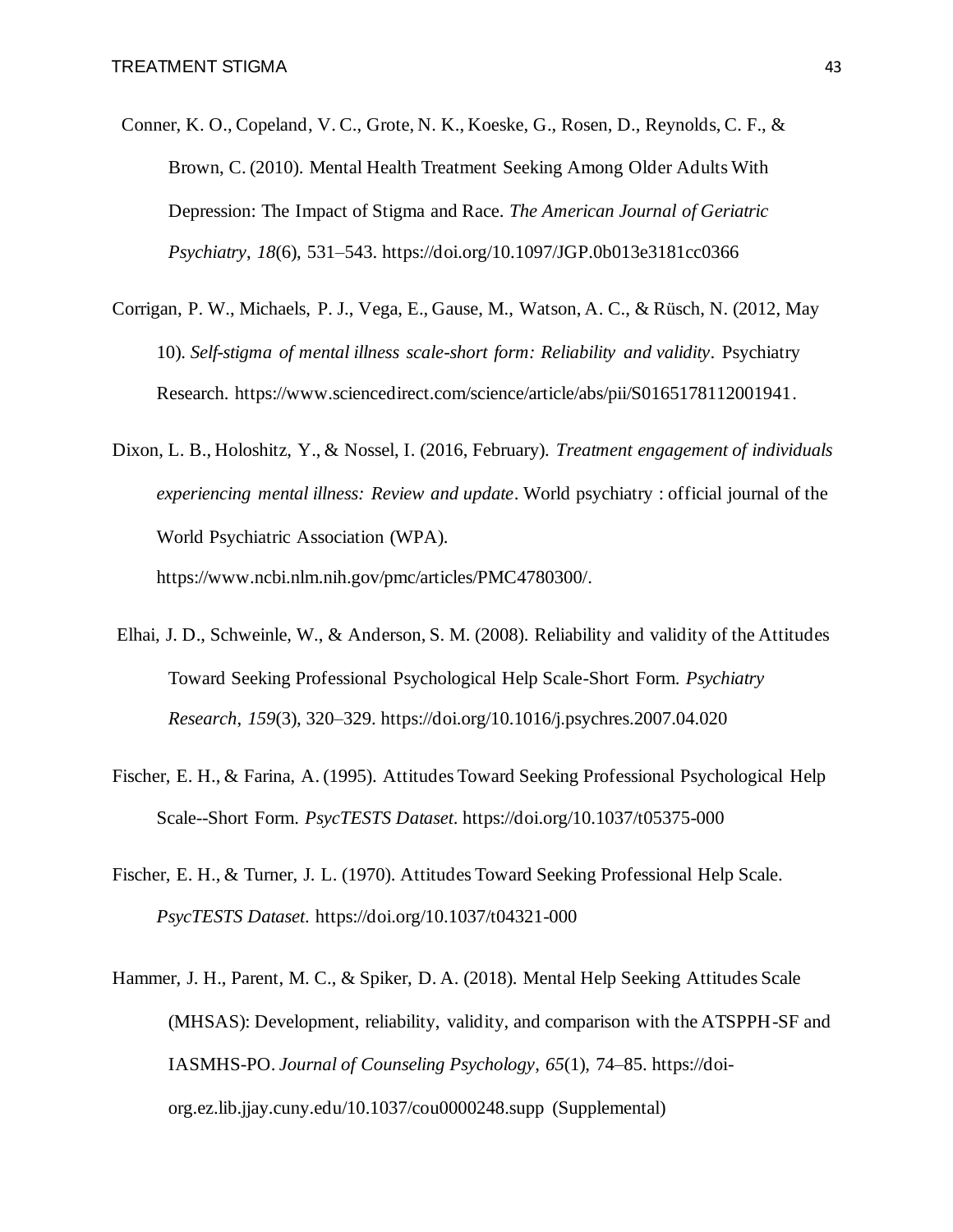- Hammer, J. H., & Toland, M. D. (2017). Internal structure and reliability of the Internalized Stigma of Mental Illness Scale (ISMI-29) and Brief Versions (ISMI-10, ISMI-9) among Americans with depression. *Stigma and Health*, *2*(3), 159–174. https://doiorg.ez.lib.jjay.cuny.edu/10.1037/sah0000049
- Held, P., & Owens, G. P. (2013). Stigmas and attitudes toward seeking mental health treatment in a sample of veterans and active duty service members. Traumatology, 19(2), 136–143. https://doi-org.ez.lib.jjay.cuny.edu/10.1177/1534765612455227
- Khalsa, S.-R., McCarthy, K. S., Sharpless, B. A., Barrett, M. S., & Barber, J. P. (2011). Beliefs about the causes of depression and treatment preferences. Journal of Clinical Psychology, 4(4), 539–549. https://doi.org/10.1002/jclp.20785
- Komiti, A., Judd, F., & Jackson, H. (2006). The influence of stigma and attitudes on seeking help from a GP for mental health problems: a rural context. *Social Psychiatry and Psychiatric Epidemiology*, *41*(9), 738–745. https://doi-org.ez.lib.jjay.cuny.edu/10.1007/s00127-006- 0089-4
- Litman, L., Robinson, J., & Abberbock, T. (2017). TurkPrime.com: A versatile crowdsourcing data acquisition platform for the behavioral sciences. Behavior Research Methods, 49(2), 433-442.

https://link.springer.com/article/10.3758/s13428-016-0727-z

Link, B. G., & Phelan, J. C. (2001). Conceptualizing Stigma. *Annual Review of Sociology*, *27*(1), 363. https://doi-org.ez.lib.jjay.cuny.edu/10.1146/annurev.soc.27.1.363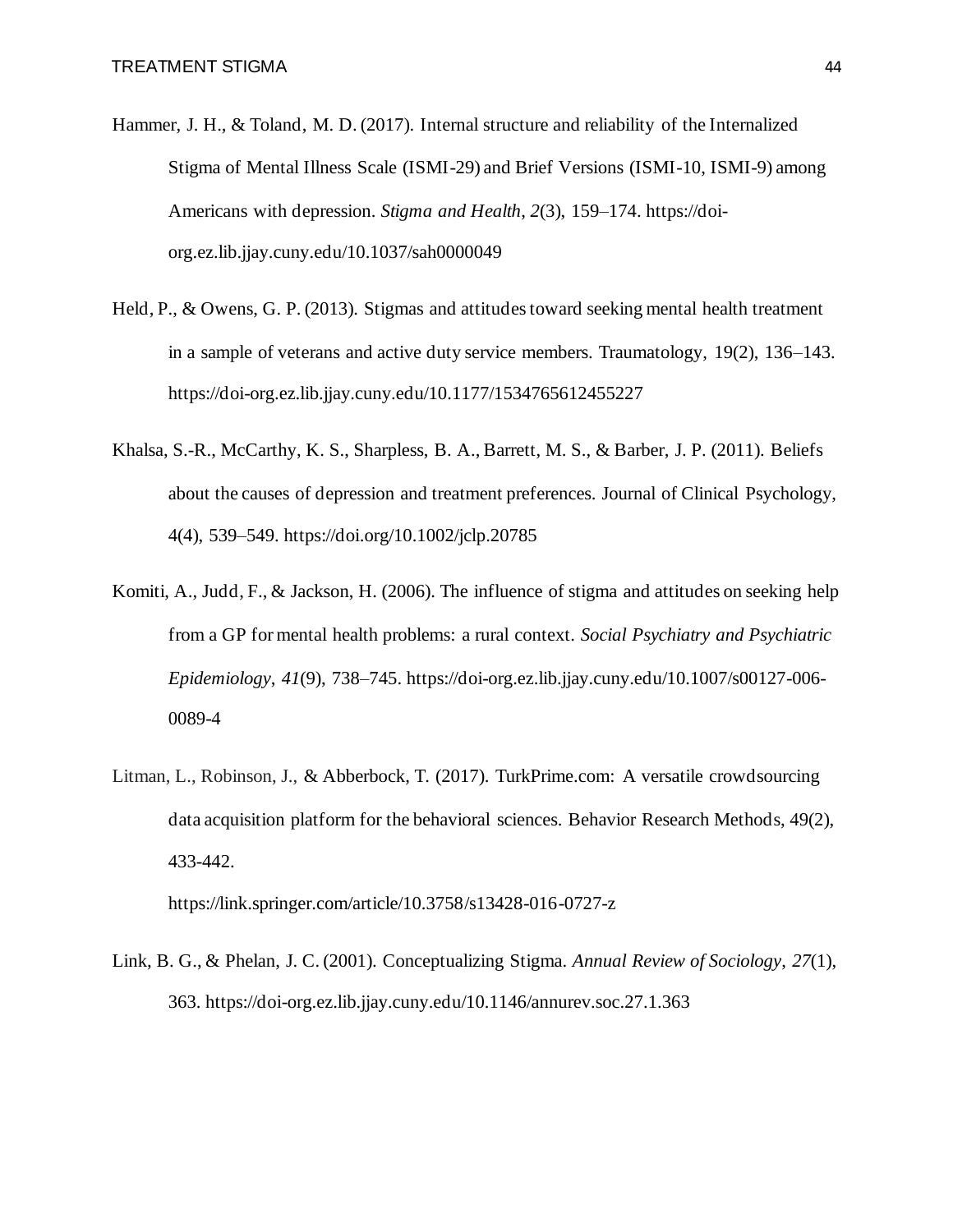- Livingston, J. D., & Boyd, J. E. (2010). Correlates and consequences of internalized stigma for people living with mental illness: A systematic review and meta-analysis. *Social Science & Medicine*, *71*(12), 2150–2161. https://doi.org/10.1016/j.socscimed.2010.09.030
- McHugh, R. K., Whitton, S. W., Peckham, A. D., Welge, J. A., & Otto, M. W. (2013, June). *Patient preference for psychological vs pharmacologic treatment of psychiatric disorders: A meta-analytic review*. The Journal of clinical psychiatry. https://www.ncbi.nlm.nih.gov/pmc/articles/PMC4156137/.
- Nam, S. K., Choi, S. I., Lee, J. H., Lee, M. K., Kim, A. R., & Lee, S. M. (2013). Psychological Factors in College Students' Attitudes Toward Seeking Professional Psychological Help: A Meta-Analysis. Professional Psychology, Research and Practice, 44(1), 37–45. https://doi.org/10.1037/a0029562
- National Alliance on Mental Illness. (n.d.). *Psychotherapy*. NAMI. https://www.nami.org/About-Mental-Illness/Treatments/Psychotherapy.
- Pattyn, E., Verhaeghe, M., & Bracke, P. (2015, March 19). *The gender gap in mental health service use*. Social Psychiatry and Psychiatric Epidemiology. https://link.springer.com/article/10.1007/s00127-015-1038-x.
- Pattyn, E., Verhaeghe, M., Sercu, C., & Bracke, P. (2014). Public Stigma and Self-Stigma: Differential Association With Attitudes Toward Formal and Informal Help Seeking. Psychiatric Services (Washington, D.C.), 65(2), 232–238. https://doi.org/10.1176/appi.ps.201200561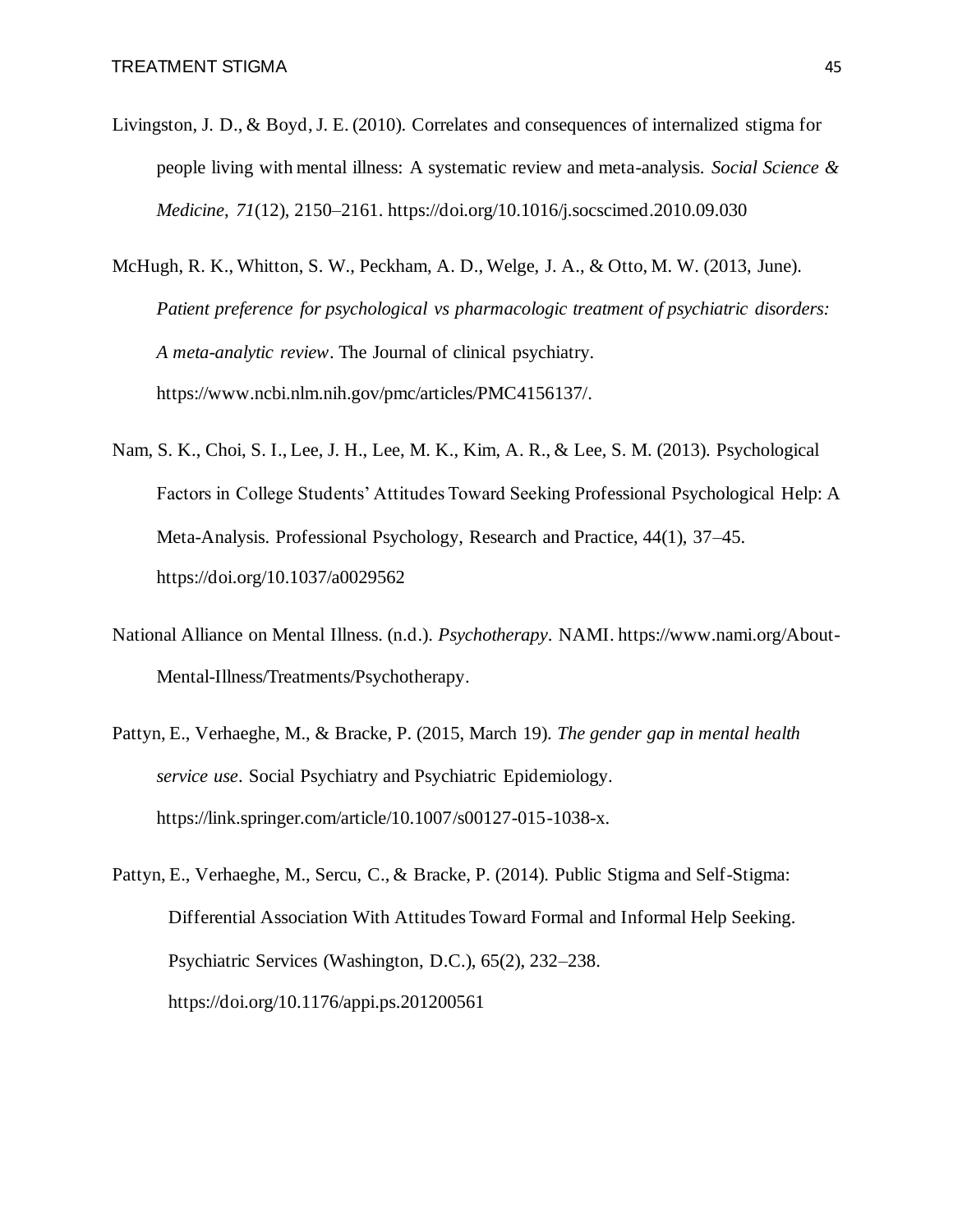Shechtman, Z., Vogel, D. L., Strass, H. A., & Heath, P. J. (2018). Stigma in help-seeking: the case of adolescents. *British Journal of Guidance & Counselling*, *46*(1), 104–119. https://doi-org.ez.lib.jjay.cuny.edu/10.1080/03069885.2016.1255717

Szczesniak, D., Kobylko, A., Wojciechowska, I., Klapcihski, M., & Rymaszewska, J. (2018). Internalized stigma and its correlates among patients with severe mental illness. *Neuropsychiatric Disease and Treatment*, *14*, 2599+. https://link.gale.com/apps/doc/A583488576/HWRC?u=cuny\_johnjay&sid=bookmark-HWRC&xid=c0816ed4

- The National Institute of Mental Health. (2016). *Mental Health Medications*. National Institute of Mental Health. https://www.nimh.nih.gov/health/topics/mental-healthmedications/#part\_149867.
- Thompson, V. L. S., Bazile, A., & Akbar, M. (2004). African Americans' Perceptions of Psychotherapy and Psychotherapists. *Professional Psychology: Research and Practice*, *35*(1), 19–26. https://doi-org.ez.lib.jjay.cuny.edu/10.1037/0735-7028.35.1.19
- TOPKAYA, N. (2014). Gender, Self-stigma, and Public Stigma in Predicting Attitudes toward Psychological Help-seeking. *Educational Sciences: Theory & Practice*, *14*(2), 480–487. https://doi-org.ez.lib.jjay.cuny.edu/10.12738/estp.2014.2.1799
- Vogel, D. L., Strass, H. A., Heath, P. J., Al-Darmaki, F. R., Armstrong, P. I., Baptista, M. N., Brenner, R. E., Gonçalves, M., Lannin, D. G., Liao, H.-Y., Mackenzie, C. S., Mak, W. W., Rubin, M., Topkaya, N., Wade, N. G., Wang, Y.-F., & Zlati, A. (2017). Stigma of Seeking Psychological Services: Examining College Students Across Ten Countries/Regions. *The Counseling Psychologist*, *45*(2), 170–192. https://doi.org/10.1177/0011000016671411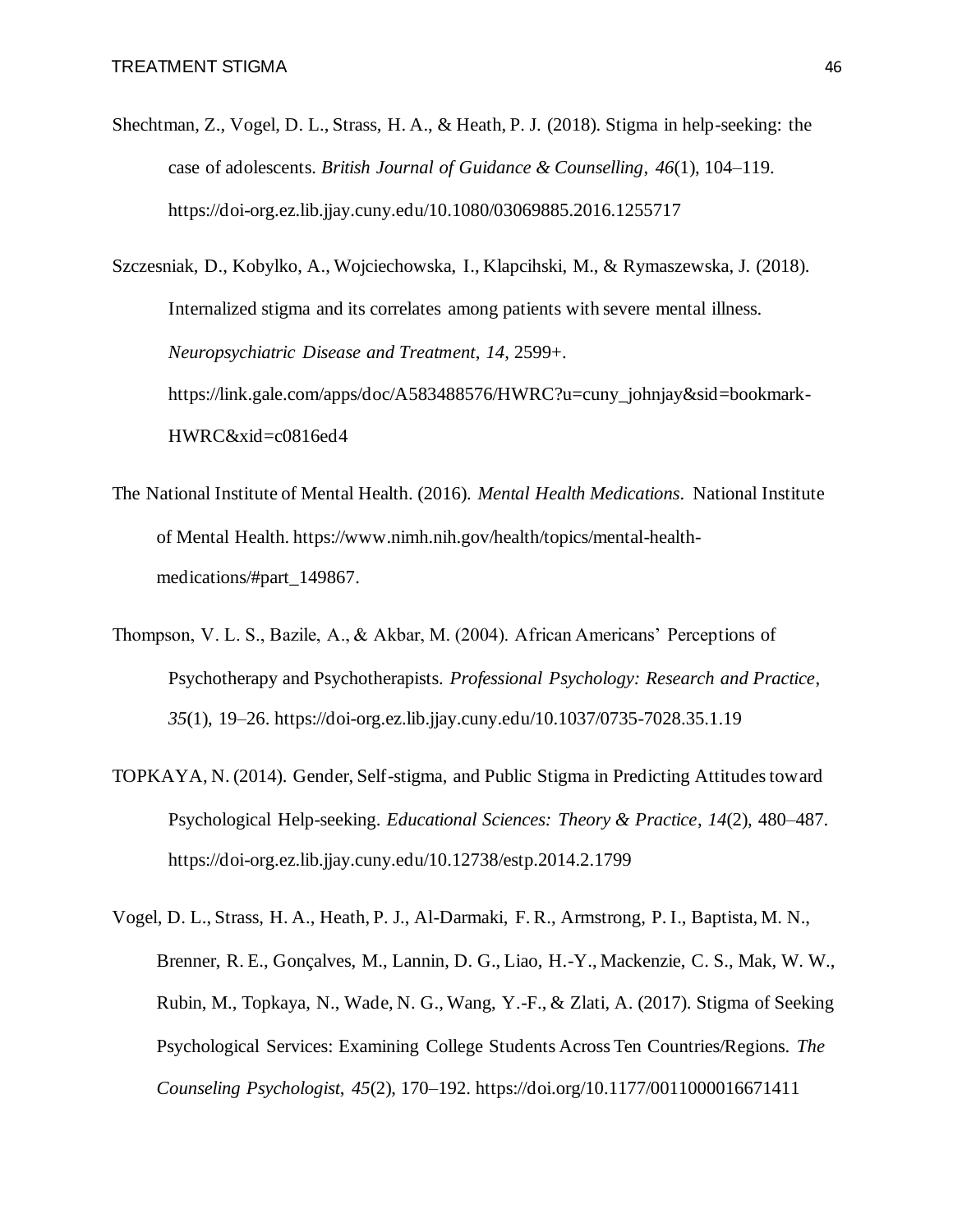- Vogel, D. L., Wade, N. G., & Hackler, A. H. (2007). Perceived public stigma and the willingness to seek counseling: The mediating roles of self-stigma and attitudes toward counseling. *Journal of Counseling Psychology*, *54*(1), 40–50. https://doi.org/10.1037/0022- 0167.54.1.40
	- Yanos, P. T., Lucksted, A., Drapalski, A. L., Roe, D., & Lysaker, P. (2015). Interventions Targeting Mental Health Self-Stigma: A Review and Comparison. Psychiatric Rehabilitation Journal, 38(2), 171–178. https://doi.org/10.1037/prj0000100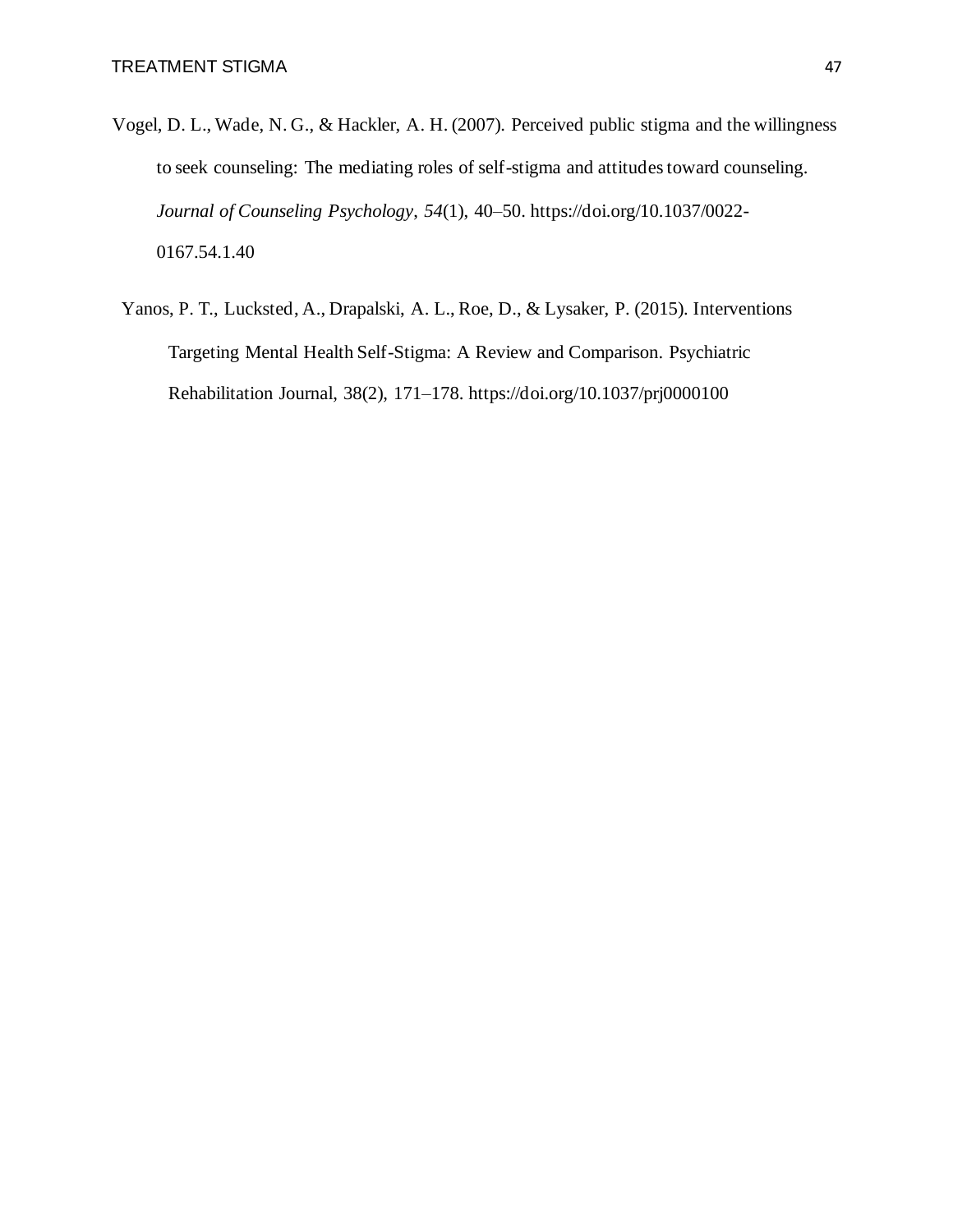## Appendix A

## Recruitment

This is a brief survey designed for people who have been diagnosed with mental illness exploring their attitudes toward mental health treatment.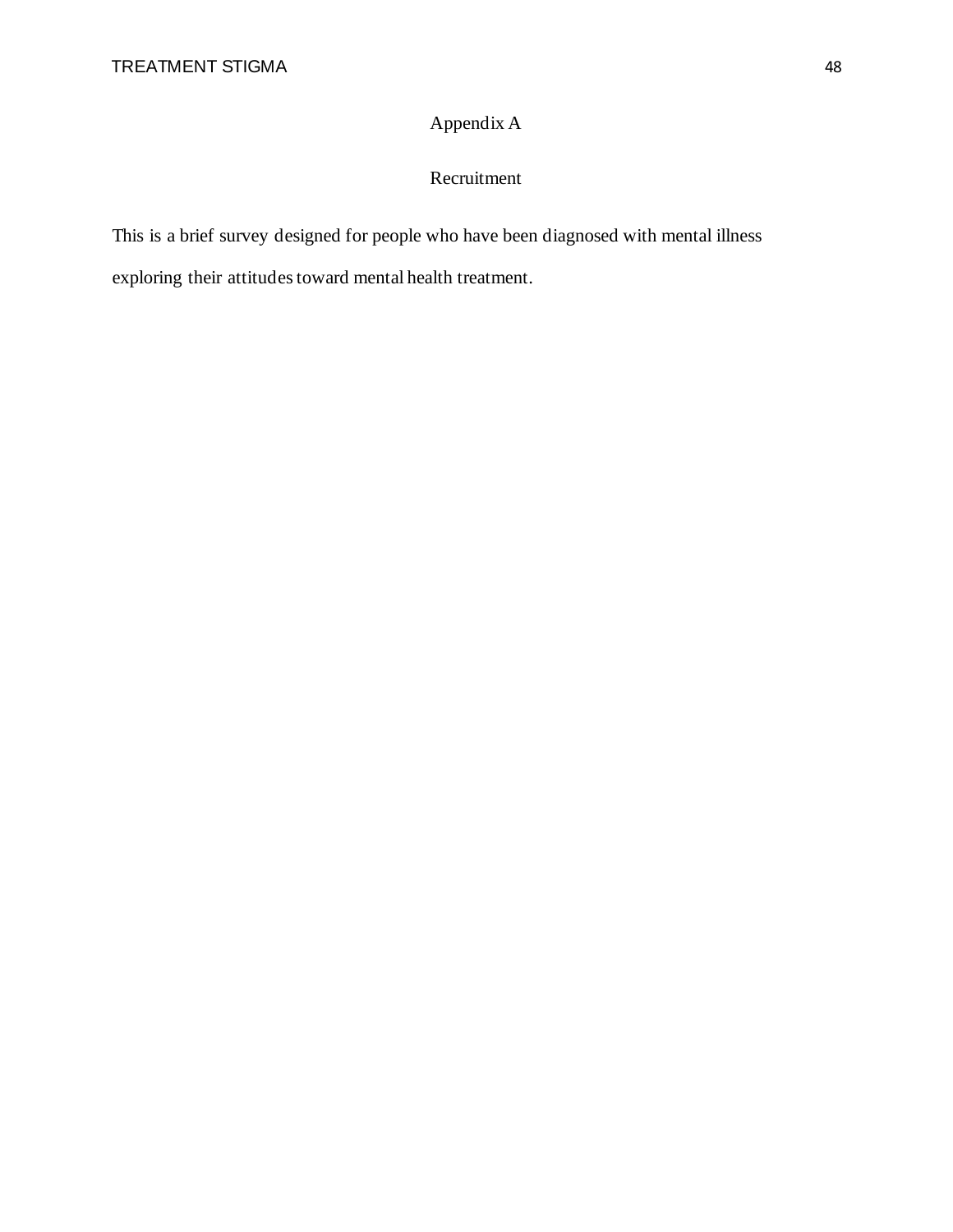## Appendix B

## Participant Survey Instructions

This study is for anyone who has been diagnosed with a mental illness (for example, depression, psychosis, anxiety, PTSD) by a professional (such as a psychologist, social worker, or psychiatrist). You can only complete this survey if you are eligible based on a two question screening. You will not be compensated for the screening questions.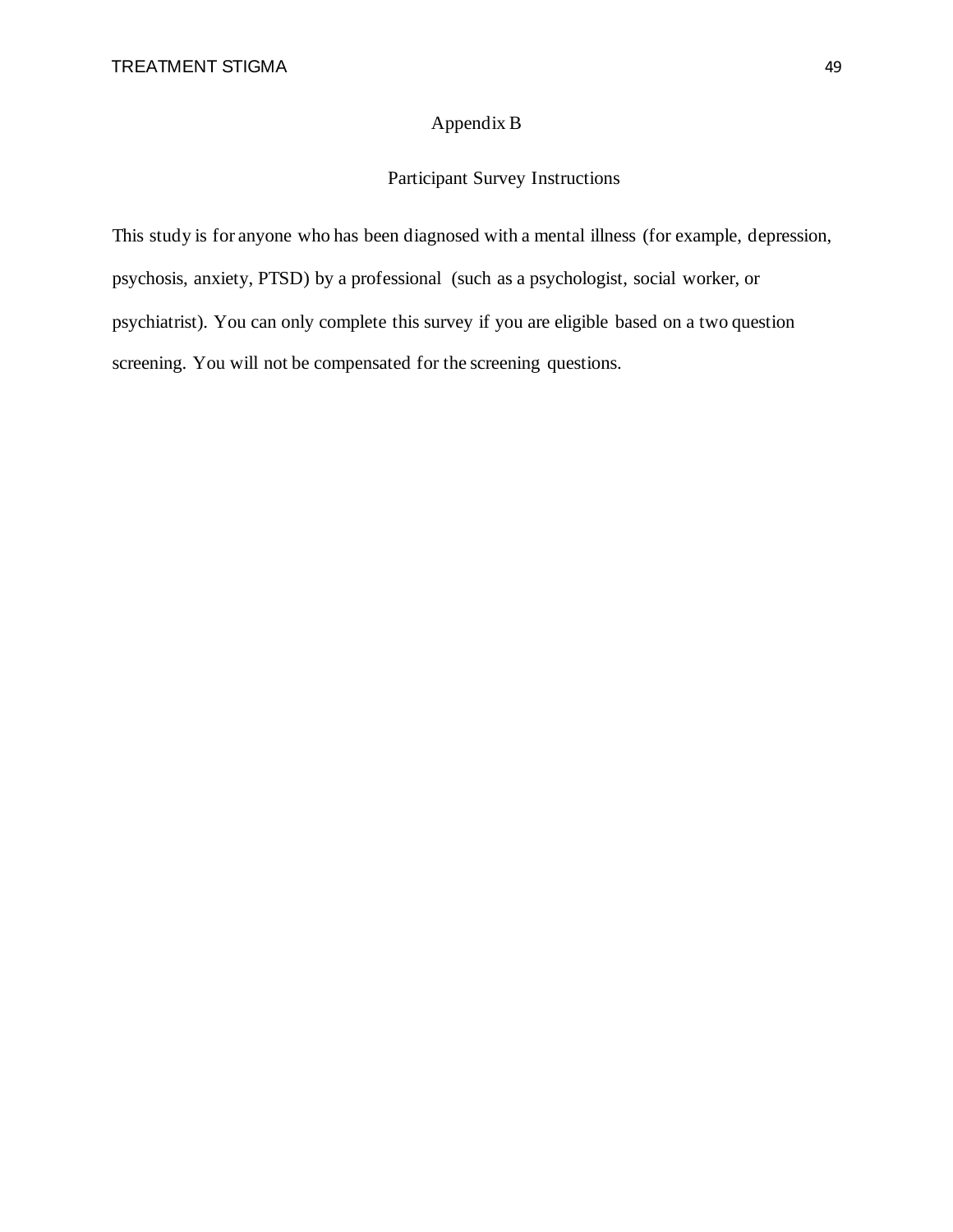### Appendix C

#### **THE CITY UNIVERSITY OF NEW YORK**

John Jay College of Criminal Justice

Department of Psychology

#### **CONSENT TO PARTICIPATE IN A RESEARCH STUDY**

#### **TITLE OF STUDY**

Stigma Towards Treatment Amongst People with Mental Illness

#### **PRINCIPAL INVESTIGATOR**

Haya Khan, Forensic Psychology BA

Haya.khan@jjay.cuny.edu

#### **FACULTY ADVISOR**

Dr.Philip Yanos, PhD

#### **PURPOSE OF STUDY**

You are being asked to take part in a research study because you are between the ages of 18-65 and have a diagnosed mental illness by a professional. Please ask the researcher if there is anything that is not clear or if you need more information. The purpose of this study is to understand how mental health stigma affects the decisions of those with mental illness when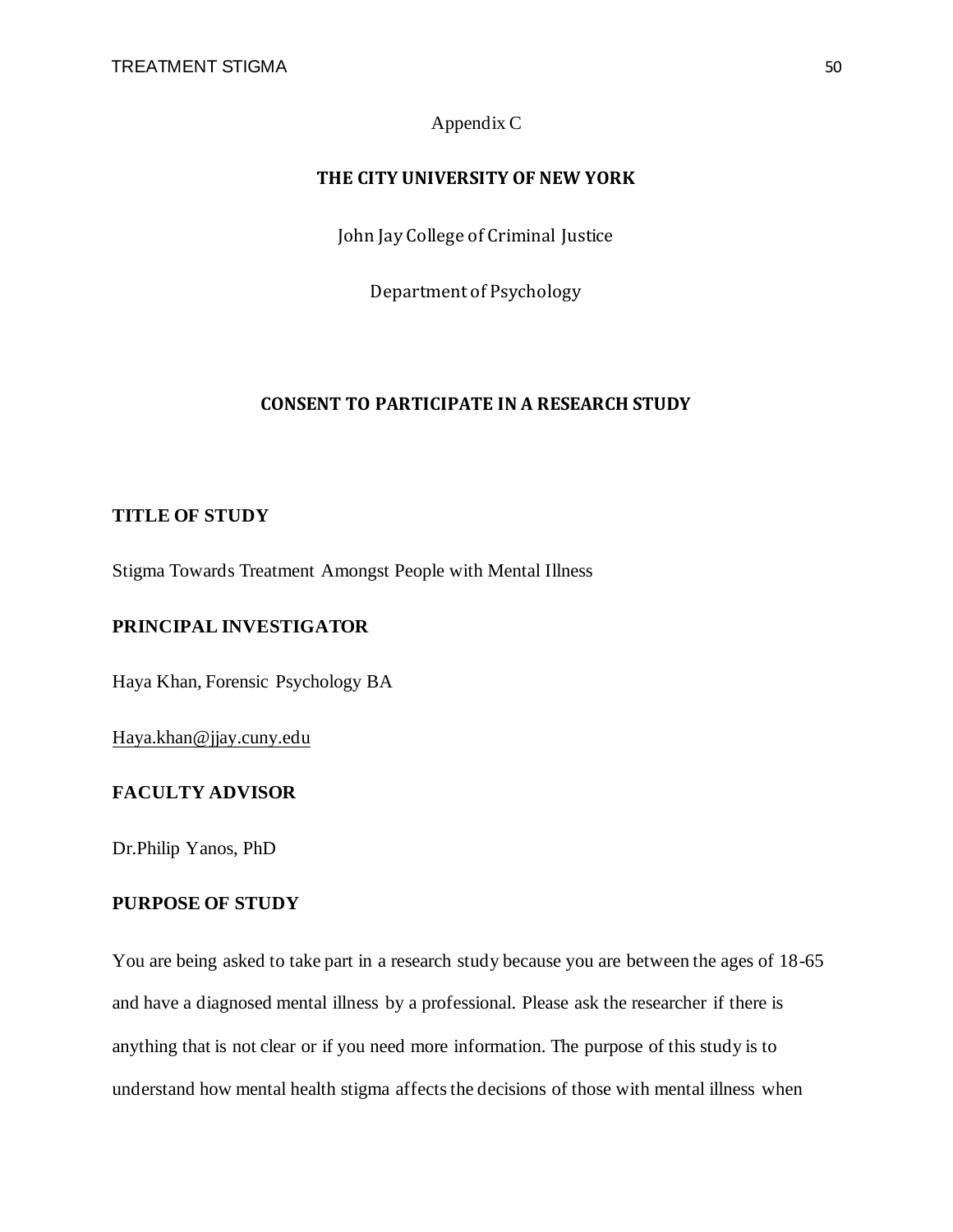choosing to take medication, undergo psychotherapy, or both; if psychotherapy is chosen do they prefer individual or group therapy is also of concern.

#### **STUDY PROCEDURES**

We aim to enroll 200 participants from Amazon MTurk. This study will be available completely online. You will first answer two screening questions that will determine if you are eligible to complete the study then, agree to a consent form. After you agree to the consent form, you will be given access to the survey which should take 10 to 15 minutes to complete. Questions include basic demographic information such as age, gender, education, etc. Other questions ask about your experience and feelings with different types of treatment. After completing the survey you will be given a unique code to enter in MTurk. MTurk will then allocate you \$3 for your participation in the study.

#### **RISKS**

There is minimal estimated risk with this study*.* Some questions may cause emotional discomfort, if so, it may be skipped. You may choose to decline to answer any question and you may cancel your participation at any time if you choose to do so.

#### **BENEFITS**

This study does not provide a direct benefit to you however, it may benefit those with mental illness by helping researchers and doctors to identify ways to boost seeking treatment.

#### **CONFIDENTIALITY**

Your responses to this survey will be anonymous thus no identifying information will be required. Every effort will be made by the researcher to preserve your confidentiality.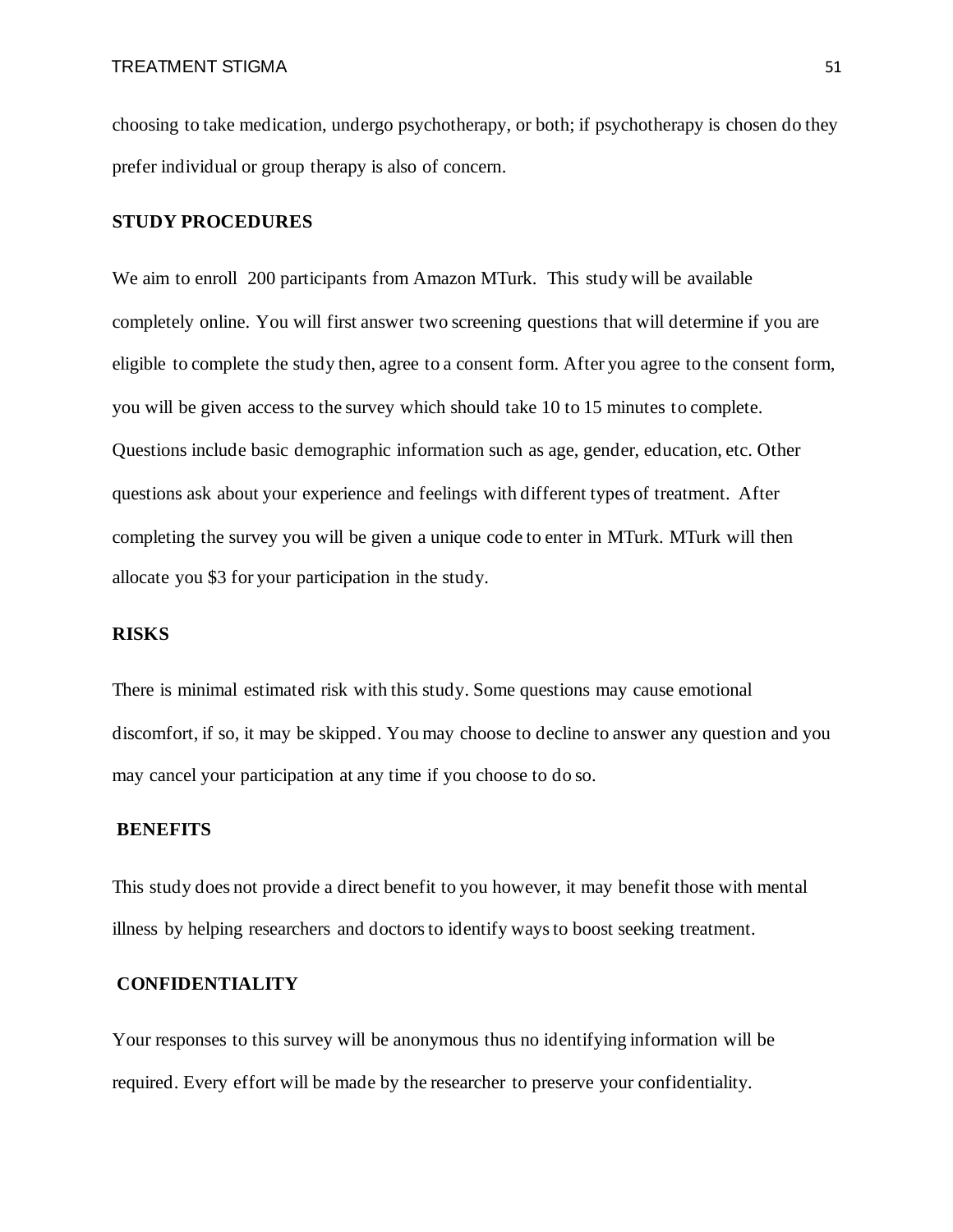Authorized CUNY staff/researchers, and government agencies that regulate this type of research may have access to research data and records to monitor the research. Research records provided to authorized individuals as well as publications and presentations will not contain identifiable information about you.

#### **VOLUNTARY PARTICIPATION**

Your participation in this study is **voluntary**. It is your choice to decide whether or not to take part in this study. If you choose not to participate there will be **NO** consequences or penalties. If you decide to take part in this study, you will be asked to agree to a consent form. After you do so, you are still free to withdraw at any time and without giving a reason. If you withdraw from the study before data collection is completed, your data will be destroyed.

#### **CONTACT INFORMATION**

If you have questions or concerns about this study, you may contact one of the following researchers:

Primary Researcher: Haya Khan, Haya.khan@jjay.cuny.edu

Faculty Advisor: Dr. Philip Yanos, pyanos@jjay.cuny.edu, 212.484.1320

If you have questions and concerns that you prefer to discuss with someone other than the researchers, please call the CUNY Research Compliance Administrator at 646-664-8918 or email HRPP@cuny.edu.

If you prefer you may write to:

CUNY Office of the Vice-Chancellor for Research

Attn: Research Compliance Administrator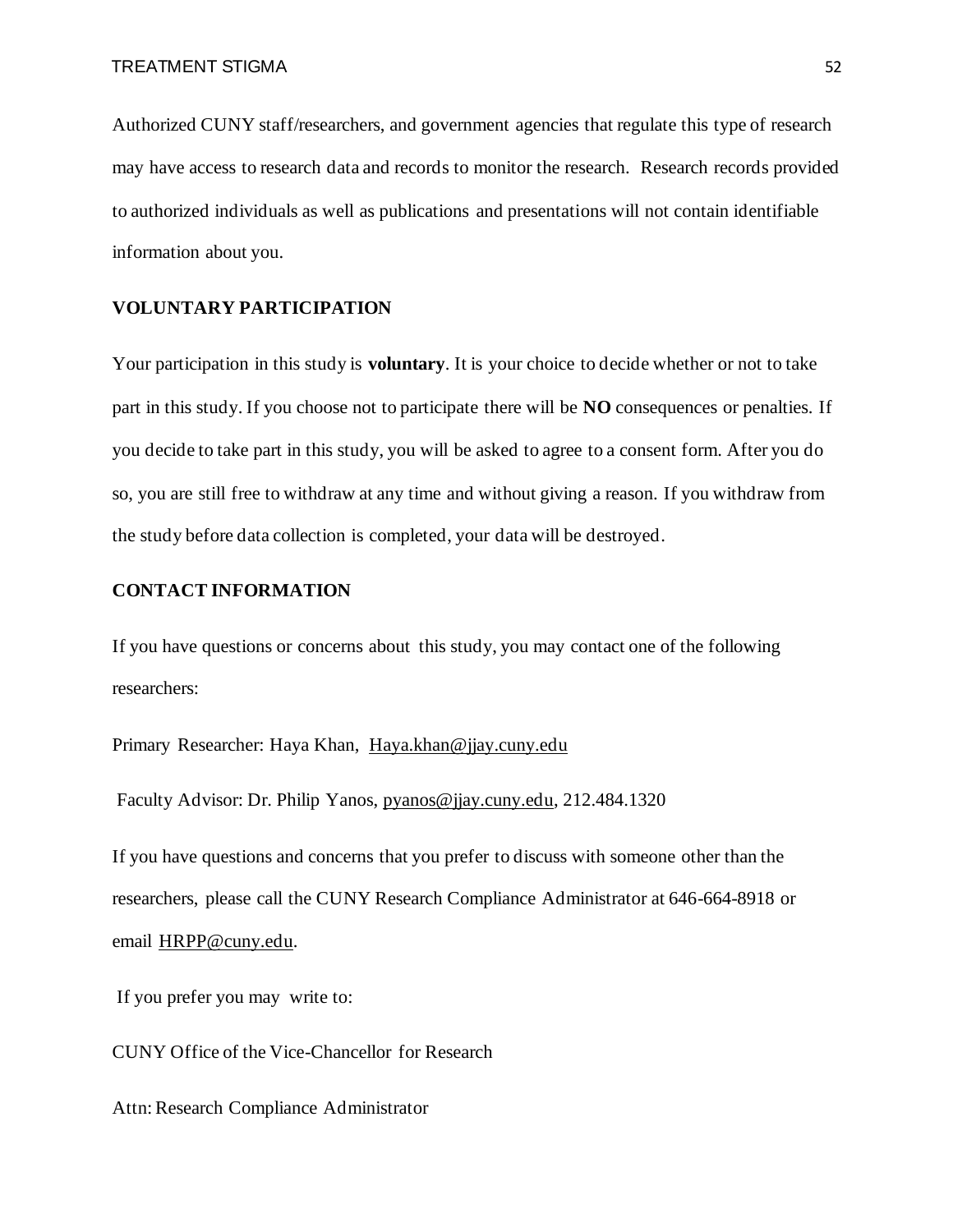205 East 42nd Street

New York, NY 10017

## **CONSENT**

I have read, and I understand the provided information and have had the opportunity to ask questions. I understand that my participation is voluntary and that I am free to withdraw at any time, without giving a reason and without cost. I voluntarily agree to take part in this study.

Yes, I consent to participate in this study

No, I do not consent to participate in this study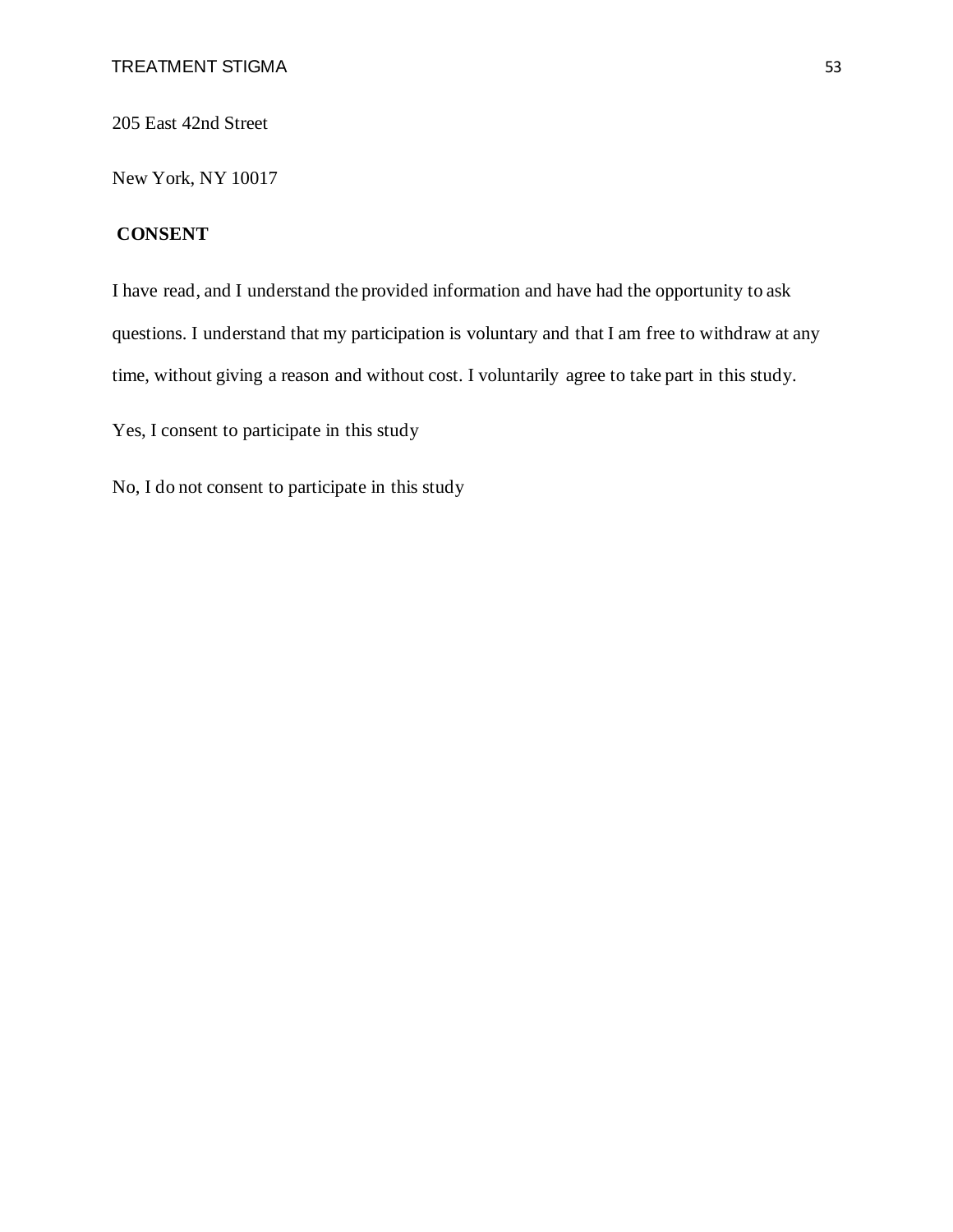## Appendix D

## Survey Questions

Screening Question: Have you been diagnosed with a DSM disorder by a certified professional (e.g. psychologist, psychiatrist)? Are you 18 years of age or older?

## **Part 1: Answer the following questions:**

- 1. What gender do you identify as?
- 2. What is your age?
- 3. Please specify your race/ethnicity.
- 4. What is your marital status?
- 5. What is the highest level of education you have completed?
- 6. How many years of general psychology related knowledge do you have?
- 7. If you are comfortable, please list your current psychiatric diagnosis:
- 8. How long have you been living with your illness?
- 9. List the first 3 words that come to mind when you hear the word "therapy"?
- 10. Have you ever attended psychotherapy?
- 11. When seeking treatment would **you choose** to take medication, undergo psychotherapy aka talk therapy, or both?
- 12. If you had to choose between individual therapy (one on one with a therapist) or Group therapy (talking with a therapist and others who face similar worries as you) which would you choose?
- 13. Please describe your experience with treatment for your mental illness

 13b. As a follow up to the previous question: Were you left with a positive or negative impression.

- 14. Do you think your understanding about psychology affects your views of treatment?
- 15. In a theoretical situation if you did not have a mental illness but a friend of yours did, would you suggest that they seek treatment for their illness? Medication, psychotherapy, or both? If psychotherapy, individual or group therapy? Why?

Part 2: Fill in the following (retrieved from Corrigan et al., 2006)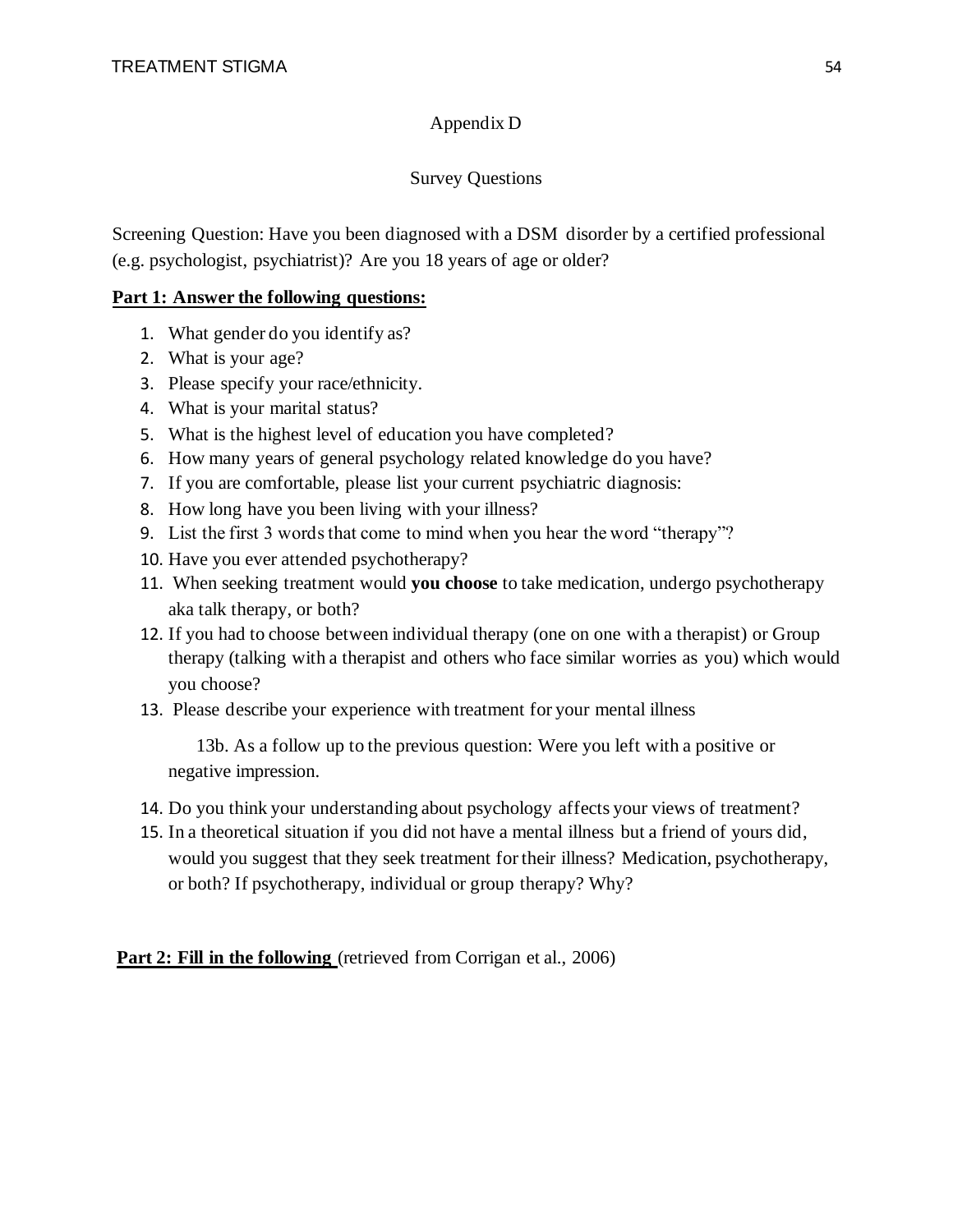The public has believed many different things about persons with serious mental illnesses over the years, including some things that could be considered offensive. We would like to know what you think most of the public as a whole, or most people in general, believe about persons with serious mental illnesses at the present time. Please answer the following items using the 9-point scale below.

| I strongly<br><b>Disagree</b> |  |  | neither agree<br>nor disagree |  | I strongly<br>agree |
|-------------------------------|--|--|-------------------------------|--|---------------------|
|                               |  |  |                               |  |                     |

Section 1:

## I think the public believes...

1. most persons with mental illness are to blame for their problems.

2. most persons with mental illness are unpredictable.

3. most persons with mental illness will not recover or get better.

4. \_\_\_\_\_ most persons with mental illness are dangerous.

5. most persons with mental illness are unable to take care of themselves.

#### Section 2:

Now answer the next 5 items using the agreement scale.

| I strongly<br><b>Disagree</b> |  |  | neither agree<br>nor disagree | I strongly<br>agree |  |  |
|-------------------------------|--|--|-------------------------------|---------------------|--|--|
|                               |  |  |                               |                     |  |  |

## I think...

- 1. most persons with mental illness are to blame for their problems.
- 2. most persons with mental illness are unpredictable.
- 3. \_\_\_\_\_ most persons with mental illness will not recover or get better.
- 4. \_\_\_\_ most persons with mental illness are dangerous.
- 5. \_\_\_\_\_ most persons with mental illness are unable to take care of themselves.

**Part 3: Fill in the following** (retrieved from Hammer, & Toland, 2017)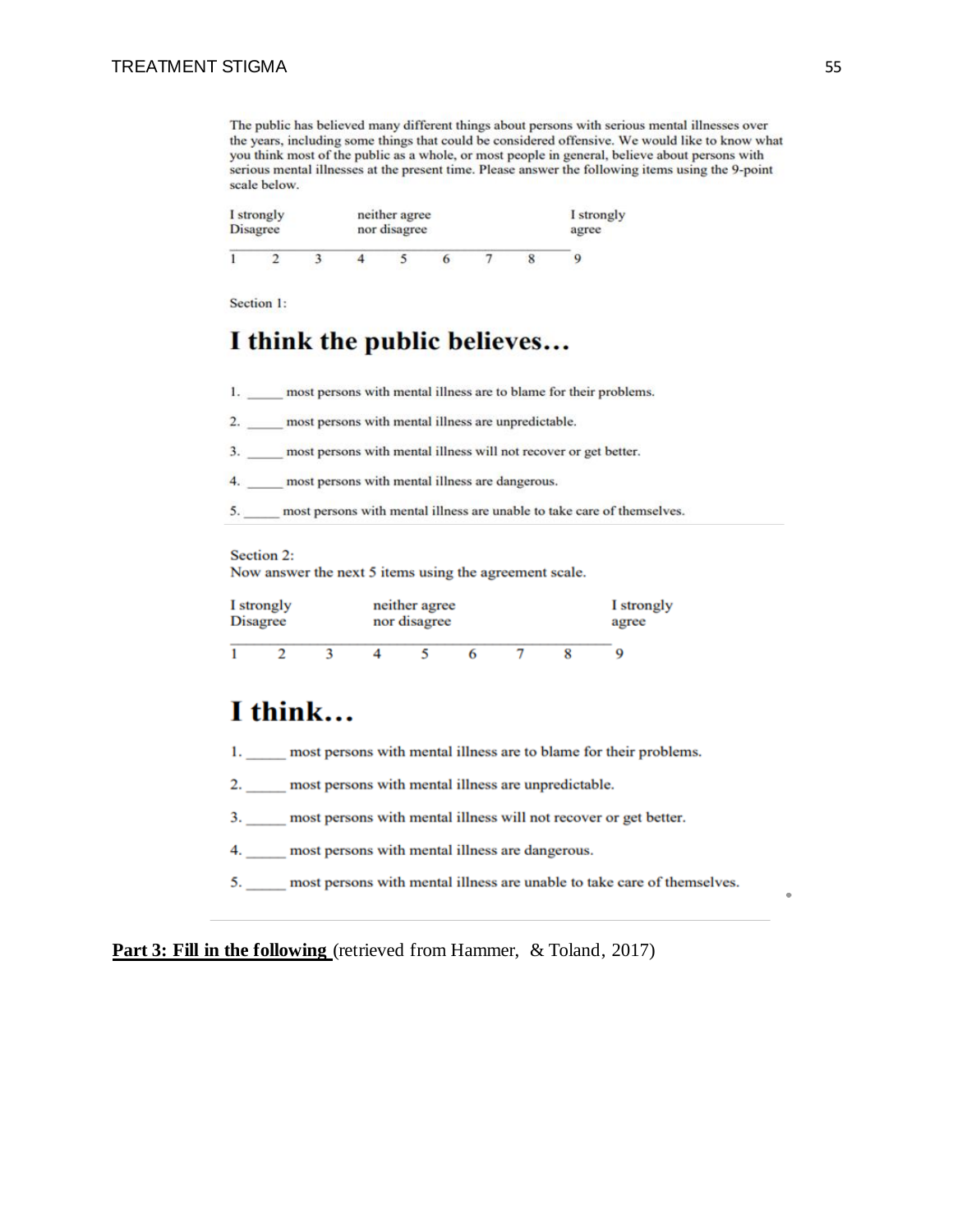٠

#### Internalized Stigma of Mental Illness Inventory - 9-item Version (ISMI-9)\*

We are going to use the term "mental illness" in the rest of this questionnaire, but please think of it as whatever you feel is the best term for it.

For each question, please mark whether you strongly disagree (1), disagree (2), agree (3), or strongly agree (4).

|    |                                                                                                  | Strongly<br>disagree | Disagree | Agree | Strongly<br>agree |
|----|--------------------------------------------------------------------------------------------------|----------------------|----------|-------|-------------------|
|    | Stereotypes about the mentally ill apply to me.                                                  |                      |          |       |                   |
|    | In general, I am able to live life the way I want to.                                            |                      |          |       |                   |
| 3. | Negative stereotypes about mental illness keep me<br>isolated from the "rormal" world.           |                      | 2        | 3     |                   |
| 4. | I feel out of place in the world because I have a mental<br>illness.                             |                      |          |       |                   |
| 5. | Being around people who don't have a mental illness<br>makes me feel out of place or inadequate. |                      |          | 3     |                   |
| 6. | People without illness could not possible understand me.                                         |                      |          | 3     |                   |
| 7. | Nobody would be interested in getting close to me<br>because I have a mental illness.            |                      | 2        | ٦     |                   |
| 8. | I can't contribute anything to society because I have a<br>mental illness.                       |                      |          |       |                   |
| 9. | I can have a good, fulfilling life, despite my mental<br>illness.                                |                      |          | 3     |                   |

## Part 4: Fill in the following (retrieved from Hammer, Parent & Spiker, 2018).

If I had a mental health concern, seeking help from a mental health professional would be...

| 3                      |            |                                                 | $\mathbf{O}$           | $\mathbf{1}$ | $\mathbf{2}$                                                                                                              | $\overline{\mathbf{3}}$                                                              |                                                                             |
|------------------------|------------|-------------------------------------------------|------------------------|--------------|---------------------------------------------------------------------------------------------------------------------------|--------------------------------------------------------------------------------------|-----------------------------------------------------------------------------|
|                        |            |                                                 |                        |              |                                                                                                                           | $\left( \right)$                                                                     | Useful                                                                      |
|                        |            |                                                 |                        |              |                                                                                                                           |                                                                                      | $\bigcirc$ Unimportant                                                      |
| Unhealthy $\bigcap$    |            |                                                 |                        |              | $\circ$                                                                                                                   | $^{(+)}$                                                                             | Healthy                                                                     |
| Ineffective $\bigcirc$ | $\bigcirc$ |                                                 |                        |              | $\circ$                                                                                                                   | $^{(+)}$                                                                             | Effective                                                                   |
| $\circ$                |            |                                                 |                        |              |                                                                                                                           | $^{(1)}$                                                                             | Bad                                                                         |
| Healing $\bigcirc$     |            |                                                 |                        |              | $\bigcirc$                                                                                                                | $\left( \right)$                                                                     | Hurting                                                                     |
|                        |            |                                                 |                        |              | $\bigcirc$                                                                                                                | $^{(+)}$                                                                             | Empowering                                                                  |
| Satisfying $\bigcirc$  | $\left($   |                                                 |                        |              | $\bigcirc$                                                                                                                | $\left( \right)$                                                                     | Unsatisfying                                                                |
|                        |            | $\left( \begin{array}{c} 1 \end{array} \right)$ | $\left( \quad \right)$ |              | $\left( \begin{array}{c} \end{array} \right)$                                                                             |                                                                                      | Undesirable                                                                 |
|                        |            | $\bigcirc$                                      |                        | $2 \quad 1$  | $\circ \circ \circ \circ$<br>000<br>$0000$<br>Disempowering $\bigcirc$ $\bigcirc$ $\bigcirc$ $\bigcirc$ $\bigcirc$<br>000 | Useless $\bigcirc$ $\bigcirc$ $\bigcirc$ $\bigcirc$ $\bigcirc$ $\bigcirc$<br>$00000$ | Important $\bigcirc$ $\bigcirc$ $\bigcirc$ $\bigcirc$ $\bigcirc$ $\bigcirc$ |

**Part 5:Read each statement carefully and indicate your degree of agreement using the scale below.** (retrieved from Fischer & Farina, 1995)

 $0 = Disagree 1 = Partly disagree 2 = Partly agree 3 = Agee$ 

\_\_\_\_\_ 1. If I believed I was having a mental breakdown, my first inclination would be to get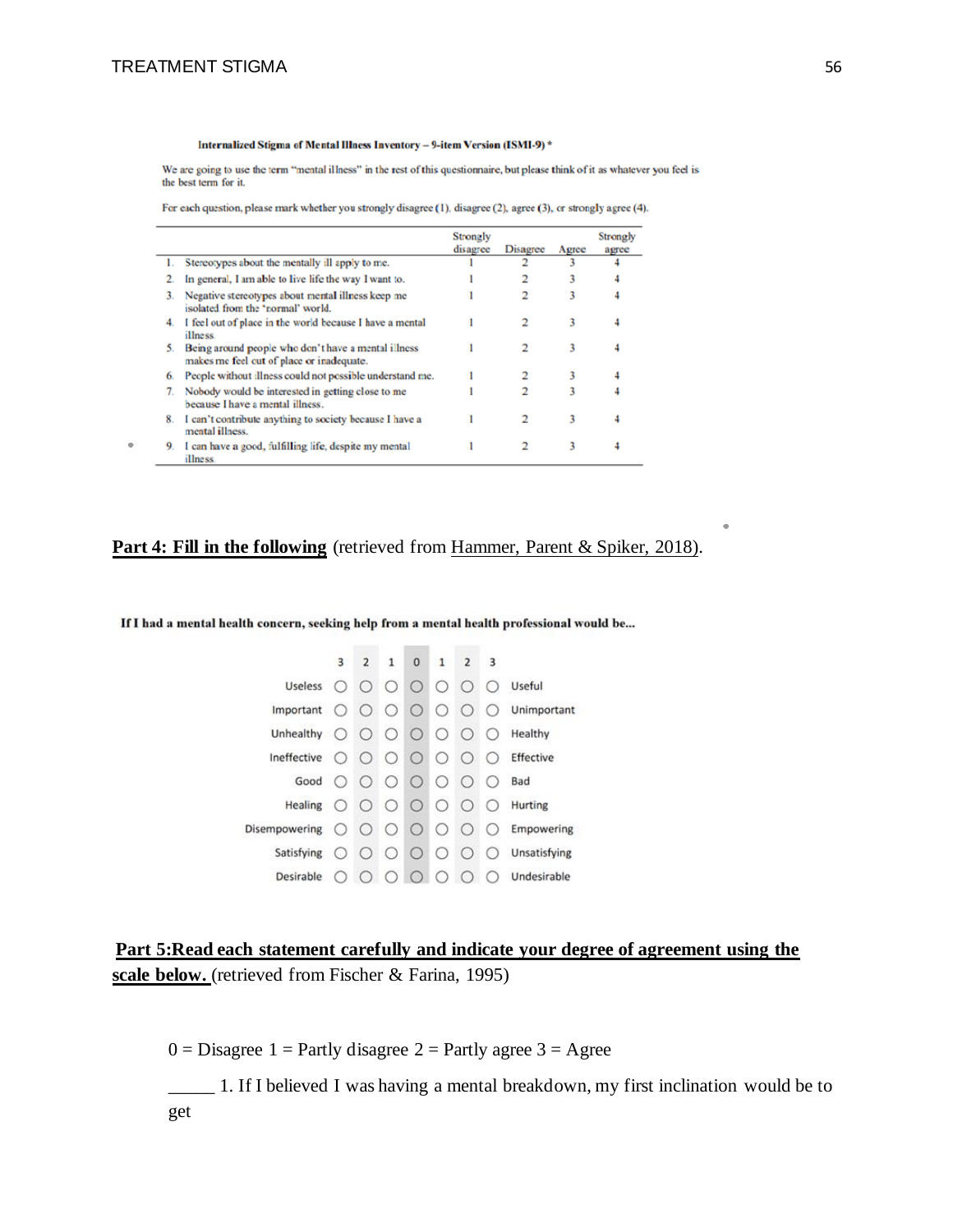professional attention.

2. The idea of talking about problems with a psychologist strikes me as a poor way to

get rid of emotional conflicts.

\_\_\_\_\_ 3. If I were experiencing a serious emotional crisis at this point in my life, I would be

confident that I could find relief in psychotherapy.

\_\_\_\_\_ 4. There is something admirable in the attitude of a person who is willing to cope with

his or her conflicts and fears without resorting to professional help.

\_\_\_\_\_ 5. I would want to get psychological help if I were worried or upset for a long period of

time.

\_\_\_\_\_ 6. I might want to have psychological counseling in the future.

\_\_\_\_\_ 7. A person with an emotional problem is not likely to solve it alone; he or she is likely

to solve it with professional help.

\_\_\_\_\_ 8. Considering the time and expense involved in psychotherapy, it would have doubtful

value for a person like me.

\_\_\_\_\_ 9. A person should work out his or her own problems; getting psychological counseling

would be a last resort.

\_\_\_\_\_ 10. Personal and emotional troubles, like many things, tend to work out by themselves.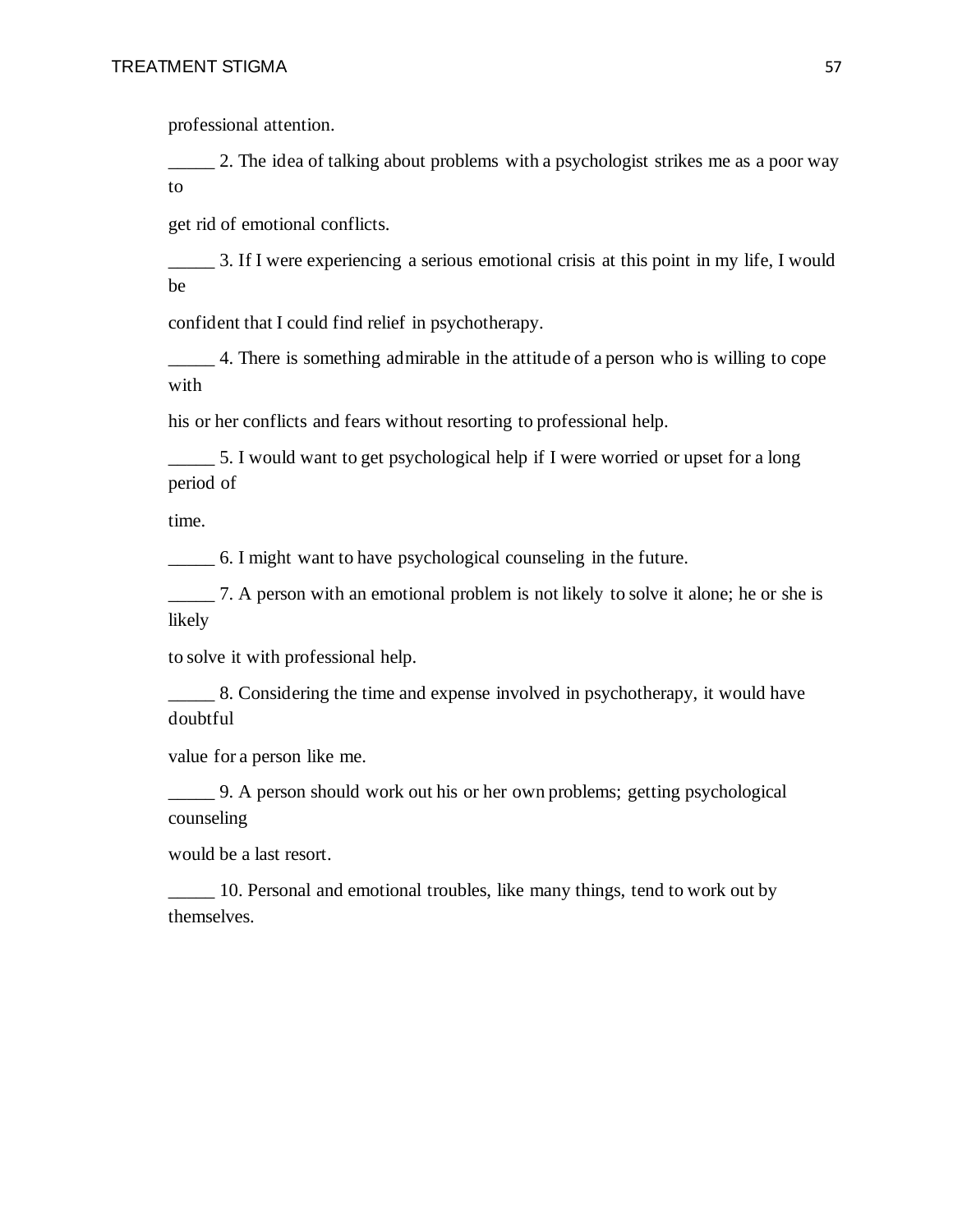#### Appendix E

#### Self-Stigma of Mental Illness Scale - Short Form (SSMIS-SF)

The public has believed many different things about persons with serious mental illnesses over the years, including some things that could be considered offensive. We would like to know what you think most of the public as a whole, or most people in general, believe about persons with serious mental illnesses at the present time. Please answer the following items using the 9-point scale below.

| I strongly |                                 |  |  | neither agree |  |  |       |  |  |  |  |
|------------|---------------------------------|--|--|---------------|--|--|-------|--|--|--|--|
|            | <b>Disagree</b><br>nor disagree |  |  |               |  |  | agree |  |  |  |  |
|            |                                 |  |  |               |  |  |       |  |  |  |  |

Section 1:

# I think the public believes...

- 1. most persons with mental illness are to blame for their problems.
- 2. most persons with mental illness are unpredictable.
- 3. most persons with mental illness will not recover or get better.
- 4. most persons with mental illness are dangerous.
- 5. most persons with mental illness are unable to take care of themselves.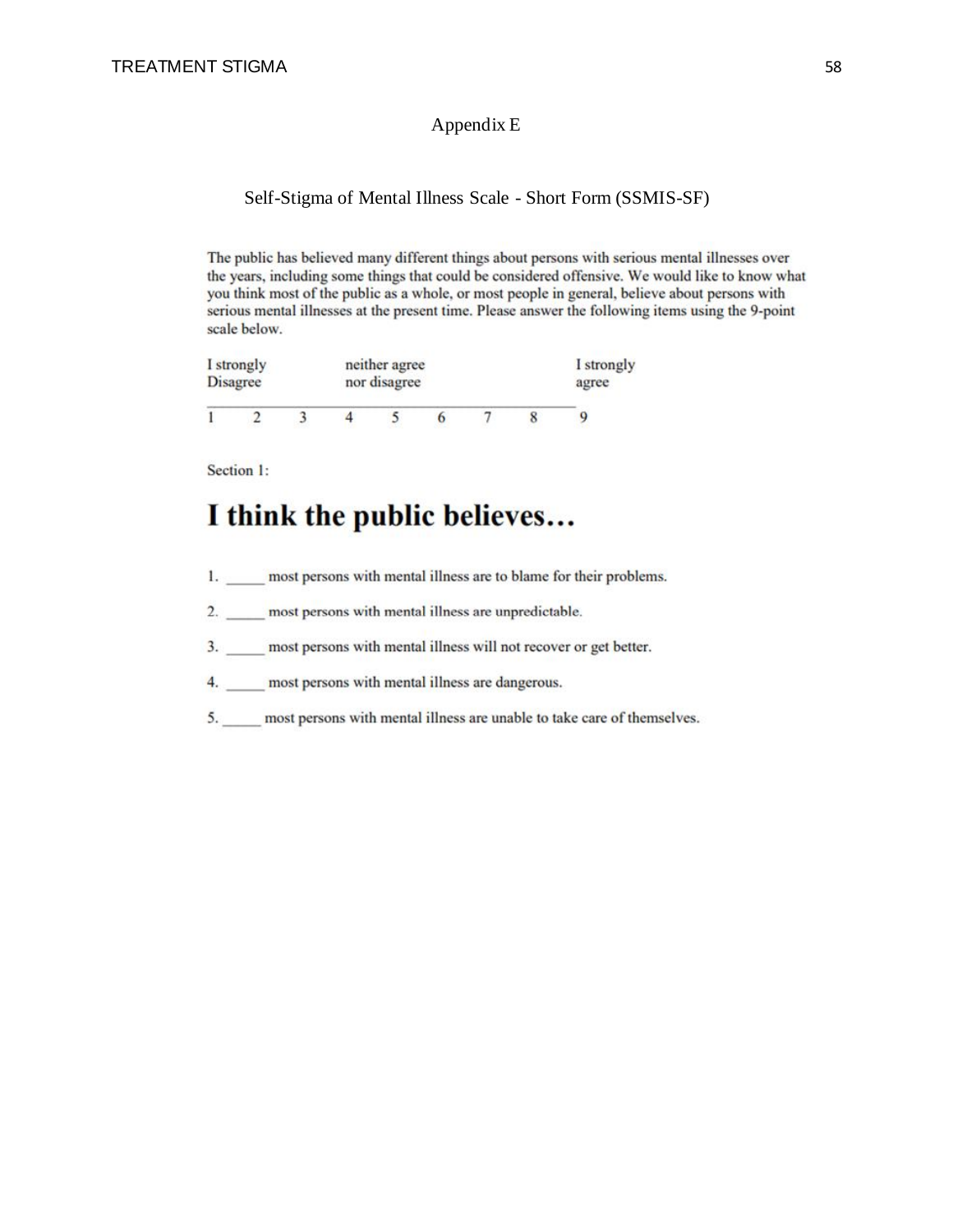Section 2:

Now answer the next 5 items using the agreement scale.

|                 | I strongly |  | neither agree | I strongly |  |  |  |  |
|-----------------|------------|--|---------------|------------|--|--|--|--|
| <b>Disagree</b> |            |  | nor disagree  |            |  |  |  |  |
|                 |            |  |               |            |  |  |  |  |

# I think...

- 1. \_\_\_\_\_ most persons with mental illness are to blame for their problems.
- 2. most persons with mental illness are unpredictable.
- 3. \_\_\_\_\_ most persons with mental illness will not recover or get better.
- 4. most persons with mental illness are dangerous.
- 5. \_\_\_\_\_ most persons with mental illness are unable to take care of themselves.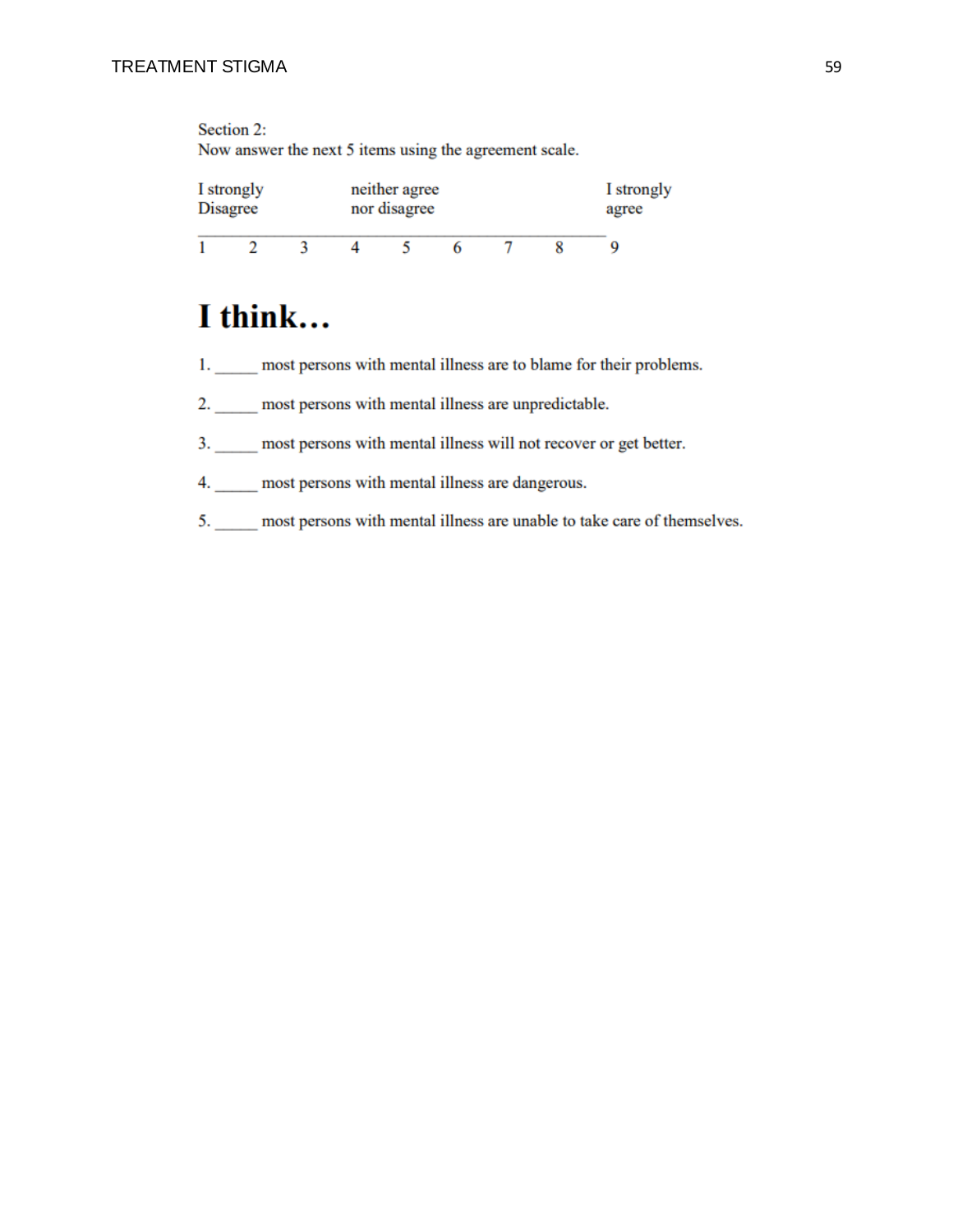## Appendix F

## Internalized Stigma of Mental Illness Inventory – 9-item Version (ISMI-9)

#### Internalized Stigma of Mental Illness Inventory - 9-item Version (ISMI-9) \*

We are going to use the term "mental illness" in the rest of this questionnaire, but please think of it as whatever you feel is the best term for it.

For each question, please mark whether you strongly disagree (1), disagree (2), agree (3), or strongly agree (4).

|    |                                                                                                  | Strongly<br>disagree | Disagree | Agree | Strongly<br>agree |
|----|--------------------------------------------------------------------------------------------------|----------------------|----------|-------|-------------------|
| ι. | Stereotypes about the mentally ill apply to me.                                                  |                      |          | 3     |                   |
| 2. | In general, I am able to live life the way I want to.                                            |                      |          | 3     |                   |
| 3. | Negative stereotypes about mental illness keep me<br>isolated from the "rormal" world.           |                      |          | 3     |                   |
| 4. | I feel out of place in the world because I have a mental<br>illness.                             |                      | 2        | 3     |                   |
| 5. | Being around people who don't have a mental illness<br>makes me feel out of place or inadequate. |                      |          | 3     |                   |
| 6. | People without illness could not possible understand me.                                         |                      |          | 3     |                   |
| 7. | Nobody would be interested in getting close to me<br>because I have a mental illness.            |                      |          | ٦     |                   |
| 8. | I can't contribute anything to society because I have a<br>mental illness.                       |                      |          | 3     |                   |
| 9. | I can have a good, fulfilling life, despite my mental<br>illness.                                |                      |          | 3     |                   |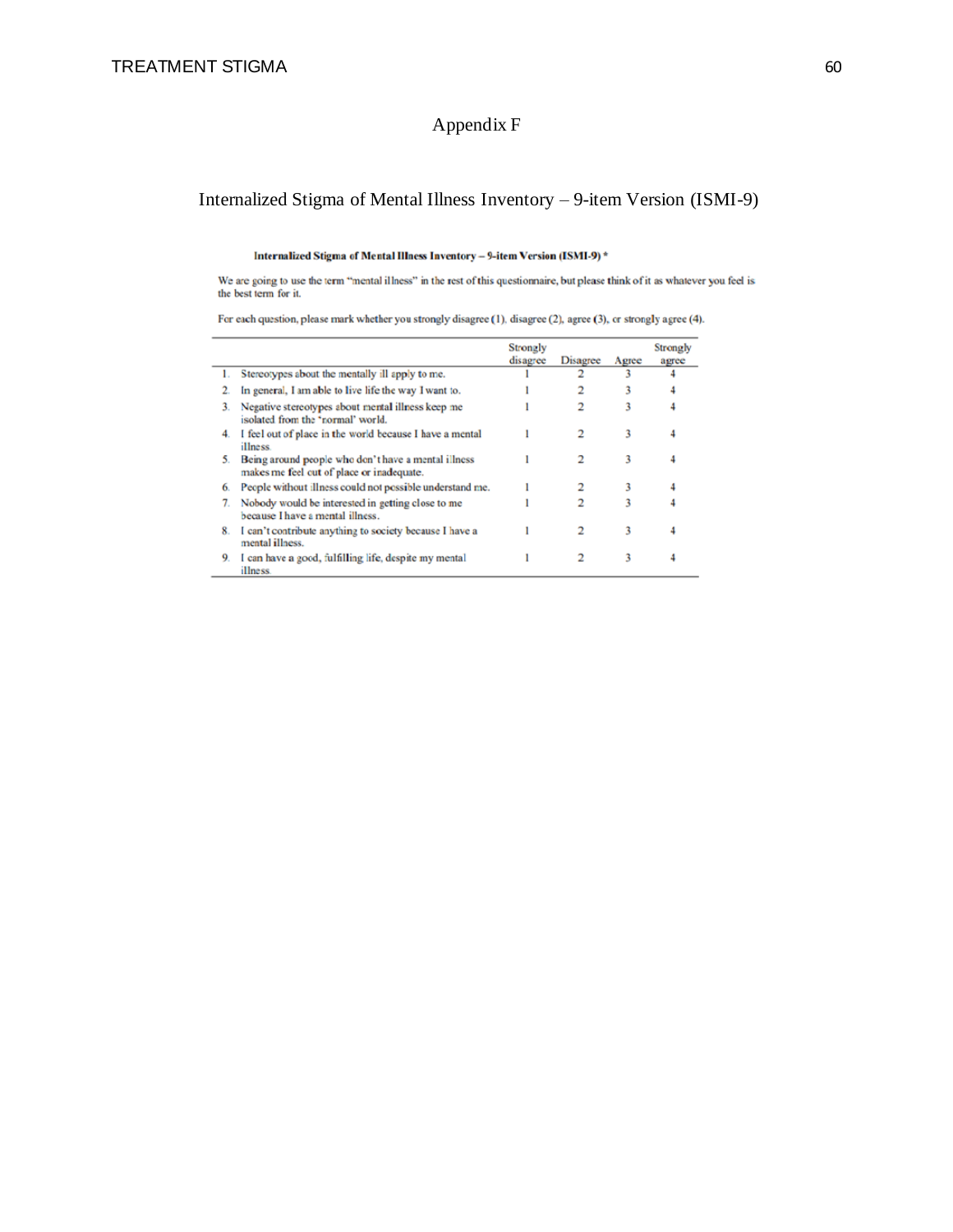# Appendix G

## MHSAS Scale Items

If I had a mental health concern, seeking help from a mental health professional would be...

|                               | 3                | $\mathbf{2}$ | $\mathbf{1}$ | $\mathbf{0}$                                  | $\mathbf{1}$     | $\overline{2}$   | - 3              |              |
|-------------------------------|------------------|--------------|--------------|-----------------------------------------------|------------------|------------------|------------------|--------------|
| Useless $\bigcirc$            |                  | $\bigcirc$   | $\bigcirc$   | $\bigcirc$                                    | $\circ$          | $\bigcirc$       | $^{(1)}$         | Useful       |
| Important $\bigcirc$          |                  |              |              | $\begin{array}{ccc} & O & O & O \end{array}$  |                  | $\bigcirc$       | $\left( \right)$ | Unimportant  |
| Unhealthy $\bigcirc$          |                  | $\left($     | $\bigcirc$   | $\bigcirc$                                    | $\left( \right)$ | $\left($         |                  | Healthy      |
| Ineffective $\bigcirc$        |                  | $\bigcirc$   |              | $\circ$ $\circ$                               | $\bigcirc$       | $\bigcirc$       | $\left( \right)$ | Effective    |
| Good                          | $\bigcirc$       | $\bigcirc$   |              | $\begin{array}{c} 0 & 0 \\ 0 & 0 \end{array}$ |                  | $\bigcirc$       | $\left( \right)$ | Bad          |
| Healing $\bigcirc$ $\bigcirc$ |                  |              |              | $O$ $O$ $O$                                   |                  | $\bigcirc$       | $\left( \right)$ | Hurting      |
| Disempowering $\bigcirc$      |                  | $\left($     | $\circ$      | $\left($                                      | $\left( \right)$ | $\left( \right)$ | €                | Empowering   |
| Satisfying                    | $\left( \right)$ | $\bigcirc$   | $\bigcirc$   | $\bigcirc$                                    | $\bigcirc$       | $\left( \right)$ |                  | Unsatisfying |
| Desirable                     |                  |              | C.           |                                               |                  |                  |                  | Undesirable  |